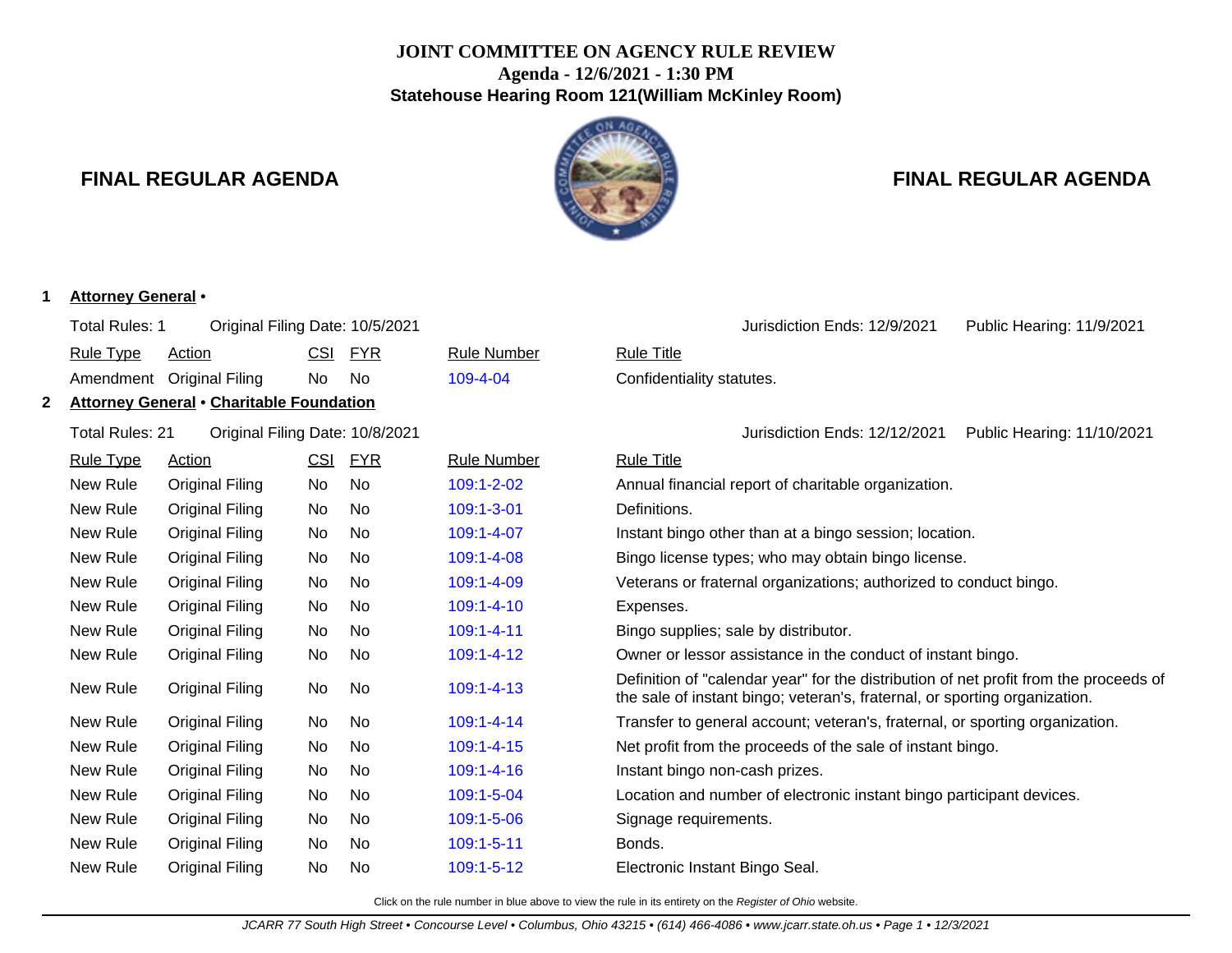#### **JOINT COMMITTEE ON AGENCY RULE REVIEW**

**12/6/2021 - 1:30 PM**

**FINAL REGULAR AGENDA**

**Statehouse Hearing Room 121(William McKinley Room)**

| New Rule              | Original Filing                 | No         | No         | $109:1 - 5 - 13$                   | Central Server Reports.                                                                                                                                             |  |  |  |  |
|-----------------------|---------------------------------|------------|------------|------------------------------------|---------------------------------------------------------------------------------------------------------------------------------------------------------------------|--|--|--|--|
| New Rule              | Original Filing                 | No         | No         | 109:1-5-17                         | Requirements for Electronic Instant Bingo Deals.                                                                                                                    |  |  |  |  |
| New Rule              | Original Filing                 | No.        | No         | $109:1 - 5 - 18$                   | Electronic Instant Bingo Operator.                                                                                                                                  |  |  |  |  |
| <b>New Rule</b>       | <b>Original Filing</b>          | No.        | <b>No</b>  | 109:1-5-19                         | Application Designee.                                                                                                                                               |  |  |  |  |
| New Rule              | <b>Original Filing</b>          | <b>No</b>  | <b>No</b>  | 109:1-5-20                         | Separate Accounts.                                                                                                                                                  |  |  |  |  |
| <b>Total Rules: 1</b> | Original Filing Date: 10/8/2021 |            |            | Date of Revised Filing: 10/21/2021 | Jurisdiction Ends: 12/12/2021<br>Public Hearing: 11/10/2021                                                                                                         |  |  |  |  |
| <b>Rule Type</b>      | Action                          | <b>CSI</b> | <b>FYR</b> | <b>Rule Number</b>                 | <b>Rule Title</b>                                                                                                                                                   |  |  |  |  |
| New Rule              | <b>Revised Filing</b>           | <b>No</b>  | <b>No</b>  | 109:1-2-01                         | Place of filing.                                                                                                                                                    |  |  |  |  |
| Total Rules: 12       | Original Filing Date: 10/8/2021 |            |            | Date of Revised Filing: 11/8/2021  | Jurisdiction Ends: 12/12/2021<br>Public Hearing: 11/10/2021                                                                                                         |  |  |  |  |
| <b>Rule Type</b>      | <b>Action</b>                   | <b>CSI</b> | <b>FYR</b> | <b>Rule Number</b>                 | <b>Rule Title</b>                                                                                                                                                   |  |  |  |  |
| Rescission            | <b>Revised Filing</b>           | No.        | Yes        | 109:1-4-02                         | Instant bingo other than at a bingo session; location.                                                                                                              |  |  |  |  |
| Rescission            | <b>Revised Filing</b>           | No         | Yes        | 109:1-4-03                         | Bingo license types.                                                                                                                                                |  |  |  |  |
| Rescission            | <b>Revised Filing</b>           | No.        | Yes        | $109:1 - 4 - 04$                   | Veterans or fraternal organizations; authorized to conduct bingo.                                                                                                   |  |  |  |  |
| Rescission            | <b>Revised Filing</b>           | No         | Yes        | 109:1-4-06                         | Expenses.                                                                                                                                                           |  |  |  |  |
| Rescission            | <b>Revised Filing</b>           | No.        | Yes        | 109:1-4-07                         | Bingo supplies; sale by distributor.                                                                                                                                |  |  |  |  |
| Rescission            | <b>Revised Filing</b>           | No         | Yes        | 109:1-4-09                         | Owner or lessor assistance in the conduct of instant bingo.                                                                                                         |  |  |  |  |
| Rescission            | <b>Revised Filing</b>           | No         | Yes        | 109:1-4-10                         | Definition of "calendar year" for the distribution of net profit from the proceeds of<br>the sale of instant bingo; veteran's, fraternal, or sporting organization. |  |  |  |  |
| Rescission            | <b>Revised Filing</b>           | No         | Yes        | 109:1-4-11                         | Transfer to general account; veteran's, fraternal, or sporting organization.                                                                                        |  |  |  |  |
| Rescission            | <b>Revised Filing</b>           | No.        | Yes        | $109:1 - 4 - 13$                   | Net profit from the proceeds of the sale of instant bingo.                                                                                                          |  |  |  |  |
| Rescission            | <b>Revised Filing</b>           | No.        | Yes        | $109:1 - 4 - 15$                   | Instant bingo non-cash prizes.                                                                                                                                      |  |  |  |  |
| Rescission            | <b>Revised Filing</b>           | No         | Yes        | 109:1-5-01                         | Place of filing.                                                                                                                                                    |  |  |  |  |
| Rescission            | <b>Revised Filing</b>           | <b>No</b>  | Yes        | 109:1-5-02                         | Annual financial report of charitable organization.                                                                                                                 |  |  |  |  |
| Total Rules: 16       | Original Filing Date: 10/8/2021 |            |            | Date of Revised Filing: 11/10/2021 | Jurisdiction Ends: 12/12/2021<br>Public Hearing: 11/10/2021                                                                                                         |  |  |  |  |
| <b>Rule Type</b>      | Action                          | <b>CSI</b> | <u>FYR</u> | <b>Rule Number</b>                 | <b>Rule Title</b>                                                                                                                                                   |  |  |  |  |
| New Rule              | <b>Revised Filing</b>           | No         | No         | 109:1-4-02                         | Licensing generally.                                                                                                                                                |  |  |  |  |
| New Rule              | <b>Revised Filing</b>           | No         | No         | 109:1-4-04                         | General grounds for resfusal to issue a license, denial of a license application or<br>renewal, or revocation of a license.                                         |  |  |  |  |
| New Rule              | <b>Revised Filing</b>           | No.        | No         | 109:1-5-05                         | Times when electronic instant bingo may be offered.                                                                                                                 |  |  |  |  |
| <b>New Rule</b>       | <b>Revised Filing</b>           | No         | No         | 109:1-5-07                         | Device and system specifications.                                                                                                                                   |  |  |  |  |
|                       |                                 |            |            |                                    |                                                                                                                                                                     |  |  |  |  |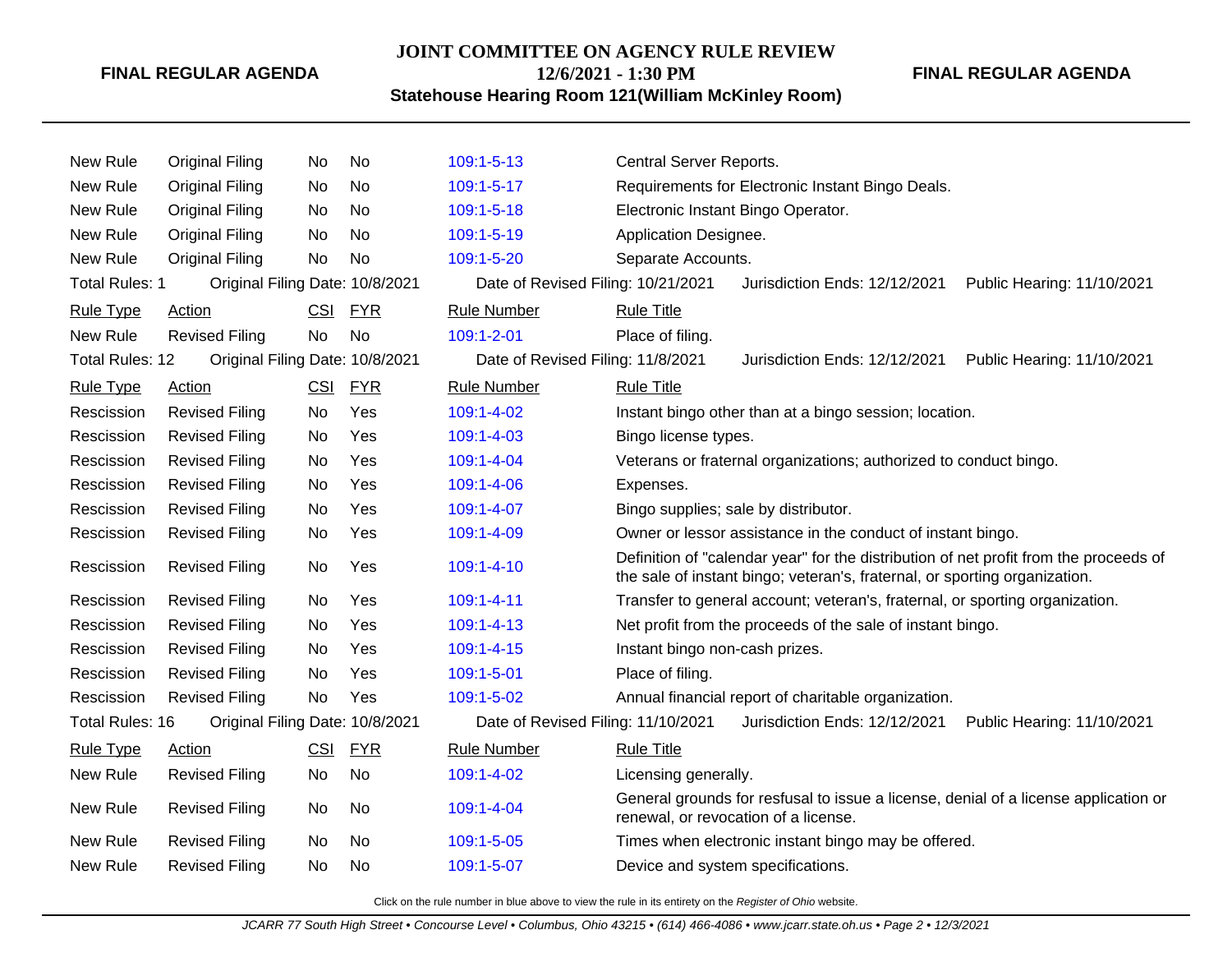#### **JOINT COMMITTEE ON AGENCY RULE REVIEW**

**12/6/2021 - 1:30 PM**

#### **Statehouse Hearing Room 121(William McKinley Room)**

New Rule Revised Filing No No [109:1-5-08](http://www.registerofohio.state.oh.us/jsps/publicdisplayrules/processPublicDisplayRules.jsp?entered_rule_no=109:1-5-08&doWhat=GETBYRULENUM&raID=0) Fees for electronic instant bingo endorsement for manufacturers. New Rule Revised Filing No No [109:1-5-09](http://www.registerofohio.state.oh.us/jsps/publicdisplayrules/processPublicDisplayRules.jsp?entered_rule_no=109:1-5-09&doWhat=GETBYRULENUM&raID=0) Fees for electronic instant bingo endorsement for distributors. New Rule Revised Filing No No [109:1-5-10](http://www.registerofohio.state.oh.us/jsps/publicdisplayrules/processPublicDisplayRules.jsp?entered_rule_no=109:1-5-10&doWhat=GETBYRULENUM&raID=0) Fees for monitoring and inspecting electronic instant bingo system for distributors. New Rule Revised Filing No No [109:1-5-14](http://www.registerofohio.state.oh.us/jsps/publicdisplayrules/processPublicDisplayRules.jsp?entered_rule_no=109:1-5-14&doWhat=GETBYRULENUM&raID=0) Quarterly Report Requirements for Veteran and Fraternal Organizations Conducting Electronic Instant Bingo. New Rule Revised Filing No No [109:1-5-15](http://www.registerofohio.state.oh.us/jsps/publicdisplayrules/processPublicDisplayRules.jsp?entered_rule_no=109:1-5-15&doWhat=GETBYRULENUM&raID=0) Quarterly Report Requirements for Manufacturers with Electronic Instant Bingo Endorsements. New Rule Revised Filing No No [109:1-5-16](http://www.registerofohio.state.oh.us/jsps/publicdisplayrules/processPublicDisplayRules.jsp?entered_rule_no=109:1-5-16&doWhat=GETBYRULENUM&raID=0) Application for electronic bingo endorsement for manufacturers and distributors. New Rule Revised Filing No No [109:1-5-21](http://www.registerofohio.state.oh.us/jsps/publicdisplayrules/processPublicDisplayRules.jsp?entered_rule_no=109:1-5-21&doWhat=GETBYRULENUM&raID=0) Internal Control Standards. New Rule Revised Filing No No [109:1-6-01](http://www.registerofohio.state.oh.us/jsps/publicdisplayrules/processPublicDisplayRules.jsp?entered_rule_no=109:1-6-01&doWhat=GETBYRULENUM&raID=0) Procedures allowing the attorney general to seek a summary suspension of a license. New Rule Revised Filing No No [109:1-6-02](http://www.registerofohio.state.oh.us/jsps/publicdisplayrules/processPublicDisplayRules.jsp?entered_rule_no=109:1-6-02&doWhat=GETBYRULENUM&raID=0) Types of Sanctions. New Rule Revised Filing No No [109:1-6-03](http://www.registerofohio.state.oh.us/jsps/publicdisplayrules/processPublicDisplayRules.jsp?entered_rule_no=109:1-6-03&doWhat=GETBYRULENUM&raID=0) Civil Fines for Charitable Organizations, Manufacturers, and Distributors. New Rule Revised Filing No No [109:1-7-01](http://www.registerofohio.state.oh.us/jsps/publicdisplayrules/processPublicDisplayRules.jsp?entered_rule_no=109:1-7-01&doWhat=GETBYRULENUM&raID=0) Restrictions on Manufacturers and Distributors. New Rule Revised Filing No No [109:1-7-02](http://www.registerofohio.state.oh.us/jsps/publicdisplayrules/processPublicDisplayRules.jsp?entered_rule_no=109:1-7-02&doWhat=GETBYRULENUM&raID=0) Approval of Electronic Instant Bingo Systems. **3 Attorney General** • **Charitable Foundation** Total Rules: 5 Original Filing Date: 10/8/2021 **Contained Accord Public Heart Contained Accord Public Hearing:** Total Accord Public Hearing: Rule Type Action CSI FYR Rule Number Rule Title New Rule Original Filing No No [109:1-4-01](http://www.registerofohio.state.oh.us/jsps/publicdisplayrules/processPublicDisplayRules.jsp?entered_rule_no=109:1-4-01&doWhat=GETBYRULENUM&raID=0) Application for a charitable bingo license. New Rule Original Filing No No [109:1-4-03](http://www.registerofohio.state.oh.us/jsps/publicdisplayrules/processPublicDisplayRules.jsp?entered_rule_no=109:1-4-03&doWhat=GETBYRULENUM&raID=0) License applications. New Rule Original Filing No No [109:1-4-17](http://www.registerofohio.state.oh.us/jsps/publicdisplayrules/processPublicDisplayRules.jsp?entered_rule_no=109:1-4-17&doWhat=GETBYRULENUM&raID=0) Charitable bingo license fees for bingo as defined in division (O)(1) of section 2915.01 of the Revised Code. New Rule Original Filing No No [109:1-4-18](http://www.registerofohio.state.oh.us/jsps/publicdisplayrules/processPublicDisplayRules.jsp?entered_rule_no=109:1-4-18&doWhat=GETBYRULENUM&raID=0) License fees for charitable instant bingo at a bingo session. New Rule Original Filing No No [109:1-4-19](http://www.registerofohio.state.oh.us/jsps/publicdisplayrules/processPublicDisplayRules.jsp?entered_rule_no=109:1-4-19&doWhat=GETBYRULENUM&raID=0) License fees for charitable instant bingo other than at a bingo session. Total Rules: 1 Original Filing Date: 10/8/2021 Date of Revised Filing: 10/13/2021 Jurisdiction Ends: 12/12/2021 Public Hearing: Rule Type Action **CSI FYR** Rule Number Rule Title New Rule Revised Filing No No [109:1-4-05](http://www.registerofohio.state.oh.us/jsps/publicdisplayrules/processPublicDisplayRules.jsp?entered_rule_no=109:1-4-05&doWhat=GETBYRULENUM&raID=0) Requirements for charitable bingo license application for charitable organizations previously licensed to play bingo games. Total Rules: 6 Original Filing Date: 10/8/2021 Date of Revised Filing: 11/8/2021 Jurisdiction Ends: 12/12/2021 Public Hearing: Rule Type Action **CSI FYR** Rule Number Rule Title

Click on the rule number in blue above to view the rule in its entirety on the Register of Ohio website.

**FINAL REGULAR AGENDA**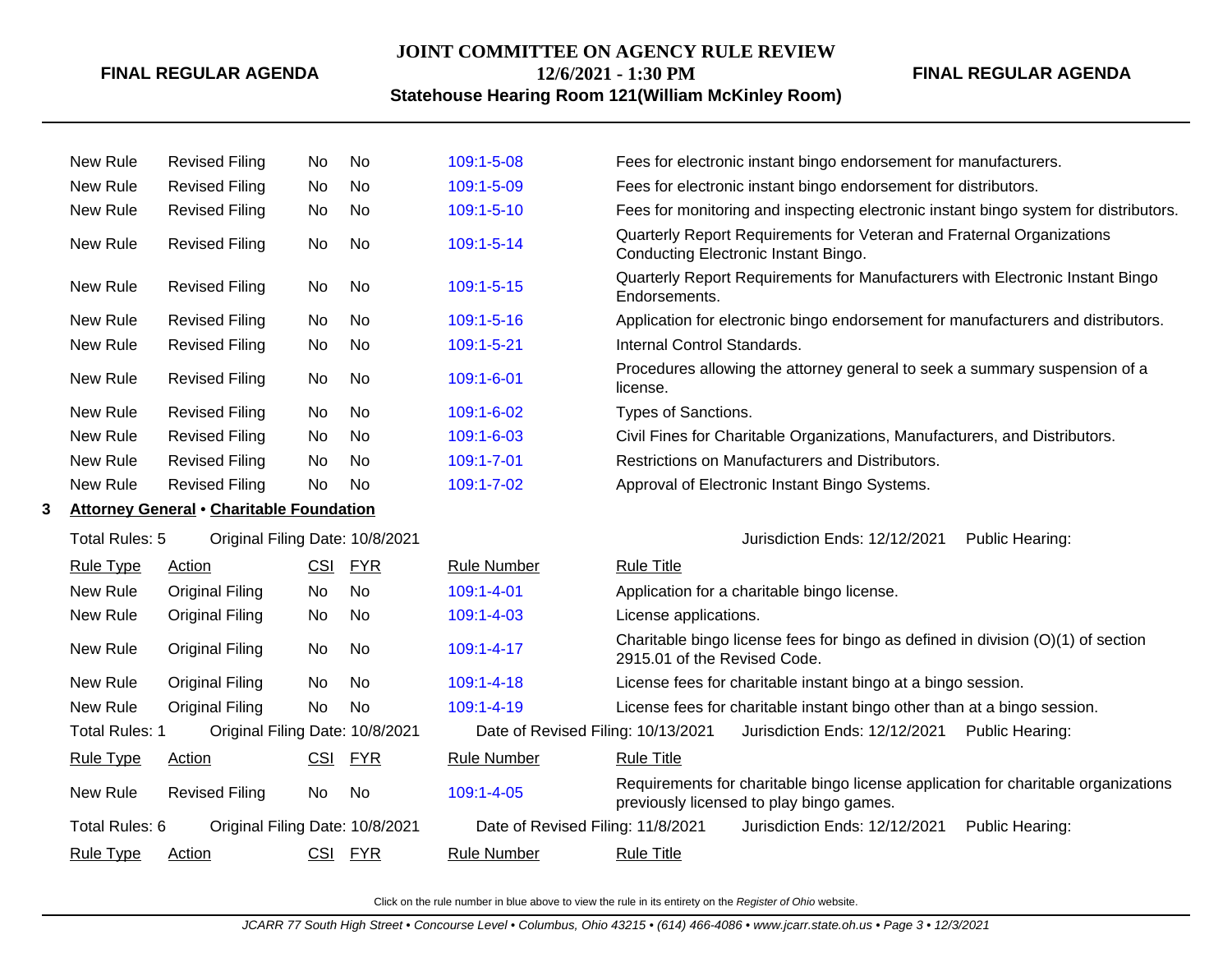### **JOINT COMMITTEE ON AGENCY RULE REVIEW 12/6/2021 - 1:30 PM**

**FINAL REGULAR AGENDA**

## **Statehouse Hearing Room 121(William McKinley Room)**

|   | Rescission            | <b>Revised Filing</b>                                    | No         | Yes        | 109:1-2-01                         | 2915.01 of the Revised Code.                                                                                                   | Charitable bingo license fees for bingo as defined in division $(O)(1)$ of section |                            |  |
|---|-----------------------|----------------------------------------------------------|------------|------------|------------------------------------|--------------------------------------------------------------------------------------------------------------------------------|------------------------------------------------------------------------------------|----------------------------|--|
|   | Rescission            | <b>Revised Filing</b>                                    | No         | Yes        | 109:1-2-02                         |                                                                                                                                | License fees for charitable instant bingo at a bingo session.                      |                            |  |
|   | Rescission            | <b>Revised Filing</b>                                    | No.        | Yes        | 109:1-2-03                         |                                                                                                                                | License fees for charitable instant bingo other than at a bingo session.           |                            |  |
|   | Rescission            | <b>Revised Filing</b>                                    | No         | Yes        | 109:1-3-01                         | Application for charitable bingo license.                                                                                      |                                                                                    |                            |  |
|   | Rescission            | <b>Revised Filing</b>                                    | No         | Yes        | 109:1-3-02                         | Requirements for charitable bingo license application for charitable organizations<br>previously licensed to play bingo games. |                                                                                    |                            |  |
|   | Rescission            | <b>Revised Filing</b>                                    | No         | Yes        | 109:1-4-01                         | Charitable instant bingo fundraising agreements.                                                                               |                                                                                    |                            |  |
|   | <b>Total Rules: 1</b> | Original Filing Date: 10/8/2021                          |            |            | Date of Revised Filing: 11/10/2021 |                                                                                                                                | Jurisdiction Ends: 12/12/2021                                                      | Public Hearing:            |  |
|   | <b>Rule Type</b>      | <b>Action</b>                                            | <b>CSI</b> | <b>FYR</b> | <b>Rule Number</b>                 | <b>Rule Title</b>                                                                                                              |                                                                                    |                            |  |
|   | New Rule              | <b>Revised Filing</b>                                    | <b>No</b>  | <b>No</b>  | 109:1-4-06                         |                                                                                                                                | Charitable instant bingo fundraising agreements.                                   |                            |  |
| 4 |                       | <b>Attorney General • Charitable Foundation</b>          |            |            |                                    |                                                                                                                                |                                                                                    |                            |  |
|   | <b>Total Rules: 1</b> | Original Filing Date: 10/8/2021                          |            |            |                                    |                                                                                                                                | Jurisdiction Ends: 12/12/2021                                                      | Public Hearing: 11/10/2021 |  |
|   | <b>Rule Type</b>      | <b>Action</b>                                            | CSI        | <u>FYR</u> | <b>Rule Number</b>                 | <b>Rule Title</b>                                                                                                              |                                                                                    |                            |  |
|   | New Rule              | <b>Original Filing</b>                                   | <b>No</b>  | <b>No</b>  | 109:1-7-04                         |                                                                                                                                | Receipt of Devices, System and Software in the State.                              |                            |  |
|   | <b>Total Rules: 4</b> | Original Filing Date: 10/8/2021                          |            |            | Date of Revised Filing: 11/10/2021 |                                                                                                                                | Jurisdiction Ends: 12/12/2021                                                      | Public Hearing: 11/10/2021 |  |
|   | <b>Rule Type</b>      | <b>Action</b>                                            | CSI        | <b>FYR</b> | <b>Rule Number</b>                 | <b>Rule Title</b>                                                                                                              |                                                                                    |                            |  |
|   | New Rule              | <b>Revised Filing</b>                                    | No         | No         | 109:1-5-01                         |                                                                                                                                | Requirements for any organization that conducts electronic instant bingo.          |                            |  |
|   | New Rule              | <b>Revised Filing</b>                                    | No         | <b>No</b>  | 109:1-5-02                         |                                                                                                                                | Requirements for manufacturers to receive electronic instant bingo endorsement.    |                            |  |
|   | New Rule              | <b>Revised Filing</b>                                    | No         | No.        | 109:1-5-03                         |                                                                                                                                | Requirements for distributors to receive electronic instant bingo endorsement.     |                            |  |
|   | New Rule              | <b>Revised Filing</b>                                    | No         | <b>No</b>  | 109:1-7-03                         |                                                                                                                                | Transportation of Regulated Equipment and Software.                                |                            |  |
| 5 |                       | <b>Attorney General • Charitable Foundation</b>          |            |            |                                    |                                                                                                                                |                                                                                    |                            |  |
|   | Total Rules: 1        | Original Filing Date: 10/8/2021                          |            |            | Date of Revised Filing: 11/10/2021 |                                                                                                                                | Jurisdiction Ends: 12/12/2021                                                      | Public Hearing: 11/10/2021 |  |
|   | <b>Rule Type</b>      | Action                                                   | CSI        | <b>FYR</b> | <b>Rule Number</b>                 | <b>Rule Title</b>                                                                                                              |                                                                                    |                            |  |
|   | New Rule              | <b>Revised Filing</b>                                    | No         | No         | 109:1-8-01                         |                                                                                                                                | Scholarship Granting Organizations.                                                |                            |  |
| 6 |                       | Board of Executives of Long-Term Services and Supports . |            |            |                                    |                                                                                                                                |                                                                                    |                            |  |
|   | Total Rules: 9        | Original Filing Date: 11/10/2021                         |            |            |                                    |                                                                                                                                | Jurisdiction Ends: 1/14/2022                                                       | Public Hearing: 12/16/2021 |  |
|   | Rule Type             | Action                                                   | <b>CSI</b> | <b>FYR</b> | <b>Rule Number</b>                 | <b>Rule Title</b>                                                                                                              |                                                                                    |                            |  |
|   |                       | Amendment Original Filing                                | Yes        | Yes        | 4751-1-02                          | Definitions for this chapter.                                                                                                  |                                                                                    |                            |  |
|   |                       |                                                          |            |            |                                    |                                                                                                                                |                                                                                    |                            |  |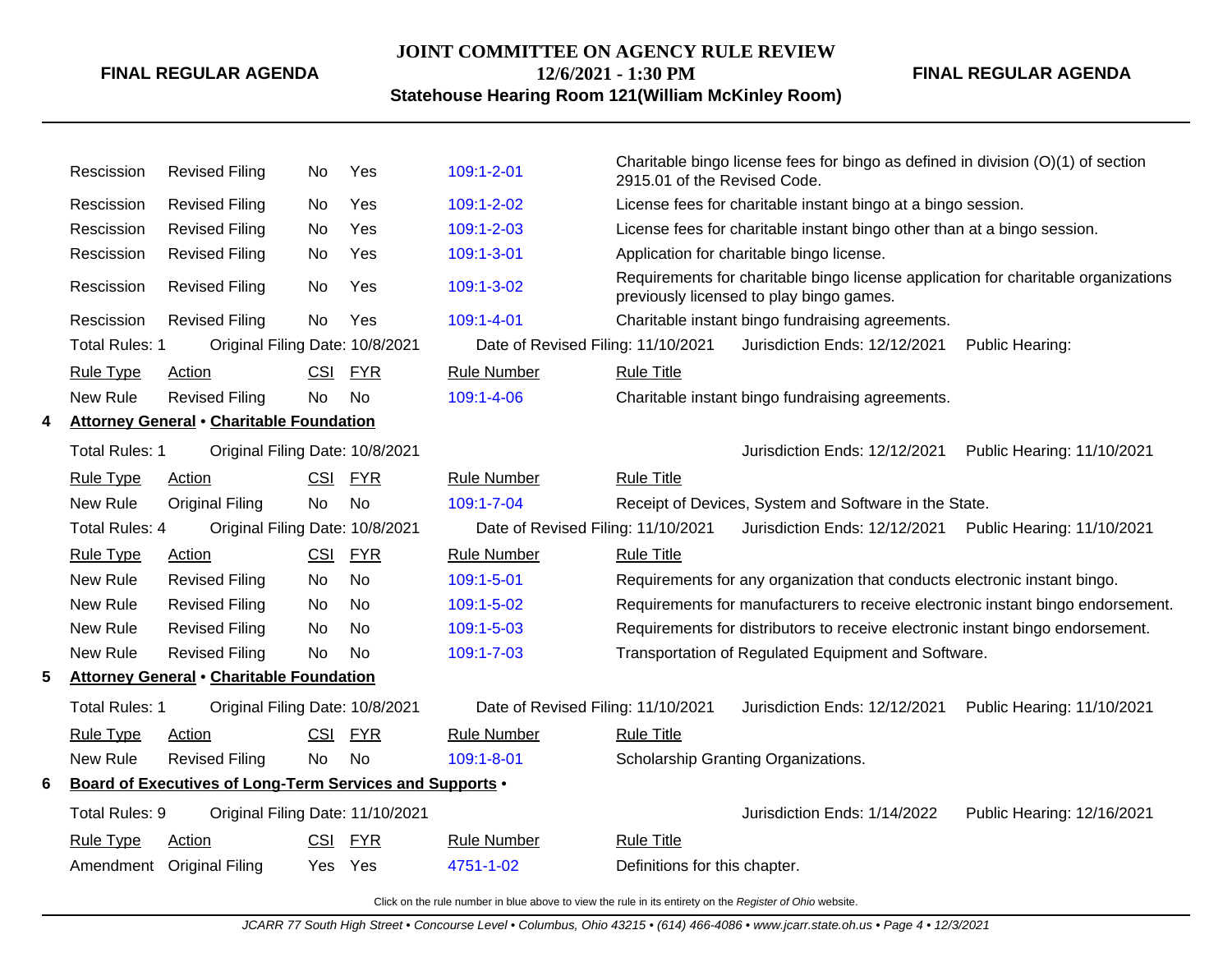#### **JOINT COMMITTEE ON AGENCY RULE REVIEW**

**FINAL REGULAR AGENDA**

## **12/6/2021 - 1:30 PM Statehouse Hearing Room 121(William McKinley Room)**

|   |                           | Amendment Original Filing        |     | Yes Yes    | 4751-1-04                          | Board meetings.                                                                                                              |
|---|---------------------------|----------------------------------|-----|------------|------------------------------------|------------------------------------------------------------------------------------------------------------------------------|
|   |                           | Amendment Original Filing        |     | Yes Yes    | 4751-1-05                          | Pre-examination requirements; conditions precedent to application for admission to<br>examination.                           |
|   |                           | Amendment Original Filing        | Yes | Yes        | 4751-1-06                          | Subjects for examination.                                                                                                    |
|   |                           | Amendment Original Filing        | Yes | Yes        | 4751-1-09                          | Administrator-in-training program.                                                                                           |
|   |                           | Amendment Original Filing        | Yes | Yes        | 4751-1-11                          | Temporary license.                                                                                                           |
|   |                           | Amendment Original Filing        | Yes | Yes        | 4751-1-14                          | Recognition of out-of state license.                                                                                         |
|   |                           | Amendment Original Filing        | Yes | Yes        | 4751-1-15                          | Relicensure.                                                                                                                 |
|   |                           | Amendment Original Filing        |     | Yes Yes    | 4751-1-16                          | Fees.                                                                                                                        |
|   | <b>Total Rules: 2</b>     | Original Filing Date: 11/10/2021 |     |            | Date of Revised Filing: 11/30/2021 | Public Hearing: 12/16/2021<br>Jurisdiction Ends: 1/14/2022                                                                   |
|   | <b>Rule Type</b>          | Action                           | CSI | <b>FYR</b> | <b>Rule Number</b>                 | <b>Rule Title</b>                                                                                                            |
|   |                           | Amendment Revised Filing         | Yes | Yes        | 4751-1-09                          | Administrator-in-training program.                                                                                           |
|   |                           | Amendment Revised Filing         | Yes | Yes        | 4751-1-14                          | Recognition of out-of state license.                                                                                         |
| 7 | <b>Board of Nursing •</b> |                                  |     |            |                                    |                                                                                                                              |
|   | <b>Total Rules: 13</b>    | Original Filing Date: 10/14/2021 |     |            |                                    | Public Hearing: 11/17/2021<br>Jurisdiction Ends: 12/18/2021                                                                  |
|   | <b>Rule Type</b>          | Action                           | CSI | <b>FYR</b> | <b>Rule Number</b>                 | <b>Rule Title</b>                                                                                                            |
|   |                           | Amendment Original Filing        | Yes | Yes        | 4723-5-01                          | Definitions.                                                                                                                 |
|   |                           | Amendment Original Filing        | Yes | Yes        | 4723-5-08                          | Requirements for seeking conditional approval.                                                                               |
|   |                           | Amendment Original Filing        | Yes | Yes        | 4723-5-09                          | Organization and administration of the program.                                                                              |
|   |                           | Amendment Original Filing        | Yes | Yes        | 4723-5-10                          | Qualifications of administrators, faculty, teaching assistants and preceptors for a<br>registered nursing education program. |
|   |                           | Amendment Original Filing        |     | Yes Yes    | 4723-5-11                          | Qualifications of administrators, faculty, teaching assistants and preceptors for a<br>practical nursing education program.  |
|   |                           | Amendment Original Filing        | Yes | Yes        | 4723-5-12                          | Program policies.                                                                                                            |
|   |                           | Amendment Original Filing        | Yes | Yes        | 4723-5-13                          | Curriculum for a registered nursing education program.                                                                       |
|   |                           | Amendment Original Filing        | Yes | Yes        | 4723-5-14                          | Curriculum for a practical nursing education program.                                                                        |
|   |                           | Amendment Original Filing        | Yes | Yes        | 4723-5-15                          | Evaluation plan of the program.                                                                                              |
|   |                           | Amendment Original Filing        | Yes | Yes        | 4723-5-16                          | Board approval of a curriculum revision.                                                                                     |
|   |                           | Amendment Original Filing        | Yes | Yes        | 4723-5-19                          | Responsibilities of faculty teaching a nursing course.                                                                       |
|   |                           | Amendment Original Filing        |     | Yes Yes    | 4723-5-20                          | Responsibilities of faculty, teaching assistants and preceptors in a clinical setting.                                       |
|   |                           |                                  |     |            |                                    |                                                                                                                              |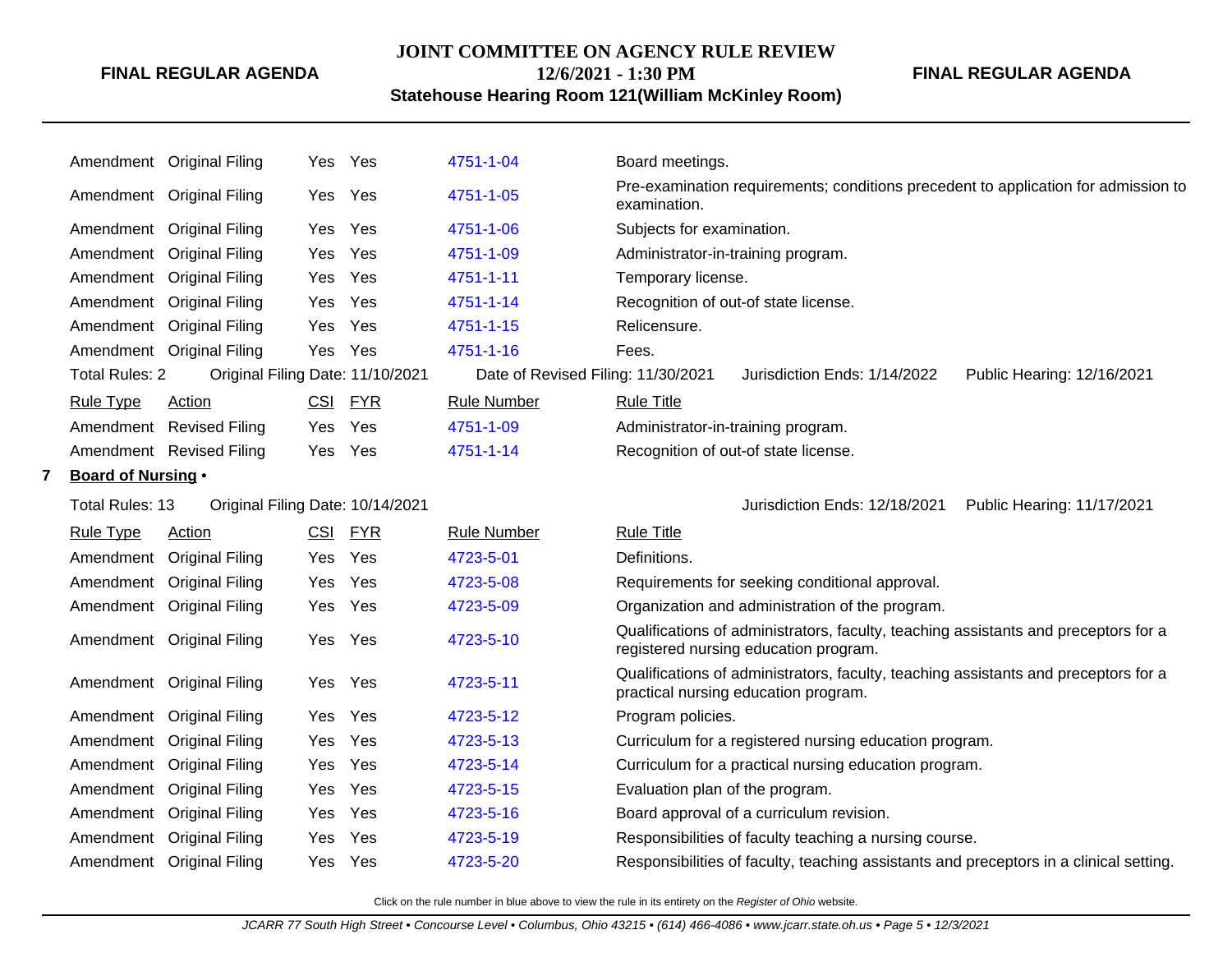#### **JOINT COMMITTEE ON AGENCY RULE REVIEW**

**12/6/2021 - 1:30 PM**

**Statehouse Hearing Room 121(William McKinley Room)**

Amendment Original Filing Yes Yes [4723-5-23](http://www.registerofohio.state.oh.us/jsps/publicdisplayrules/processPublicDisplayRules.jsp?entered_rule_no=4723-5-23&doWhat=GETBYRULENUM&raID=0) Program NCLEX rates. **8 Board of Nursing** • Total Rules: 8 Original Filing Date: 10/14/2021 Jurisdiction Ends: 12/18/2021 Public Hearing: 11/17/2021 Rule Type Action **CSI FYR** Rule Number Rule Title Amendment Original Filing Yes Yes [4723-7-02](http://www.registerofohio.state.oh.us/jsps/publicdisplayrules/processPublicDisplayRules.jsp?entered_rule_no=4723-7-02&doWhat=GETBYRULENUM&raID=0) Requirements and application for licensure by examination as a nurse. Amendment Original Filing Yes Yes [4723-7-03](http://www.registerofohio.state.oh.us/jsps/publicdisplayrules/processPublicDisplayRules.jsp?entered_rule_no=4723-7-03&doWhat=GETBYRULENUM&raID=0) Authorization to test, accommodations, retesting, and notification. Amendment Original Filing Yes Yes [4723-7-04](http://www.registerofohio.state.oh.us/jsps/publicdisplayrules/processPublicDisplayRules.jsp?entered_rule_no=4723-7-04&doWhat=GETBYRULENUM&raID=0) Requirements for licensure for foreign educated nurse graduates. Amendment Original Filing Yes Yes [4723-7-05](http://www.registerofohio.state.oh.us/jsps/publicdisplayrules/processPublicDisplayRules.jsp?entered_rule_no=4723-7-05&doWhat=GETBYRULENUM&raID=0) Registered nurse licensure by endorsement. Amendment Original Filing Yes Yes [4723-7-06](http://www.registerofohio.state.oh.us/jsps/publicdisplayrules/processPublicDisplayRules.jsp?entered_rule_no=4723-7-06&doWhat=GETBYRULENUM&raID=0) Practical nurse licensure by endorsement. Amendment Original Filing Yes Yes [4723-7-07](http://www.registerofohio.state.oh.us/jsps/publicdisplayrules/processPublicDisplayRules.jsp?entered_rule_no=4723-7-07&doWhat=GETBYRULENUM&raID=0) Original certificate and license. Rescission Original Filing Yes Yes [4723-7-08](http://www.registerofohio.state.oh.us/jsps/publicdisplayrules/processPublicDisplayRules.jsp?entered_rule_no=4723-7-08&doWhat=GETBYRULENUM&raID=0) Replacement of wall certificate. Amendment Original Filing Yes Yes [4723-7-10](http://www.registerofohio.state.oh.us/jsps/publicdisplayrules/processPublicDisplayRules.jsp?entered_rule_no=4723-7-10&doWhat=GETBYRULENUM&raID=0) Volunteer's certificate. **9 Board of Nursing** • Total Rules: 2 Original Filing Date: 10/14/2021 Jurisdiction Ends: 12/18/2021 Public Hearing: 11/17/2021 Rule Type Action **CSI FYR** Rule Number Rule Title Amendment Original Filing Yes Yes [4723-27-04](http://www.registerofohio.state.oh.us/jsps/publicdisplayrules/processPublicDisplayRules.jsp?entered_rule_no=4723-27-04&doWhat=GETBYRULENUM&raID=0) Medication aide certification. Amendment Original Filing Yes Yes [4723-27-05](http://www.registerofohio.state.oh.us/jsps/publicdisplayrules/processPublicDisplayRules.jsp?entered_rule_no=4723-27-05&doWhat=GETBYRULENUM&raID=0) Renewal of a medication aide certificate. **10 Board of Nursing** • Total Rules: 2 Original Filing Date: 10/14/2021 Jurisdiction Ends: 12/18/2021 Public Hearing: 11/17/2021 Rule Type Action CSI FYR Rule Number Rule Title Amendment Original Filing Yes Yes [4723-13-02](http://www.registerofohio.state.oh.us/jsps/publicdisplayrules/processPublicDisplayRules.jsp?entered_rule_no=4723-13-02&doWhat=GETBYRULENUM&raID=0) General information. Amendment Original Filing Yes Yes [4723-13-05](http://www.registerofohio.state.oh.us/jsps/publicdisplayrules/processPublicDisplayRules.jsp?entered_rule_no=4723-13-05&doWhat=GETBYRULENUM&raID=0) Criteria and standards for a licensed nurse delegating to an unlicensed person. **11 Board of Nursing** • Total Rules: 5 Original Filing Date: 10/14/2021 Jurisdiction Ends: 12/18/2021 Public Hearing: 11/17/2021 Rule Type Action CSI FYR Rule Number Rule Title Amendment Original Filing Yes No [4723-8-04](http://www.registerofohio.state.oh.us/jsps/publicdisplayrules/processPublicDisplayRules.jsp?entered_rule_no=4723-8-04&doWhat=GETBYRULENUM&raID=0) Standard care arrangement for a certified nurse-midwife, certified nurse practitioner, and clinical nurse specialist. New Rule Original Filing Yes No [4723-8-12](http://www.registerofohio.state.oh.us/jsps/publicdisplayrules/processPublicDisplayRules.jsp?entered_rule_no=4723-8-12&doWhat=GETBYRULENUM&raID=0) Consult agreements for a certified nurse-midwife, certified nurse practitioner, and clinical nurse specialist.

Click on the rule number in blue above to view the rule in its entirety on the Register of Ohio website.

**FINAL REGULAR AGENDA**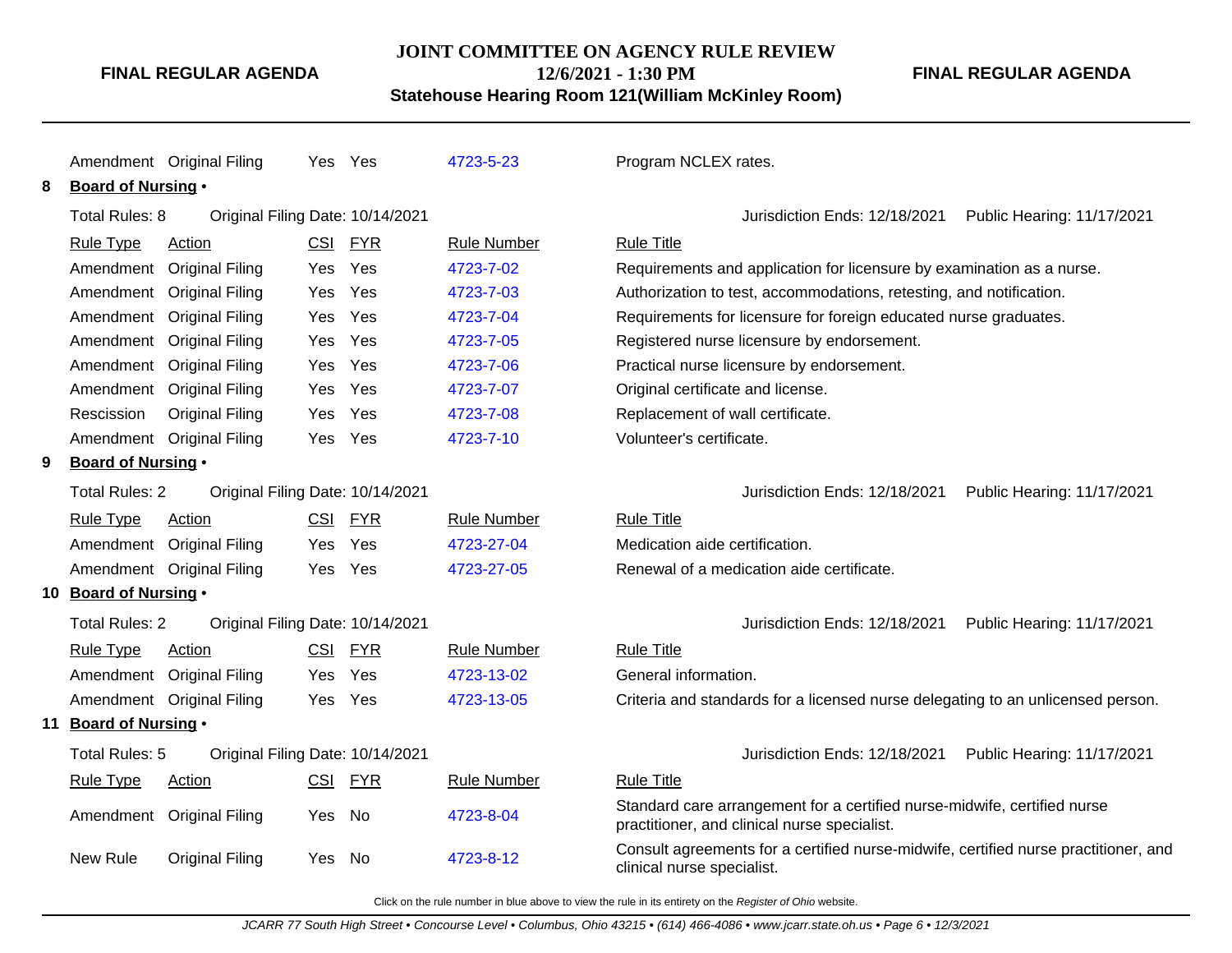#### **JOINT COMMITTEE ON AGENCY RULE REVIEW**

**12/6/2021 - 1:30 PM**

**Statehouse Hearing Room 121(William McKinley Room)**

**FINAL REGULAR AGENDA**

| New Rule                  | <b>Original Filing</b>               | Yes        | No         | 4723-8-13          | Standards for managing drug therapy according to a consult agreement.                                                                                                                   |
|---------------------------|--------------------------------------|------------|------------|--------------------|-----------------------------------------------------------------------------------------------------------------------------------------------------------------------------------------|
|                           | Amendment Original Filing            | Yes        | No         | 4723-9-10          | Formulary; standards of prescribing for advanced practice registered nurses<br>designated as clinical nurse specialists, certified nurse-midwives, or certified nurse<br>practitioners. |
|                           | Amendment Original Filing            | Yes        | No         | 4723-23-05         | Renewal of a certificate to practice as a dialysis technician.                                                                                                                          |
| 12 Board of Nursing .     |                                      |            |            |                    |                                                                                                                                                                                         |
| <b>Total Rules: 2</b>     | Original Filing Date: 10/14/2021     |            |            |                    | Jurisdiction Ends: 12/18/2021<br>Public Hearing: 11/17/2021                                                                                                                             |
| <b>Rule Type</b>          | Action                               | <b>CSI</b> | <b>FYR</b> | <b>Rule Number</b> | <b>Rule Title</b>                                                                                                                                                                       |
|                           | Amendment Original Filing            | Yes        | No         | 4723-1-01          | Board organization.                                                                                                                                                                     |
|                           | Amendment Original Filing            | Yes        | <b>No</b>  | 4723-1-03          | Board records and documents.                                                                                                                                                            |
| 13 Board of Nursing .     |                                      |            |            |                    |                                                                                                                                                                                         |
| Total Rules: 5            | Original Filing Date: 10/14/2021     |            |            |                    | Jurisdiction Ends: 12/18/2021<br>Public Hearing: 11/17/2021                                                                                                                             |
| <b>Rule Type</b>          | Action                               | CSI        | <b>FYR</b> | <b>Rule Number</b> | <b>Rule Title</b>                                                                                                                                                                       |
| Amendment                 | <b>Original Filing</b>               | Yes        | No         | 4723-16-01         | General information.                                                                                                                                                                    |
|                           | Amendment Original Filing            | Yes        | <b>No</b>  | 4723-16-02         | Hearing representation and appearances.                                                                                                                                                 |
|                           | Amendment Original Filing            | Yes        | No         | 4723-16-13         | Authority and duties of board hearing committee or hearing examiners.                                                                                                                   |
|                           | Amendment Original Filing            | <b>Yes</b> | No         | 4723-26-01         | Definition of terms.                                                                                                                                                                    |
|                           | Amendment Original Filing            | Yes        | No         | 4723-26-04         | Renewal of community health worker certificate.                                                                                                                                         |
| 14 Board of Tax Appeals . |                                      |            |            |                    |                                                                                                                                                                                         |
| <b>Total Rules: 1</b>     | Original Filing Date: 10/26/2021     |            |            |                    | Jurisdiction Ends: 12/30/2021<br>Public Hearing:                                                                                                                                        |
| <b>Rule Type</b>          | <b>Action</b>                        | <b>CSI</b> | <b>FYR</b> | <b>Rule Number</b> | <b>Rule Title</b>                                                                                                                                                                       |
|                           | Amendment Original Filing            | No.        | <b>No</b>  | 5717-1-07          | Case management schedules and special case management procedures.                                                                                                                       |
|                           | 15 Bureau of Workers' Compensation . |            |            |                    |                                                                                                                                                                                         |
| Total Rules: 26           | Original Filing Date: 11/12/2021     |            |            |                    | Jurisdiction Ends: 1/16/2022<br>Public Hearing: 12/20/2021                                                                                                                              |
| <b>Rule Type</b>          | Action                               | CSI        | <b>FYR</b> | <b>Rule Number</b> | <b>Rule Title</b>                                                                                                                                                                       |
| Amendment                 | <b>Original Filing</b>               | Yes        | Yes        | 4123-6-03.2        | MCO participation in the HPP -- MCO application for certification or recertification.                                                                                                   |
| Amendment                 | <b>Original Filing</b>               | Yes        | Yes        | 4123-6-06.2        | Employee access to the HPP - employee choice of provider.                                                                                                                               |
|                           | Amendment Original Filing            | Yes        | Yes        | 4123-6-21.2        | Pharmacy and therapeutics committee.                                                                                                                                                    |
|                           | Amendment Original Filing            | Yes        | Yes        | 4123-6-21.4        | Coordinated services program.                                                                                                                                                           |
|                           |                                      |            |            |                    |                                                                                                                                                                                         |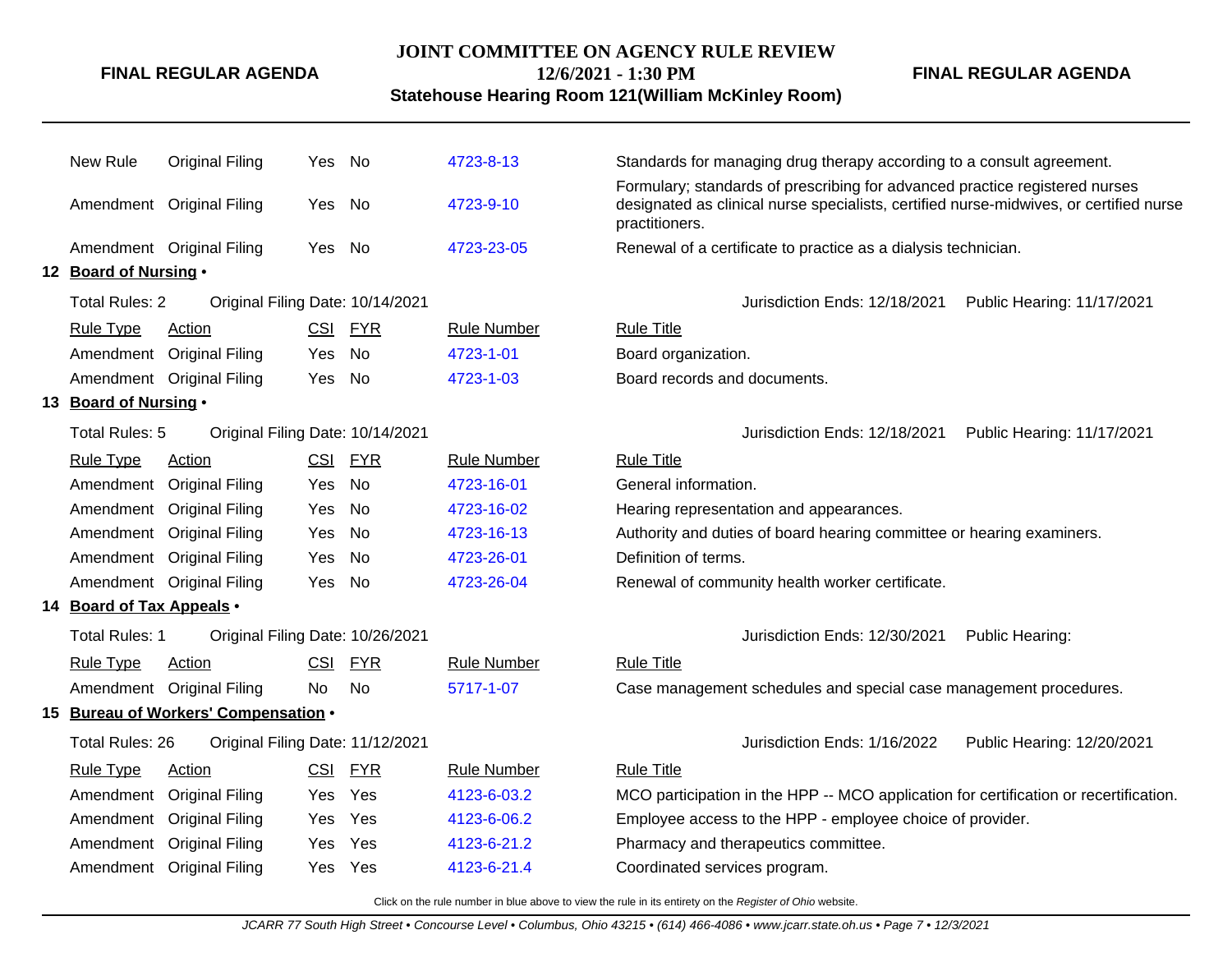#### **JOINT COMMITTEE ON AGENCY RULE REVIEW**

**12/6/2021 - 1:30 PM**

### **Statehouse Hearing Room 121(William McKinley Room)**

| Rescission | <b>Original Filing</b> | Yes                                                                                                                                                                                                                                                                                                                                                                                                                                                                                                                         | Yes                                  | 4123-6-21.5                                    | Standard dose tapering schedules.                                                                                   |  |  |  |
|------------|------------------------|-----------------------------------------------------------------------------------------------------------------------------------------------------------------------------------------------------------------------------------------------------------------------------------------------------------------------------------------------------------------------------------------------------------------------------------------------------------------------------------------------------------------------------|--------------------------------------|------------------------------------------------|---------------------------------------------------------------------------------------------------------------------|--|--|--|
| New Rule   | <b>Original Filing</b> | Yes                                                                                                                                                                                                                                                                                                                                                                                                                                                                                                                         | No                                   | 4123-6-21.5                                    | Standard dose tapering schedules.                                                                                   |  |  |  |
|            |                        | Yes                                                                                                                                                                                                                                                                                                                                                                                                                                                                                                                         | Yes                                  | 4123-6-22                                      | Stakeholders' health care quality assurance advisory committee.                                                     |  |  |  |
| Rescission | <b>Original Filing</b> | Yes                                                                                                                                                                                                                                                                                                                                                                                                                                                                                                                         | Yes                                  | 4123-6-23                                      | Jurisdictional principles applicable to payment of bills for medical services rendered<br>by health care providers. |  |  |  |
|            |                        | Yes                                                                                                                                                                                                                                                                                                                                                                                                                                                                                                                         | Yes                                  | 4123-6-25                                      | Payment for medical supplies and services.                                                                          |  |  |  |
|            |                        | Yes                                                                                                                                                                                                                                                                                                                                                                                                                                                                                                                         | Yes                                  | 4123-6-26                                      | Claimant reimbursement.                                                                                             |  |  |  |
|            |                        | Yes                                                                                                                                                                                                                                                                                                                                                                                                                                                                                                                         | Yes                                  | 4123-6-30                                      | Payment for physical medicine.                                                                                      |  |  |  |
|            |                        | Yes                                                                                                                                                                                                                                                                                                                                                                                                                                                                                                                         | Yes                                  | 4123-6-31                                      | Payment for miscellaneous medical services and supplies.                                                            |  |  |  |
|            |                        | <b>Yes</b>                                                                                                                                                                                                                                                                                                                                                                                                                                                                                                                  | Yes                                  | 4123-6-32                                      | Payment for lumbar fusion surgery.                                                                                  |  |  |  |
|            |                        | Yes                                                                                                                                                                                                                                                                                                                                                                                                                                                                                                                         | Yes                                  | 4123-6-33                                      | Payment for health and behavior assessment and intervention services.                                               |  |  |  |
|            |                        | Yes                                                                                                                                                                                                                                                                                                                                                                                                                                                                                                                         | Yes                                  | 4123-6-37                                      | Payment of hospital bills.                                                                                          |  |  |  |
| Rescission | <b>Original Filing</b> | Yes                                                                                                                                                                                                                                                                                                                                                                                                                                                                                                                         | Yes                                  | 4123-6-38                                      | Payment for home health nursing services.                                                                           |  |  |  |
| New Rule   | <b>Original Filing</b> | Yes                                                                                                                                                                                                                                                                                                                                                                                                                                                                                                                         | No                                   | 4123-6-38                                      | Payment for home health nursing services and home health aide services.                                             |  |  |  |
|            |                        | Yes                                                                                                                                                                                                                                                                                                                                                                                                                                                                                                                         | Yes                                  | 4123-6-38.1                                    | Payment for nursing and caregiver services provided by persons other than home<br>health agency employees.          |  |  |  |
|            |                        | Yes                                                                                                                                                                                                                                                                                                                                                                                                                                                                                                                         | Yes                                  | 4123-6-38.2                                    | Payment of nursing home and residential care/assisted living services.                                              |  |  |  |
|            |                        | Yes                                                                                                                                                                                                                                                                                                                                                                                                                                                                                                                         | Yes                                  | 4123-6-39                                      | Payment for prosthetic device or other artificial appliances.                                                       |  |  |  |
|            |                        | Yes                                                                                                                                                                                                                                                                                                                                                                                                                                                                                                                         | Yes                                  | 4123-6-40                                      | Payment of claimant travel expenses.                                                                                |  |  |  |
|            |                        | Yes                                                                                                                                                                                                                                                                                                                                                                                                                                                                                                                         | Yes                                  | 4123-6-41                                      | No legal relationship between the industrial commission or bureau and a health<br>care provider.                    |  |  |  |
|            |                        |                                                                                                                                                                                                                                                                                                                                                                                                                                                                                                                             | Yes                                  | 4123-6-43                                      | Payment for transcutaneous electrical nerve stimulators and neuromuscular<br>electrical stimulators.                |  |  |  |
|            |                        | Yes                                                                                                                                                                                                                                                                                                                                                                                                                                                                                                                         | Yes                                  | 4123-6-44                                      | Bureau fees for provider services rendered by in-state and out-of-state providers.                                  |  |  |  |
|            |                        | Yes                                                                                                                                                                                                                                                                                                                                                                                                                                                                                                                         | Yes                                  | 4123-6-45                                      | Audit of providers' patient and billing related records.                                                            |  |  |  |
|            |                        |                                                                                                                                                                                                                                                                                                                                                                                                                                                                                                                             | Yes                                  | 4123-6-45.1                                    | Records to be retained by provider.                                                                                 |  |  |  |
|            |                        |                                                                                                                                                                                                                                                                                                                                                                                                                                                                                                                             |                                      | Date of Revised Filing: 11/29/2021             | Jurisdiction Ends: 1/16/2022<br>Public Hearing: 12/20/2021                                                          |  |  |  |
| Rule Type  | Action                 | <b>CSI</b>                                                                                                                                                                                                                                                                                                                                                                                                                                                                                                                  | <b>FYR</b>                           | <b>Rule Number</b>                             | <b>Rule Title</b>                                                                                                   |  |  |  |
| New Rule   | <b>Revised Filing</b>  | <b>Yes</b>                                                                                                                                                                                                                                                                                                                                                                                                                                                                                                                  | No.                                  | 4123-6-21.5                                    | Standard dose tapering schedules.                                                                                   |  |  |  |
|            |                        |                                                                                                                                                                                                                                                                                                                                                                                                                                                                                                                             |                                      |                                                |                                                                                                                     |  |  |  |
|            |                        | Amendment Original Filing<br>Amendment Original Filing<br>Amendment Original Filing<br>Amendment Original Filing<br>Amendment Original Filing<br>Amendment Original Filing<br>Amendment Original Filing<br>Amendment Original Filing<br>Amendment Original Filing<br>Amendment Original Filing<br>Amendment Original Filing<br>Amendment Original Filing<br>Amendment Original Filing<br>Amendment Original Filing<br>Amendment Original Filing<br>Amendment Original Filing<br>Amendment Original Filing<br>Total Rules: 1 | 16 Bureau of Workers' Compensation . | Yes<br>Yes<br>Original Filing Date: 11/12/2021 |                                                                                                                     |  |  |  |

Total Rules: 1 Original Filing Date: 10/8/2021 Jurisdiction Ends: 12/12/2021 Public Hearing: 11/15/2021

Click on the rule number in blue above to view the rule in its entirety on the Register of Ohio website.

**FINAL REGULAR AGENDA**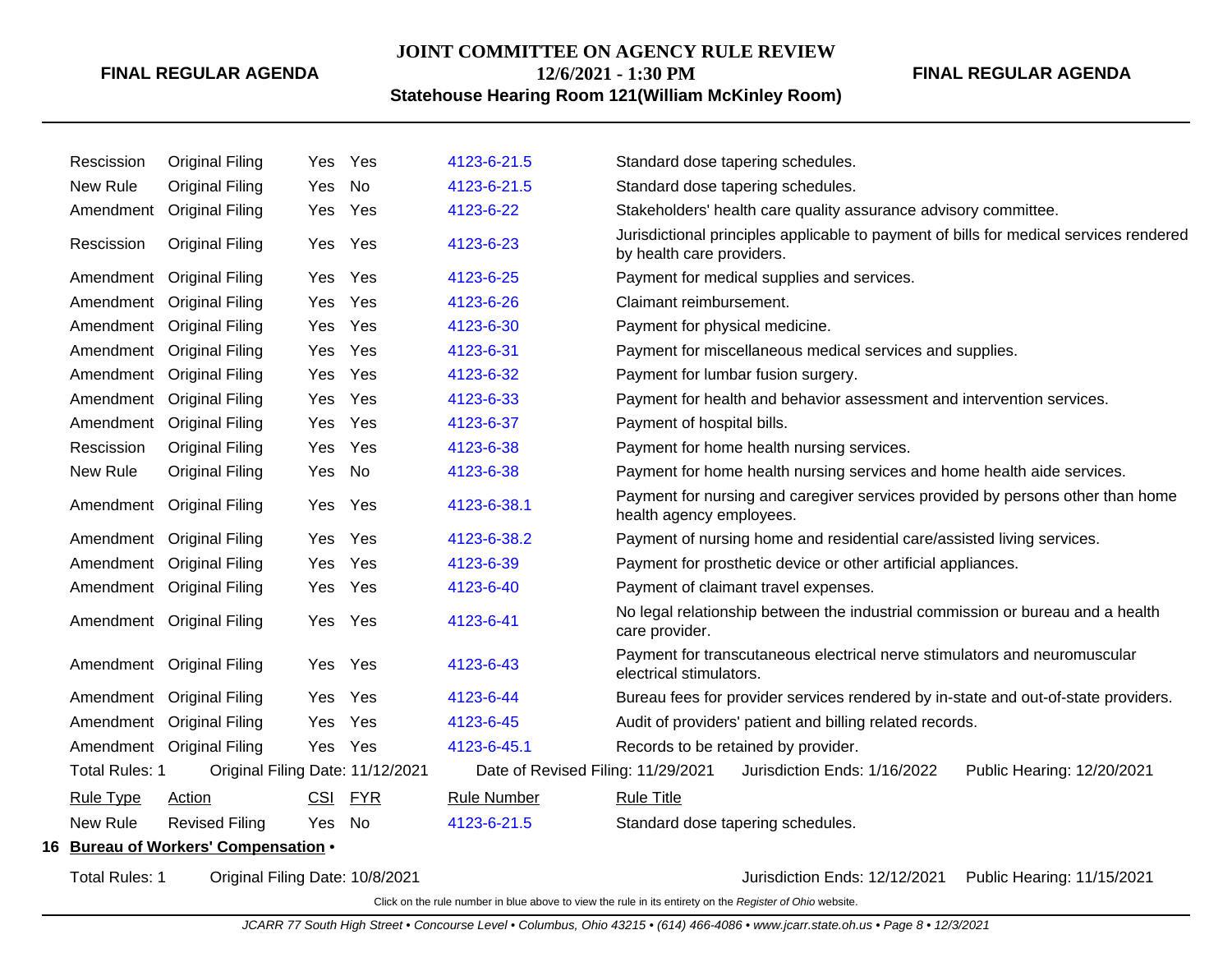### **JOINT COMMITTEE ON AGENCY RULE REVIEW 12/6/2021 - 1:30 PM**

**FINAL REGULAR AGENDA**

**Statehouse Hearing Room 121(William McKinley Room)**

|    | <b>Rule Type</b> | Action                                   | CSI        | <b>FYR</b> | <b>Rule Number</b>                 | <b>Rule Title</b>                                                                                                                                                            |
|----|------------------|------------------------------------------|------------|------------|------------------------------------|------------------------------------------------------------------------------------------------------------------------------------------------------------------------------|
|    |                  | Amendment Original Filing                | No         | Yes        | 4123-10-03                         | Valid reasons for accessing confidential personal information.                                                                                                               |
|    |                  | 17 Bureau of Workers' Compensation .     |            |            |                                    |                                                                                                                                                                              |
|    | Total Rules: 3   | Original Filing Date: 10/8/2021          |            |            |                                    | Jurisdiction Ends: 12/12/2021<br>Public Hearing: 11/15/2021                                                                                                                  |
|    | <b>Rule Type</b> | Action                                   | CSI        | <b>FYR</b> | <b>Rule Number</b>                 | <b>Rule Title</b>                                                                                                                                                            |
|    |                  | Amendment Original Filing                | Yes No     |            | 4123-14-03                         | Requests for waiver of a default in the payment of premium, for approval of the<br>original workers' compensation coverage retroactively, and for abatement of<br>penalties. |
|    |                  | Amendment Original Filing                | Yes        | No         | 4123-14-05                         | Settlement of liability of a non-complying employer.                                                                                                                         |
|    |                  | Amendment Original Filing                | Yes        | <b>No</b>  | 4123-14-06                         | Bureau of workers' compensation adjudicating committee.                                                                                                                      |
|    |                  | 18 Bureau of Workers' Compensation .     |            |            |                                    |                                                                                                                                                                              |
|    | Total Rules: 4   | Original Filing Date: 10/8/2021          |            |            |                                    | Jurisdiction Ends: 12/12/2021<br>Public Hearing: 11/15/2021                                                                                                                  |
|    | <b>Rule Type</b> | Action                                   | CSI        | <u>FYR</u> | <b>Rule Number</b>                 | <b>Rule Title</b>                                                                                                                                                            |
|    | Amendment        | <b>Original Filing</b>                   | Yes.       | No         | 4123-19-03                         | Where an employer desires to secure the privilege to pay compensation and<br>benefits directly.                                                                              |
|    |                  | Amendment Original Filing                | Yes        | No         | 4123-19-06                         | Procedures for revocation of self-insuring status.                                                                                                                           |
|    |                  | Amendment Original Filing                | Yes        | No         | 4123-19-09                         | In regard to complaints filed by employees against self-insuring employers under<br>the provisions of section 4123.35 of the Revised Code.                                   |
|    |                  | Amendment Original Filing                | Yes.       | <b>No</b>  | 4123-19-16                         | Self-insured construction projects.                                                                                                                                          |
| 19 |                  | <b>Bureau of Workers' Compensation •</b> |            |            |                                    |                                                                                                                                                                              |
|    | Total Rules: 7   | Original Filing Date: 10/15/2021         |            |            | Date of Revised Filing: 11/16/2021 | Jurisdiction Ends: 12/19/2021<br>Public Hearing: 11/15/2021                                                                                                                  |
|    | <b>Rule Type</b> | <b>Action</b>                            | <b>CSI</b> | <b>FYR</b> | <b>Rule Number</b>                 | <b>Rule Title</b>                                                                                                                                                            |
|    | Amendment        | <b>Revised Filing</b>                    | Yes        | <b>No</b>  | 4123-17-15                         | Professional employer organizations.                                                                                                                                         |
|    | Amendment        | <b>Revised Filing</b>                    | Yes        | No         | 4123-17-15.1                       | PEO agreements.                                                                                                                                                              |
|    | Amendment        | <b>Revised Filing</b>                    | Yes        | <b>No</b>  | 4123-17-15.2                       | Registration and reporting requirements.                                                                                                                                     |
|    | Amendment        | <b>Revised Filing</b>                    | Yes        | <b>No</b>  | 4123-17-15.4                       | Financial requirements.                                                                                                                                                      |
|    | Amendment        | <b>Revised Filing</b>                    | Yes        | No         | 4123-17-15.5                       | Self-insuring PEOs.                                                                                                                                                          |
|    | Amendment        | <b>Revised Filing</b>                    | Yes        | <b>No</b>  | 4123-17-15.6                       | Client employer information.                                                                                                                                                 |
|    |                  | Amendment Revised Filing                 | Yes        | No         | 4123-17-15.7                       | Denial or revocation of PEO registration.                                                                                                                                    |
|    |                  | 20 Bureau of Workers' Compensation .     |            |            |                                    |                                                                                                                                                                              |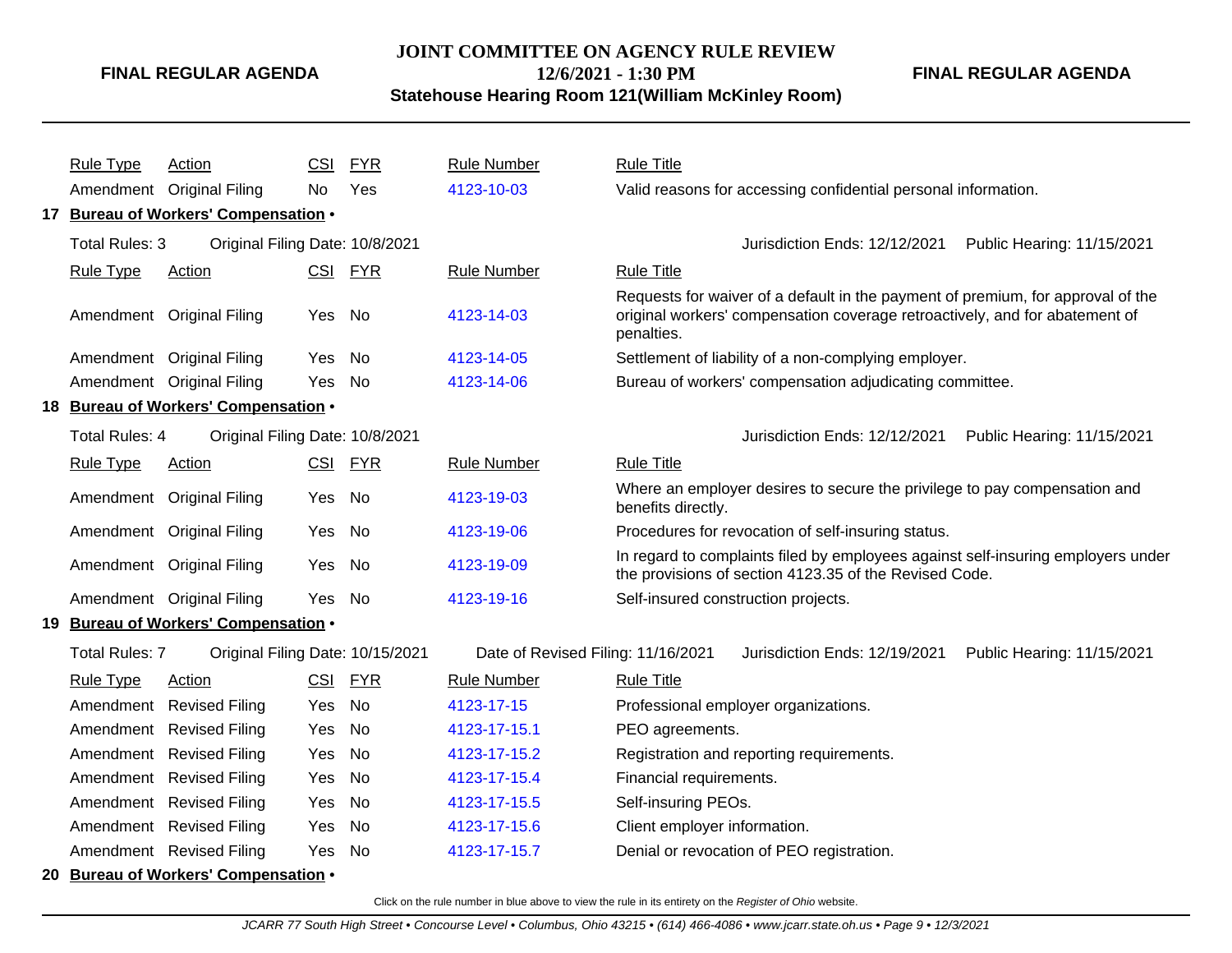### **JOINT COMMITTEE ON AGENCY RULE REVIEW 12/6/2021 - 1:30 PM**

**Statehouse Hearing Room 121(William McKinley Room)**

**FINAL REGULAR AGENDA**

| <b>Total Rules: 3</b>                              | Original Filing Date: 11/12/2021                                    |            |            |                    | Jurisdiction Ends: 1/16/2022<br>Public Hearing: 12/20/2021                                                            |
|----------------------------------------------------|---------------------------------------------------------------------|------------|------------|--------------------|-----------------------------------------------------------------------------------------------------------------------|
| <b>Rule Type</b>                                   | <b>Action</b>                                                       | <u>CSI</u> | <b>FYR</b> | <b>Rule Number</b> | <b>Rule Title</b>                                                                                                     |
| Amendment                                          | <b>Original Filing</b>                                              | Yes        | No         | 4123-6-21.3        | Outpatient medication formulary.                                                                                      |
|                                                    | Amendment Original Filing                                           | Yes        | No         | 4123-6-21.6        | `First fill of outpatient medications.                                                                                |
|                                                    | Amendment Original Filing                                           | Yes        | No         | 4123-6-37.1        | Payment of hospital inpatient services.                                                                               |
|                                                    | 21 Bureau of Workers' Compensation .                                |            |            |                    |                                                                                                                       |
| Total Rules: 1                                     | Original Filing Date: 11/12/2021                                    |            |            |                    | Jurisdiction Ends: 1/16/2022<br>Public Hearing: 12/20/2021                                                            |
| Rule Type                                          | Action                                                              | <b>CSI</b> | <b>FYR</b> | <b>Rule Number</b> | <b>Rule Title</b>                                                                                                     |
| Amendment Original Filing<br>Yes No<br>4123-6-01.2 |                                                                     |            |            |                    | Provisional treatment reimbursement approval -- pilot program.                                                        |
|                                                    | 22 Bureau of Workers' Compensation . Division of Safety and Hygiene |            |            |                    |                                                                                                                       |
| Total Rules: 15                                    | Original Filing Date: 11/1/2021                                     |            |            |                    | Jurisdiction Ends: 1/5/2022<br>Public Hearing: 12/8/2021                                                              |
| <b>Rule Type</b>                                   | <b>Action</b>                                                       | <u>CSI</u> | <b>FYR</b> | <b>Rule Number</b> | <b>Rule Title</b>                                                                                                     |
|                                                    | Amendment Original Filing                                           | Yes        | Yes        | 4123:1-5-01        | Scope and definitions.                                                                                                |
|                                                    | Amendment Original Filing                                           | Yes        | Yes        | 4123:1-5-02        | Guarding floor and wall openings and holes.                                                                           |
|                                                    | Amendment Original Filing                                           | Yes        | Yes        | 4123:1-5-03        | Ladders and scaffolds.                                                                                                |
|                                                    | Amendment Original Filing                                           | Yes        | Yes        | 4123:1-5-04        | Mechanical power transmission apparatus.                                                                              |
|                                                    | Amendment Original Filing                                           | Yes        | Yes        | 4123:1-5-06        | Portable explosive-actuated fastening tools.                                                                          |
|                                                    | Amendment Original Filing                                           | Yes        | Yes        | 4123:1-5-07        | Hand tools, hand-held portable powered tools, other hand-held equipment and<br>portable safety containers.            |
|                                                    | Amendment Original Filing                                           | Yes        | Yes        | 4123:1-5-10        | Mechanical power presses.                                                                                             |
|                                                    | Amendment Original Filing                                           | Yes        | Yes        | 4123:1-5-11        | Forging machines, other power machines and machine tools, hydraulic and<br>pneumatic presses, and power press brakes. |
|                                                    | Amendment Original Filing                                           | Yes        | Yes        | 4123:1-5-12        | Abrasive grinding and cutting, polishing and wire buffing equipment.                                                  |
|                                                    | Amendment Original Filing                                           | Yes        | Yes        | 4123:1-5-14        | Power-driven cranes and hoists.                                                                                       |
|                                                    | Amendment Original Filing                                           | Yes        | Yes        | 4123:1-5-16        | Cutting and welding.                                                                                                  |
|                                                    | Amendment Original Filing                                           | Yes        | Yes        | 4123:1-5-17        | Personal protective equipment.                                                                                        |
|                                                    | Amendment Original Filing                                           | Yes        | Yes        | 4123:1-5-20        | Roof car suspended platforms.                                                                                         |
|                                                    | Amendment Original Filing                                           | Yes        | Yes        | 4123:1-5-22        | Confined spaces.                                                                                                      |
|                                                    | Amendment Original Filing                                           | Yes        | Yes        | 4123:1-5-23        | Electrical conductors and equipment.                                                                                  |
|                                                    |                                                                     |            |            |                    |                                                                                                                       |

#### **23 Department of Administrative Services** • **Division of Human Resources**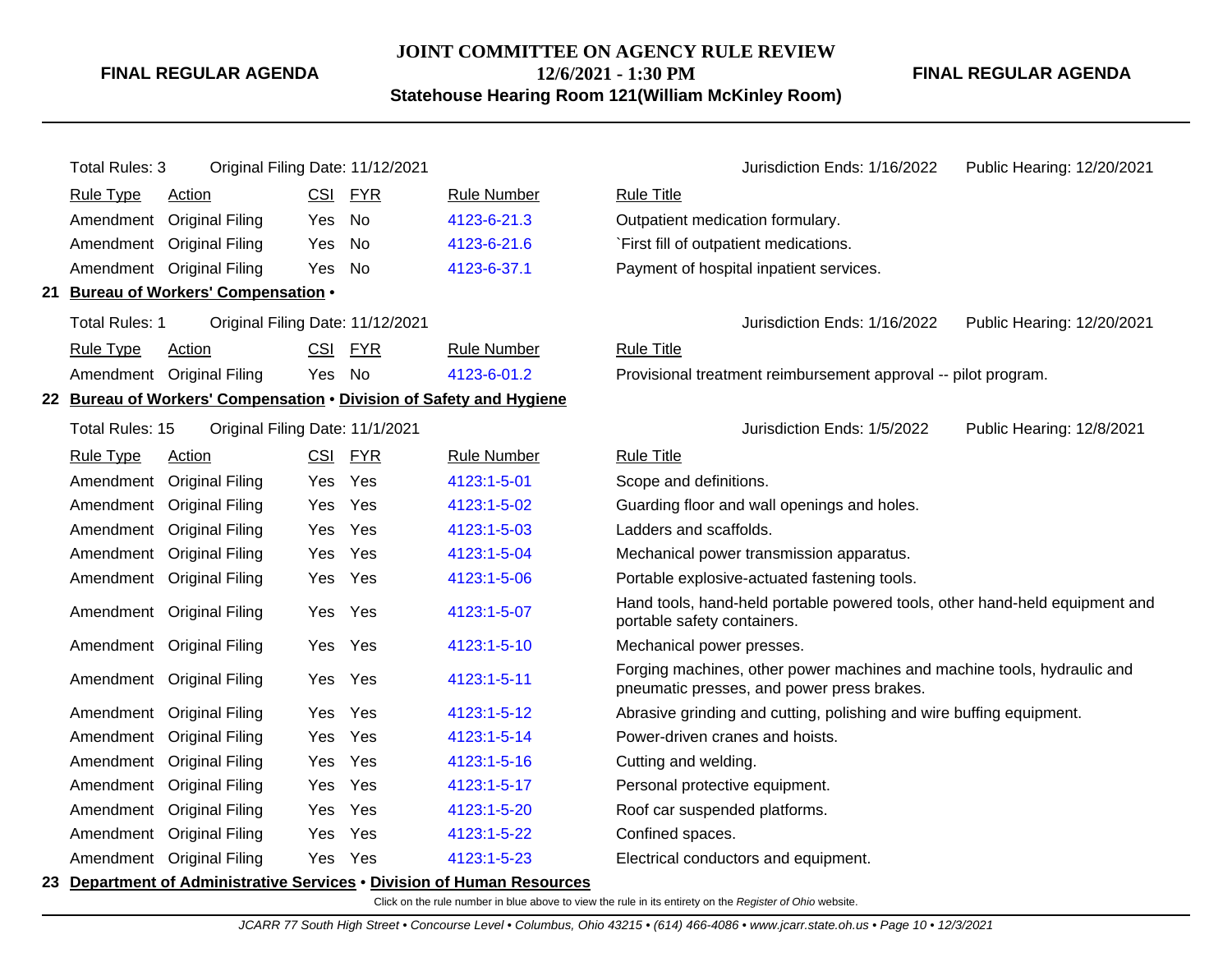# **JOINT COMMITTEE ON AGENCY RULE REVIEW 12/6/2021 - 1:30 PM**

**FINAL REGULAR AGENDA**

**Statehouse Hearing Room 121(William McKinley Room)**

| <b>Total Rules: 1</b>                             |                                 |            | Original Filing Date: 10/12/2021 | Date of Revised Filing: 11/12/2021 |                                                                                                      | Jurisdiction Ends: 12/16/2021                                                  | Public Hearing: 11/15/2021 |  |  |
|---------------------------------------------------|---------------------------------|------------|----------------------------------|------------------------------------|------------------------------------------------------------------------------------------------------|--------------------------------------------------------------------------------|----------------------------|--|--|
| Rule Type                                         | Action                          | <b>CSI</b> | FYR                              | <b>Rule Number</b>                 | <b>Rule Title</b>                                                                                    |                                                                                |                            |  |  |
| New Rule                                          | <b>Revised Filing</b>           | No         | No                               | 123:1-34-12                        | Caregiver leave.                                                                                     |                                                                                |                            |  |  |
| 24 Department of Aging .                          |                                 |            |                                  |                                    |                                                                                                      |                                                                                |                            |  |  |
| Total Rules: 1                                    | Original Filing Date: 8/26/2021 |            |                                  |                                    | Date of Refiled Filing: 11/8/2021<br>Jurisdiction Ends: 12/8/2021<br>Public Hearing: 9/27/2021       |                                                                                |                            |  |  |
| <b>Rule Type</b>                                  | <b>Action</b>                   | <u>CSI</u> | <u>FYR</u>                       | <b>Rule Number</b>                 | <b>Rule Title</b>                                                                                    |                                                                                |                            |  |  |
|                                                   | Amendment Refiled Filing        | Yes Yes    |                                  | 173-4-05                           |                                                                                                      | Older Americans Act nutrition program: nutrition projects.                     |                            |  |  |
| 25 Department of Aging .                          |                                 |            |                                  |                                    |                                                                                                      |                                                                                |                            |  |  |
| Total Rules: 9                                    | Original Filing Date: 10/5/2021 |            |                                  | Date of Revised Filing: 10/6/2021  |                                                                                                      | Jurisdiction Ends: 12/9/2021                                                   | Public Hearing: 11/8/2021  |  |  |
| <b>Rule Type</b>                                  | Action                          | CSI        | <u>FYR</u>                       | <b>Rule Number</b>                 | <b>Rule Title</b>                                                                                    |                                                                                |                            |  |  |
|                                                   | Amendment Revised Filing        | Yes        | Yes                              | 173-3-01                           |                                                                                                      | Older Americans Act: introduction and definitions.                             |                            |  |  |
|                                                   | Amendment Revised Filing        | Yes        | Yes                              | 173-3-04                           |                                                                                                      | Older Americans Act: general requirements for AAA-provider agreements.         |                            |  |  |
|                                                   | Amendment Revised Filing        | Yes        | Yes                              | 173-3-05                           |                                                                                                      | Older Americans Act: procurement standards.                                    |                            |  |  |
|                                                   | Amendment Revised Filing        | Yes Yes    |                                  | 173-3-05.1                         | Older Americans Act: procurement standards for renewable and multi-year AAA-<br>provider agreements. |                                                                                |                            |  |  |
|                                                   | Amendment Revised Filing        | Yes        | Yes                              | 173-3-06                           | Older Americans Act: requirements to include in every AAA-provider agreement.                        |                                                                                |                            |  |  |
|                                                   | Amendment Revised Filing        | Yes        | Yes                              | 173-3-06.2                         | Older Americans Act: home maintenance and chores.                                                    |                                                                                |                            |  |  |
|                                                   | Amendment Revised Filing        | Yes        | Yes                              | 173-3-06.3                         |                                                                                                      | Older Americans Act: home modification.                                        |                            |  |  |
|                                                   | Amendment Revised Filing        | Yes        | Yes                              | 173-3-06.6                         |                                                                                                      | Older Americans Act: transportation.                                           |                            |  |  |
|                                                   | Amendment Revised Filing        | Yes        | Yes                              | 173-3-09                           |                                                                                                      | Older Americans Act: administrative hearings for adversely-affected providers. |                            |  |  |
| Total Rules: 3                                    | Original Filing Date: 10/5/2021 |            |                                  | Date of Revised Filing: 11/8/2021  |                                                                                                      | Jurisdiction Ends: 12/9/2021                                                   | Public Hearing: 11/8/2021  |  |  |
| <b>Rule Type</b>                                  | Action                          | CSI        | FYR                              | <b>Rule Number</b>                 | <b>Rule Title</b>                                                                                    |                                                                                |                            |  |  |
|                                                   | Amendment Revised Filing        | Yes        | Yes                              | 173-3-06.1                         |                                                                                                      | Older Americans Act: adult day service.                                        |                            |  |  |
|                                                   | Amendment Revised Filing        | Yes        | Yes                              | 173-3-06.4                         |                                                                                                      | Older Americans Act: homemaker.                                                |                            |  |  |
|                                                   | Amendment Revised Filing        | Yes        | Yes                              | 173-3-06.5                         |                                                                                                      | Older Americans Act: personal care.                                            |                            |  |  |
| 26 Department of Aging .                          |                                 |            |                                  |                                    |                                                                                                      |                                                                                |                            |  |  |
| Total Rules: 6<br>Original Filing Date: 10/5/2021 |                                 |            |                                  | Date of Revised Filing: 10/6/2021  |                                                                                                      | Jurisdiction Ends: 12/9/2021                                                   | Public Hearing: 11/8/2021  |  |  |
| <b>Rule Type</b>                                  | <b>Action</b>                   |            | CSI FYR                          | <b>Rule Number</b>                 | <b>Rule Title</b>                                                                                    |                                                                                |                            |  |  |
|                                                   |                                 |            |                                  |                                    |                                                                                                      |                                                                                |                            |  |  |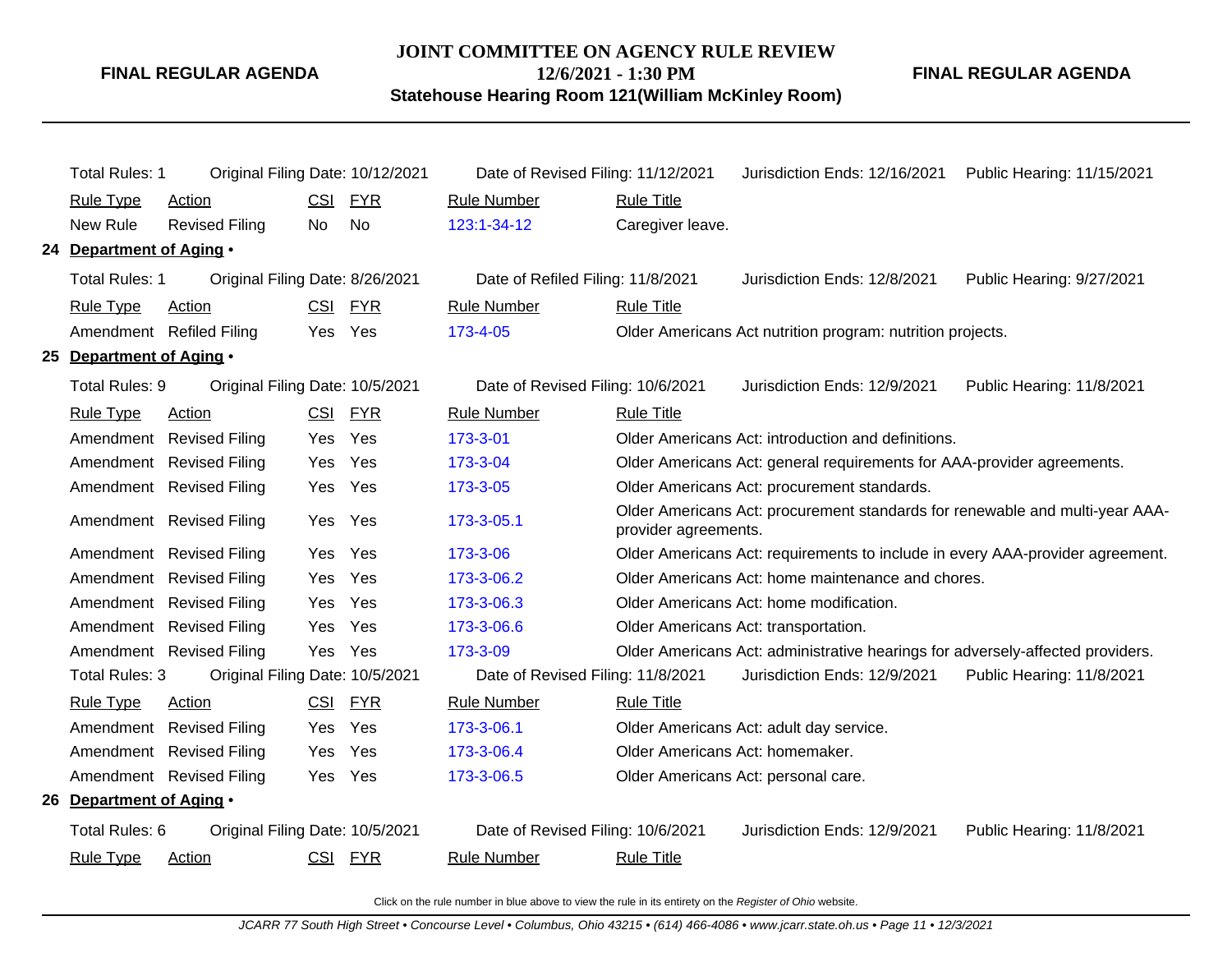#### **JOINT COMMITTEE ON AGENCY RULE REVIEW**

**12/6/2021 - 1:30 PM**

# **Statehouse Hearing Room 121(William McKinley Room)**

**FINAL REGULAR AGENDA**

|     |                              | Amendment Revised Filing        |            | Yes Yes    | 173-6-03                          | older.                           | Golden buckeye program: enrollment process for persons sixty years of age or        |                                                                                  |
|-----|------------------------------|---------------------------------|------------|------------|-----------------------------------|----------------------------------|-------------------------------------------------------------------------------------|----------------------------------------------------------------------------------|
|     |                              | Amendment Revised Filing        |            | Yes Yes    | 173-6-04                          | years of age.                    | Golden buckeye program: enrollment process for persons eighteen to fifty-nine       |                                                                                  |
|     |                              | Amendment Revised Filing        | Yes        | Yes        | 173-6-05                          |                                  | Golden buckeye program: business participation agreements.                          |                                                                                  |
|     |                              | Amendment Revised Filing        | Yes.       | Yes        | 173-6-06                          |                                  | Golden buckeye program: electronic business directory.                              |                                                                                  |
|     |                              | Amendment Revised Filing        | Yes        | Yes        | 173-6-07                          |                                  | Golden buckeye program: cardholder records.                                         |                                                                                  |
|     |                              | Amendment Revised Filing        | Yes        | Yes        | 173-6-08                          |                                  | Golden buckeye program: ODA's administrator.                                        |                                                                                  |
|     | 27 Department of Aging .     |                                 |            |            |                                   |                                  |                                                                                     |                                                                                  |
|     | Total Rules: 3               | Original Filing Date: 10/5/2021 |            |            | Date of Revised Filing: 10/6/2021 |                                  | Jurisdiction Ends: 12/9/2021                                                        | Public Hearing: 11/8/2021                                                        |
|     | <b>Rule Type</b>             | Action                          |            | CSI FYR    | <b>Rule Number</b>                | <b>Rule Title</b>                |                                                                                     |                                                                                  |
|     |                              | Amendment Revised Filing        | Yes        | Yes        | 173-45-06                         |                                  | Long-term care consumer guide: facility page.                                       |                                                                                  |
|     |                              | Amendment Revised Filing        | Yes        | Yes        | 173-45-06.2                       |                                  | Long-term care consumer guide: facility staffing information.                       |                                                                                  |
|     |                              | Amendment Revised Filing        | Yes        | Yes        | 173-45-09                         |                                  | Long-term care consumer guide: fees, invoices, and penalties.                       |                                                                                  |
|     | 28 Department of Aging .     |                                 |            |            |                                   |                                  |                                                                                     |                                                                                  |
|     | <b>Total Rules: 2</b>        | Original Filing Date: 10/5/2021 |            |            | Date of Revised Filing: 10/6/2021 |                                  | Jurisdiction Ends: 12/9/2021                                                        | Public Hearing: 11/8/2021                                                        |
|     | <b>Rule Type</b>             | Action                          |            | CSI FYR    | Rule Number                       | <b>Rule Title</b>                |                                                                                     |                                                                                  |
|     |                              | Amendment Revised Filing        | Yes        | Yes        | 173-43-02                         | consultations.                   |                                                                                     | Long-term care consultation program: process and general standards for providing |
|     |                              | Amendment Revised Filing        |            | Yes Yes    | 173-43-03                         |                                  | Long-term care consultation program: required consultations and exemptions.         |                                                                                  |
| 29. | <b>Department of Aging •</b> |                                 |            |            |                                   |                                  |                                                                                     |                                                                                  |
|     | Total Rules: 14              | Original Filing Date: 10/4/2021 |            |            | Date of Revised Filing: 10/6/2021 |                                  | Jurisdiction Ends: 12/8/2021                                                        | Public Hearing: 11/8/2021                                                        |
|     | <b>Rule Type</b>             | Action                          | <u>CSI</u> | <u>FYR</u> | <b>Rule Number</b>                | <b>Rule Title</b>                |                                                                                     |                                                                                  |
|     |                              | Amendment Revised Filing        | No         | Yes        | 173-14-11                         | Registration of representatives. |                                                                                     |                                                                                  |
|     |                              | Amendment Revised Filing        | No         | Yes        | 173-14-12                         |                                  | Separation of representatives from the office.                                      |                                                                                  |
|     |                              | Amendment Revised Filing        | No         | Yes        | 173-14-13                         |                                  | Continuing education requirements, approval of clock hours, certifying fulfillment. |                                                                                  |
|     |                              | Amendment Revised Filing        | No         | Yes        | 173-14-14                         |                                  | Staffing requirements, staff qualifications, and background checks.                 |                                                                                  |
|     |                              | Amendment Revised Filing        | No         | Yes        | 173-14-15                         | Conflicts of interest.           |                                                                                     |                                                                                  |
|     | Amendment                    | <b>Revised Filing</b>           | No         | Yes        | 173-14-16                         | Complaint-handling protocol.     |                                                                                     |                                                                                  |
|     |                              | Amendment Revised Filing        | No         | Yes        | 173-14-18                         |                                  | Referrals of complaints to other agencies.                                          |                                                                                  |
|     |                              |                                 |            |            |                                   |                                  |                                                                                     |                                                                                  |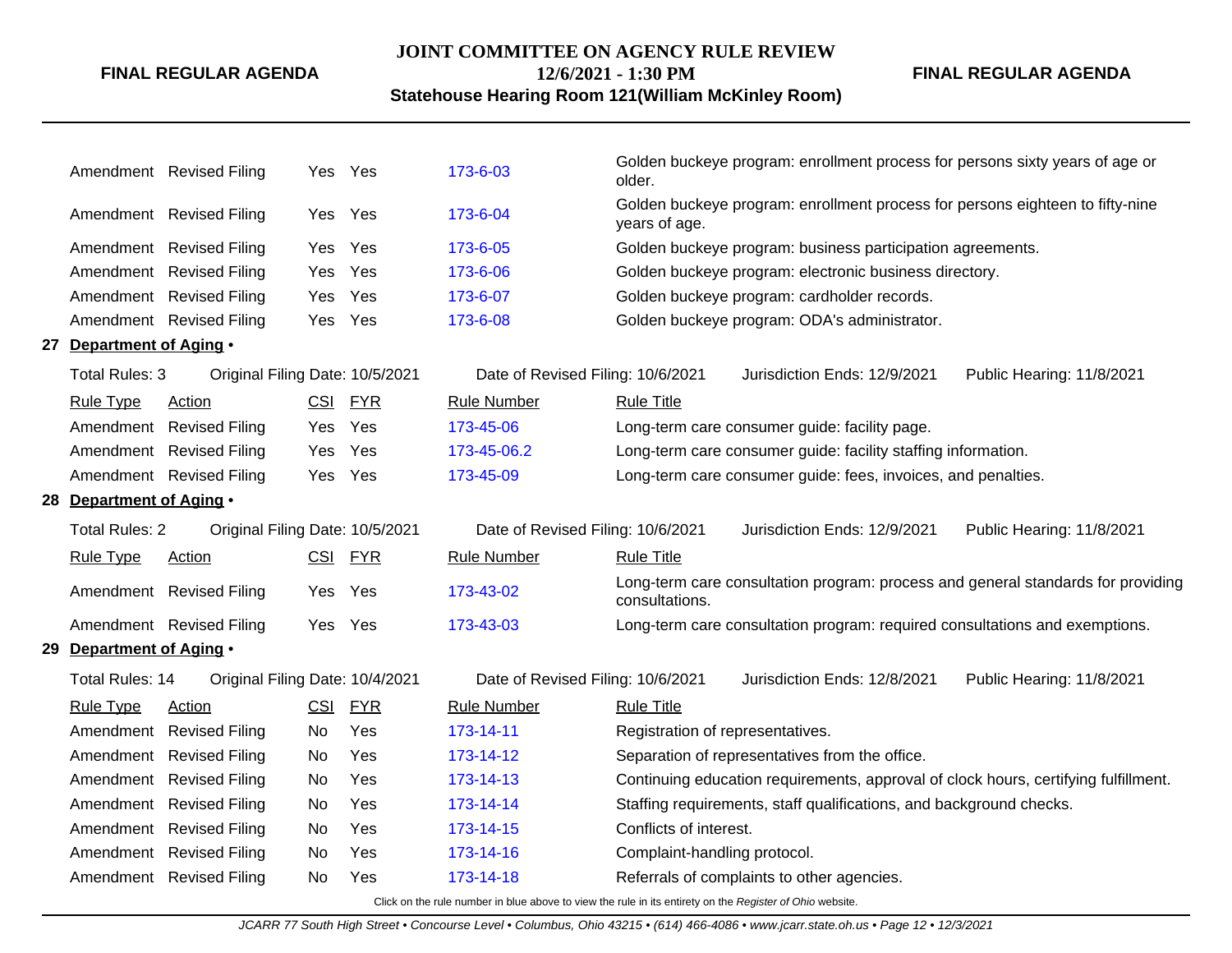### **JOINT COMMITTEE ON AGENCY RULE REVIEW 12/6/2021 - 1:30 PM**

**FINAL REGULAR AGENDA**

## **Statehouse Hearing Room 121(William McKinley Room)**

|                          | Amendment Revised Filing         | No         | Yes        | 173-14-19                                                                |                                                                                  | Case records and reporting of core services.                                   |                            |  |
|--------------------------|----------------------------------|------------|------------|--------------------------------------------------------------------------|----------------------------------------------------------------------------------|--------------------------------------------------------------------------------|----------------------------|--|
| Amendment                | <b>Revised Filing</b>            | No         | Yes        | 173-14-22                                                                |                                                                                  | Initial designation of regional long-term care ombudsman programs: standards.  |                            |  |
|                          | Amendment Revised Filing         | No         | Yes        | 173-14-23                                                                |                                                                                  | Initial designation of regional long-term care ombudsman programs: process.    |                            |  |
|                          | Amendment Revised Filing         | No         | Yes        | 173-14-25                                                                |                                                                                  | Program review for continued designation.                                      |                            |  |
|                          | Amendment Revised Filing         | No         | Yes        | 173-14-26                                                                | requirements.                                                                    | Changes in a regional program's designation status; notice rights; and hearing |                            |  |
|                          | Amendment Revised Filing         | No         | Yes        | 173-14-27                                                                | Decertification of a representative or removal of a candidate for certification. |                                                                                |                            |  |
|                          | Amendment Revised Filing         | <b>No</b>  | Yes        | 173-14-29                                                                | Response to allegations about ombudsman performance.                             |                                                                                |                            |  |
| <b>Total Rules: 1</b>    | Original Filing Date: 10/4/2021  |            |            | Date of Revised Filing: 10/28/2021                                       |                                                                                  | Jurisdiction Ends: 12/8/2021                                                   | Public Hearing: 11/8/2021  |  |
| <b>Rule Type</b>         | Action                           | <b>CSI</b> | <b>FYR</b> | <b>Rule Number</b>                                                       | <b>Rule Title</b>                                                                |                                                                                |                            |  |
|                          | Amendment Revised Filing         | No.        | Yes        | 173-14-10                                                                |                                                                                  | Content and administration of examinations.                                    |                            |  |
| 30 Department of Aging . |                                  |            |            |                                                                          |                                                                                  |                                                                                |                            |  |
| <b>Total Rules: 2</b>    | Original Filing Date: 10/4/2021  |            |            | Date of Revised Filing: 10/6/2021                                        |                                                                                  | Jurisdiction Ends: 12/8/2021                                                   | Public Hearing: 11/8/2021  |  |
| <b>Rule Type</b>         | <b>Action</b>                    |            | CSI FYR    | <b>Rule Number</b>                                                       | <b>Rule Title</b>                                                                |                                                                                |                            |  |
| Rescission               | <b>Revised Filing</b>            | Yes.       | Yes        | 173-11-03                                                                |                                                                                  | Senior facilities program: application process.                                |                            |  |
| New Rule                 | <b>Revised Filing</b>            | Yes        | No         | 173-11-03                                                                | Senior facilities program.                                                       |                                                                                |                            |  |
| 31 Department of Aging . |                                  |            |            |                                                                          |                                                                                  |                                                                                |                            |  |
| <b>Total Rules: 1</b>    | Original Filing Date: 10/4/2021  |            |            | Date of Revised Filing: 10/6/2021                                        |                                                                                  | Jurisdiction Ends: 12/8/2021                                                   | Public Hearing: 11/8/2021  |  |
| <b>Rule Type</b>         | <b>Action</b>                    | <b>CSI</b> | <b>FYR</b> | <b>Rule Number</b>                                                       | <b>Rule Title</b>                                                                |                                                                                |                            |  |
|                          | Amendment Revised Filing         | Yes Yes    |            | 173-3-07                                                                 |                                                                                  | Older Americans Act: consumer contributions.                                   |                            |  |
| 32 Department of Aging . |                                  |            |            |                                                                          |                                                                                  |                                                                                |                            |  |
| <b>Total Rules: 4</b>    | Original Filing Date: 11/15/2021 |            |            |                                                                          |                                                                                  | Jurisdiction Ends: 1/19/2022                                                   | Public Hearing: 12/22/2021 |  |
| <b>Rule Type</b>         | Action                           | <b>CSI</b> | <b>FYR</b> | <b>Rule Number</b>                                                       | <b>Rule Title</b>                                                                |                                                                                |                            |  |
| Amendment                | <b>Original Filing</b>           | No.        | Yes        | 173-14-02                                                                | Types of representatives.                                                        |                                                                                |                            |  |
|                          | Amendment Original Filing        | No         | Yes        | 173-14-04                                                                | certification.                                                                   | Hours of professional development required for representatives of the office,  |                            |  |
|                          | Amendment Original Filing        | No         | Yes        | 173-14-06                                                                |                                                                                  | Professional development deadlines.                                            |                            |  |
| Amendment                | <b>Original Filing</b>           | No         | Yes        | 173-14-07                                                                |                                                                                  | Professional development curricula.                                            |                            |  |
|                          |                                  |            |            | 33 Department of Commerce • Bedding and Upholstered Furniture Inspection |                                                                                  |                                                                                |                            |  |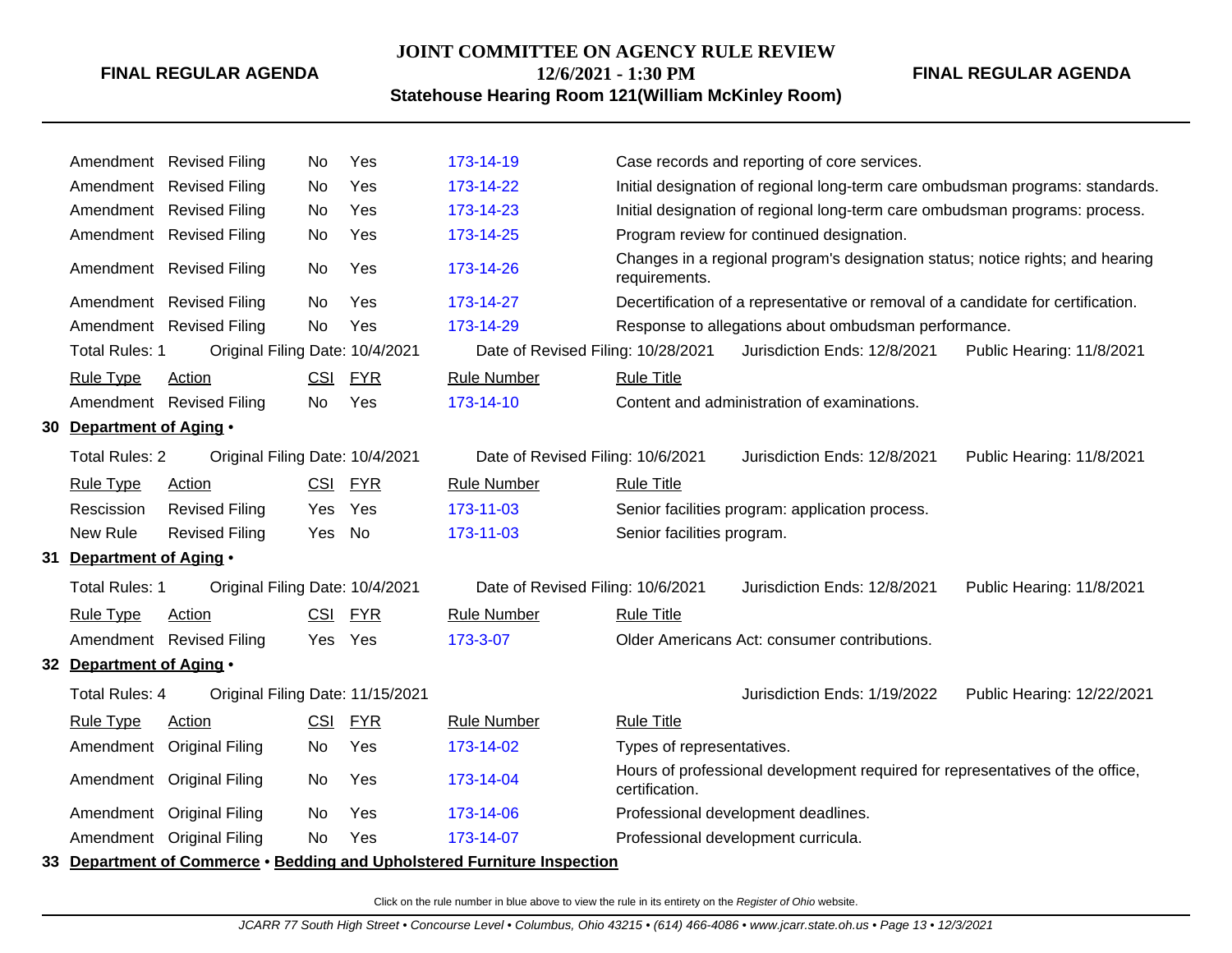#### **JOINT COMMITTEE ON AGENCY RULE REVIEW**

**12/6/2021 - 1:30 PM**

**Statehouse Hearing Room 121(William McKinley Room)**

**FINAL REGULAR AGENDA**

| <b>Total Rules: 1</b> | Original Filing Date: 10/12/2021                                 |            |            | Date of Refiled Filing: 11/17/2021                                               |                    | Jurisdiction Ends: 12/17/2021                                                                                                                                                                                                    | Public Hearing: 11/15/2021 |
|-----------------------|------------------------------------------------------------------|------------|------------|----------------------------------------------------------------------------------|--------------------|----------------------------------------------------------------------------------------------------------------------------------------------------------------------------------------------------------------------------------|----------------------------|
| <b>Rule Type</b>      | <b>Action</b>                                                    | <b>CSI</b> | <b>FYR</b> | <b>Rule Number</b>                                                               | <b>Rule Title</b>  |                                                                                                                                                                                                                                  |                            |
| New Rule              | <b>Refiled Filing</b>                                            | Yes No     |            | 4101:6-1-20                                                                      |                    | Requirements for laboratory designation.                                                                                                                                                                                         |                            |
|                       |                                                                  |            |            | 34 Department of Commerce • Division of Financial Institutions: Consumer Finance |                    |                                                                                                                                                                                                                                  |                            |
| <b>Total Rules: 1</b> | Original Filing Date: 10/6/2021                                  |            |            |                                                                                  |                    | Jurisdiction Ends: 12/10/2021                                                                                                                                                                                                    | Public Hearing: 11/10/2021 |
| <b>Rule Type</b>      | Action                                                           | <b>CSI</b> | <b>FYR</b> | <b>Rule Number</b>                                                               | <b>Rule Title</b>  |                                                                                                                                                                                                                                  |                            |
|                       | Amendment Original Filing                                        | Yes        | No         | 1301:8-6-03                                                                      | Books and records. |                                                                                                                                                                                                                                  |                            |
|                       | 35 Department of Commerce . Division of Industrial Compliance    |            |            |                                                                                  |                    |                                                                                                                                                                                                                                  |                            |
| <b>Total Rules: 1</b> | Original Filing Date: 10/12/2021                                 |            |            |                                                                                  |                    | Jurisdiction Ends: 12/16/2021                                                                                                                                                                                                    | Public Hearing: 11/15/2021 |
| <b>Rule Type</b>      | <b>Action</b>                                                    | <b>CSI</b> | <b>FYR</b> | <b>Rule Number</b>                                                               | <b>Rule Title</b>  |                                                                                                                                                                                                                                  |                            |
|                       | Amendment Original Filing                                        | Yes No     |            | 1301:3-6-03                                                                      |                    | Permits for erection, repair, or removal to a different location; certificates of<br>operation; temporary certificates of operation; procedure for registered elevator to<br>be permanently taken out of service.                |                            |
|                       | 36 Department of Developmental Disabilities . Community Services |            |            |                                                                                  |                    |                                                                                                                                                                                                                                  |                            |
| <b>Total Rules: 2</b> | Original Filing Date: 10/15/2021                                 |            |            |                                                                                  |                    | Jurisdiction Ends: 12/19/2021                                                                                                                                                                                                    | Public Hearing: 11/18/2021 |
| Rule Type             | <b>Action</b>                                                    |            | CSI FYR    | <b>Rule Number</b>                                                               | <b>Rule Title</b>  |                                                                                                                                                                                                                                  |                            |
| Rescission            | <b>Original Filing</b>                                           | Yes        | Yes        | 5123:2-9-15                                                                      |                    | Home and community-based services waivers - individual employment support<br>under the individual options, level one, and self-empowered life funding waivers.                                                                   |                            |
| Rescission            | <b>Original Filing</b>                                           | Yes Yes    |            | 5123:2-9-16                                                                      |                    | Home and community-based services waivers - group employment support under<br>the individual options, level one, and self-empowered life funding waivers.                                                                        |                            |
|                       | 37 Department of Developmental Disabilities .                    |            |            |                                                                                  |                    |                                                                                                                                                                                                                                  |                            |
| Total Rules: 8        | Original Filing Date: 10/15/2021                                 |            |            |                                                                                  |                    | Jurisdiction Ends: 12/19/2021                                                                                                                                                                                                    | Public Hearing: 11/18/2021 |
| <b>Rule Type</b>      | <b>Action</b>                                                    | <u>CSI</u> | <b>FYR</b> | <b>Rule Number</b>                                                               | <b>Rule Title</b>  |                                                                                                                                                                                                                                  |                            |
|                       | Amendment Original Filing                                        | Yes        | No         | 5123-9-06                                                                        |                    | Home and community-based services waivers - documentation and payment for<br>services under the individual options and level one waivers.                                                                                        |                            |
|                       | Amendment Original Filing                                        | Yes        | No         | 5123-9-18                                                                        |                    | Home and community-based services waivers - non-medical transportation under<br>the individual options, level one, and self-empowered life funding waivers.                                                                      |                            |
|                       | Amendment Original Filing                                        | Yes        | No         | 5123-9-19                                                                        |                    | Home and community-based services waivers - general requirements for adult<br>day support, career planning, group employment support, individual employment<br>support, non-medical transportation, and vocational habilitation. |                            |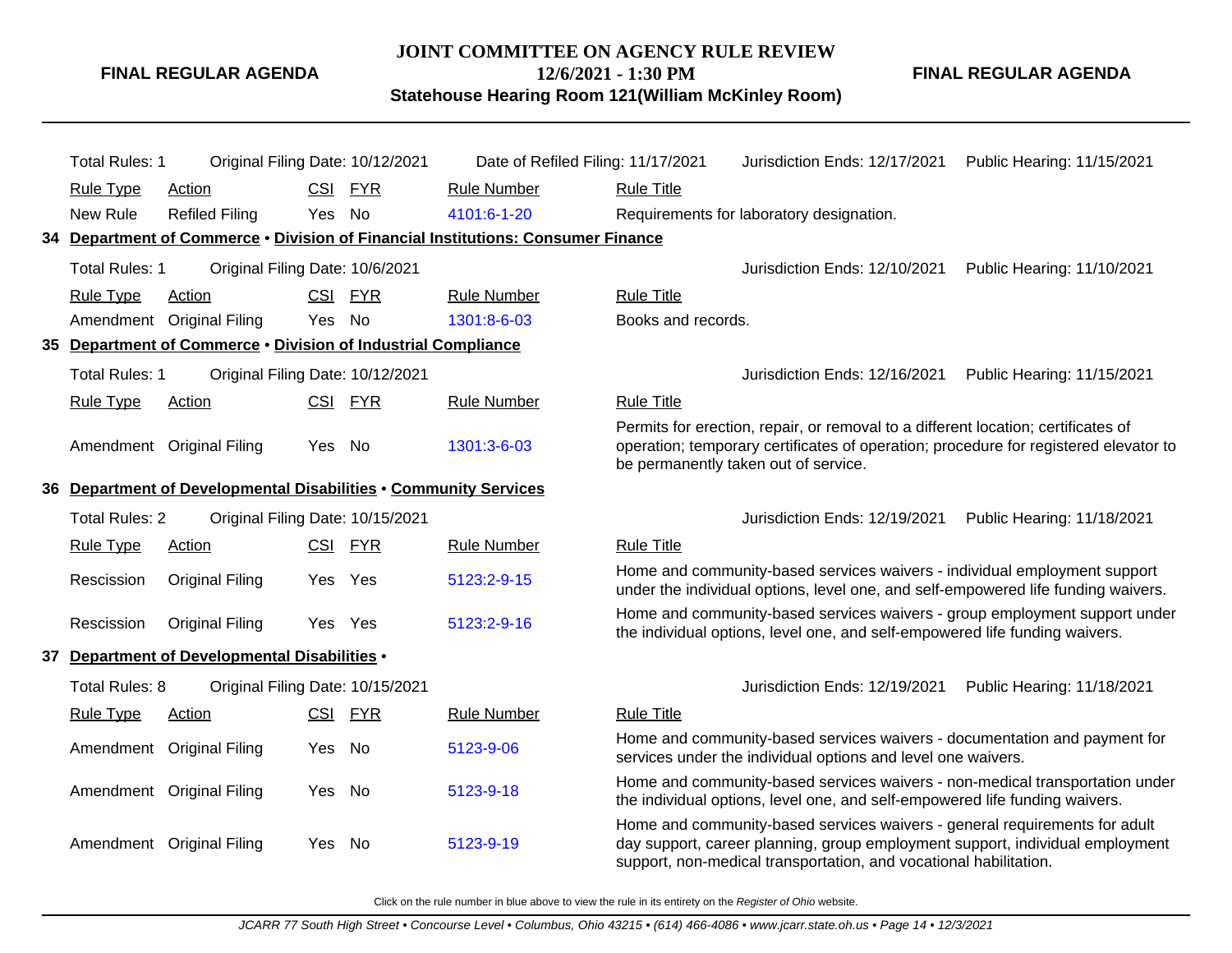#### **JOINT COMMITTEE ON AGENCY RULE REVIEW**

**FINAL REGULAR AGENDA**

## **12/6/2021 - 1:30 PM Statehouse Hearing Room 121(William McKinley Room)**

|                  | Amendment Original Filing        | Yes No  |         | 5123-9-21                          | Home and community-based services waivers - informal respite under the level<br>one waiver.                                                                                       |
|------------------|----------------------------------|---------|---------|------------------------------------|-----------------------------------------------------------------------------------------------------------------------------------------------------------------------------------|
|                  | Amendment Original Filing        | Yes     | No      | 5123-9-24                          | Home and community-based services waivers - transportation under the individual<br>options, level one, and self-empowered life funding waivers.                                   |
|                  | Amendment Original Filing        | Yes No  |         | 5123-9-33                          | Home and community-based services waivers - shared living under the individual<br>options waiver.                                                                                 |
|                  | Amendment Original Filing        | Yes No  |         | 5123-9-34                          | Home and community-based services waivers - residential respite under the<br>individual options, level one, and self-empowered life funding waivers.                              |
|                  | Amendment Original Filing        | Yes No  |         | 5123-9-39                          | Home and community-based services waivers - waiver nursing services under the<br>individual options waiver.                                                                       |
| Total Rules: 8   | Original Filing Date: 10/15/2021 |         |         | Date of Revised Filing: 11/16/2021 | Jurisdiction Ends: 12/19/2021<br>Public Hearing: 11/18/2021                                                                                                                       |
| <b>Rule Type</b> | Action                           |         | CSI FYR | <b>Rule Number</b>                 | <b>Rule Title</b>                                                                                                                                                                 |
|                  | Amendment Revised Filing         | Yes     | No      | 5123-9-13                          | Home and community-based services waivers - career planning under the<br>individual options, level one, and self-empowered life funding waivers.                                  |
|                  | Amendment Revised Filing         | Yes No  |         | 5123-9-14                          | Home and community-based services waivers - vocational habilitation under the<br>individual options, level one, and self-empowered life funding waivers.                          |
| New Rule         | <b>Revised Filing</b>            | Yes No  |         | 5123-9-15                          | Home and community-based services waivers - individual employment support<br>under the individual options, level one, and self-empowered life funding waivers.                    |
| New Rule         | <b>Revised Filing</b>            | Yes No  |         | 5123-9-16                          | Home and community-based services waivers - group employment support under<br>the individual options, level one, and self-empowered life funding waivers.                         |
|                  | Amendment Revised Filing         | Yes     | No      | 5123-9-17                          | Home and community-based services waivers - adult day support under the<br>individual options, level one, and self-empowered life funding waivers.                                |
|                  | Amendment Revised Filing         | Yes No  |         | 5123-9-22                          | Home and community-based services waivers - community respite under the<br>individual options, level one, and self-empowered life funding waivers.                                |
|                  | Amendment Revised Filing         | Yes     | No      | 5123-9-30                          | Home and community-based services waivers - homemaker/ personal care under<br>the individual options and level one waivers.                                                       |
|                  | Amendment Revised Filing         | Yes No  |         | 5123-9-32                          | Home and community-based services waivers - participant-directed homemaker/<br>personal care under the individual options, level one, and self-empowered life<br>funding waivers. |
|                  | 38 Department of Education .     |         |         |                                    |                                                                                                                                                                                   |
| Total Rules: 5   | Original Filing Date: 10/15/2021 |         |         |                                    | Jurisdiction Ends: 12/19/2021<br>Public Hearing: 11/16/2021                                                                                                                       |
| <b>Rule Type</b> | Action                           | CSI FYR |         | <b>Rule Number</b>                 | <b>Rule Title</b>                                                                                                                                                                 |
|                  |                                  |         |         |                                    |                                                                                                                                                                                   |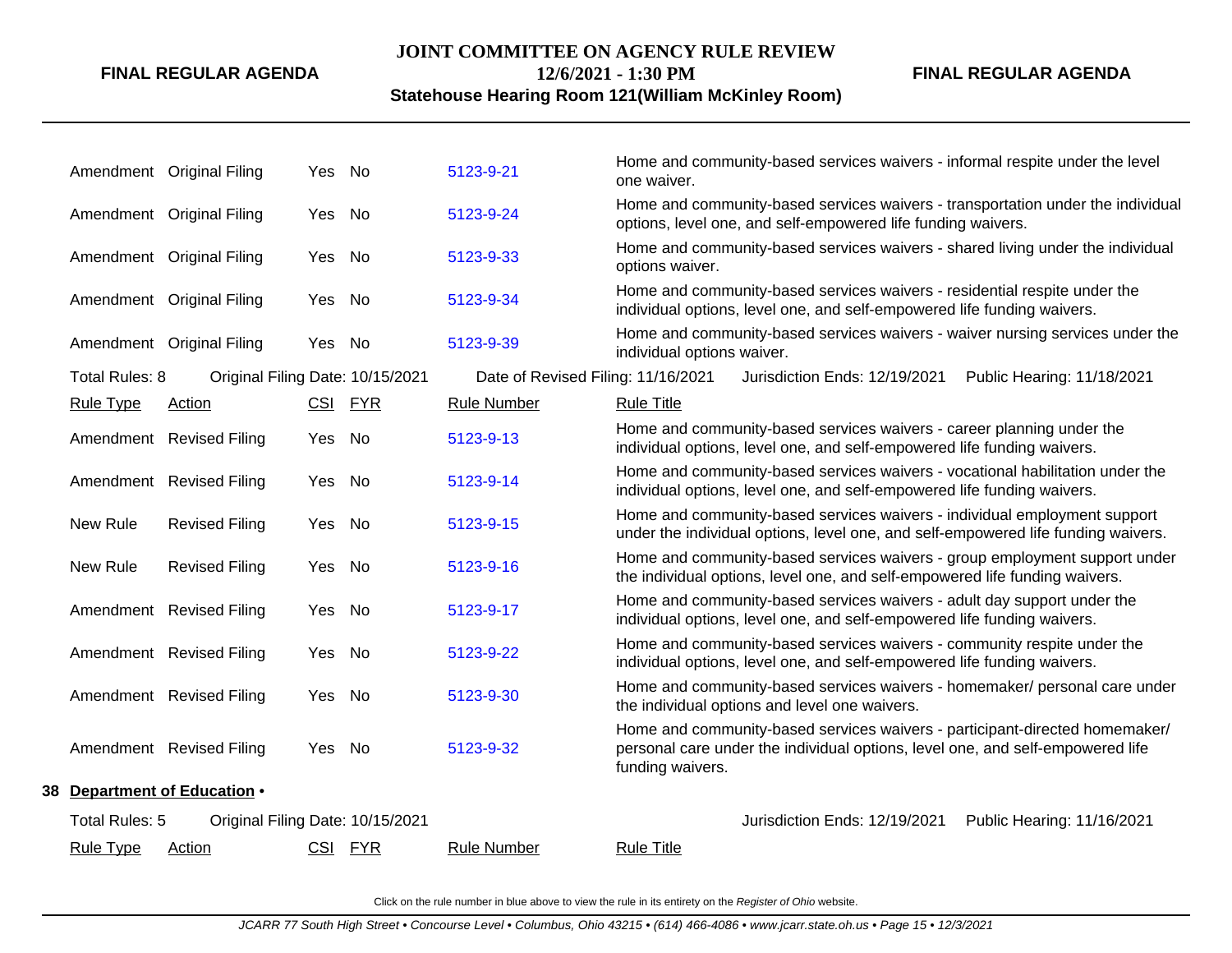#### **JOINT COMMITTEE ON AGENCY RULE REVIEW**

**12/6/2021 - 1:30 PM Statehouse Hearing Room 121(William McKinley Room)**

Additional assessment options for students required to pass the Ohio graduation<br>Antendment Original Filing No Yes [3301-16-05](http://www.registerofohio.state.oh.us/jsps/publicdisplayrules/processPublicDisplayRules.jsp?entered_rule_no=3301-16-05&doWhat=GETBYRULENUM&raID=0) tests. Amendment Original Filing No Yes [3301-16-07](http://www.registerofohio.state.oh.us/jsps/publicdisplayrules/processPublicDisplayRules.jsp?entered_rule_no=3301-16-07&doWhat=GETBYRULENUM&raID=0) End-of-course examination in science. Rescission Original Filing No Yes [3301-42-01](http://www.registerofohio.state.oh.us/jsps/publicdisplayrules/processPublicDisplayRules.jsp?entered_rule_no=3301-42-01&doWhat=GETBYRULENUM&raID=0) Criteria for enrolling eligible adults in public secondary education programs. New Rule Original Filing No No [3301-42-01](http://www.registerofohio.state.oh.us/jsps/publicdisplayrules/processPublicDisplayRules.jsp?entered_rule_no=3301-42-01&doWhat=GETBYRULENUM&raID=0) Criteria for enrolling eligible adults in public secondary education programs. Amendment Original Filing No Yes [3301-69-03](http://www.registerofohio.state.oh.us/jsps/publicdisplayrules/processPublicDisplayRules.jsp?entered_rule_no=3301-69-03&doWhat=GETBYRULENUM&raID=0) Medicaid school component administrative costs. **39 Department of Health** • Total Rules: 2 Original Filing Date: 10/25/2021 <br>
Jurisdiction Ends: 12/29/2021 Public Hearing: 12/2/2021 Rule Type Action **CSI FYR** Rule Number Rule Title New Rule Original Filing Yes No [3701-46-01](http://www.registerofohio.state.oh.us/jsps/publicdisplayrules/processPublicDisplayRules.jsp?entered_rule_no=3701-46-01&doWhat=GETBYRULENUM&raID=0) Notification and Detachable Supplement. New Rule Original Filing Yes No [3701-46-02](http://www.registerofohio.state.oh.us/jsps/publicdisplayrules/processPublicDisplayRules.jsp?entered_rule_no=3701-46-02&doWhat=GETBYRULENUM&raID=0) Consent Form for Disposition of Fetal Remains. **40 Department of Health** • Total Rules: 1 Original Filing Date: 11/3/2021 Jurisdiction Ends: 1/7/2022 Public Hearing: 12/9/2021 Rule Type Action **CSI FYR** Rule Number Rule Title Amendment Original Filing Yes Yes [3701-48-02](http://www.registerofohio.state.oh.us/jsps/publicdisplayrules/processPublicDisplayRules.jsp?entered_rule_no=3701-48-02&doWhat=GETBYRULENUM&raID=0) Procedures and parameters for 501 (c) organizations to request funding from the save our sight fund. **41 Department of Health** • Total Rules: 10 Original Filing Date: 11/4/2021 Jurisdiction Ends: 1/8/2022 Public Hearing: 12/9/2021 Rule Type Action **CSI FYR** Rule Number Rule Title Amendment Original Filing Yes No [3701-8-01](http://www.registerofohio.state.oh.us/jsps/publicdisplayrules/processPublicDisplayRules.jsp?entered_rule_no=3701-8-01&doWhat=GETBYRULENUM&raID=0) Definitions. Amendment Original Filing Yes No [3701-8-02](http://www.registerofohio.state.oh.us/jsps/publicdisplayrules/processPublicDisplayRules.jsp?entered_rule_no=3701-8-02&doWhat=GETBYRULENUM&raID=0) Home visiting program eligibility. Amendment Original Filing Yes No [3701-8-03](http://www.registerofohio.state.oh.us/jsps/publicdisplayrules/processPublicDisplayRules.jsp?entered_rule_no=3701-8-03&doWhat=GETBYRULENUM&raID=0) Standards and procedures for determining eligibility of home visiting providers. Amendment Original Filing Yes No [3701-8-04](http://www.registerofohio.state.oh.us/jsps/publicdisplayrules/processPublicDisplayRules.jsp?entered_rule_no=3701-8-04&doWhat=GETBYRULENUM&raID=0) Personnel and supervision requirements. Amendment Original Filing Yes No [3701-8-05](http://www.registerofohio.state.oh.us/jsps/publicdisplayrules/processPublicDisplayRules.jsp?entered_rule_no=3701-8-05&doWhat=GETBYRULENUM&raID=0) Provision of home visiting services. Amendment Original Filing Yes No [3701-8-06](http://www.registerofohio.state.oh.us/jsps/publicdisplayrules/processPublicDisplayRules.jsp?entered_rule_no=3701-8-06&doWhat=GETBYRULENUM&raID=0) Quality assurance and monitoring of providers. Amendment Original Filing Yes No [3701-8-07](http://www.registerofohio.state.oh.us/jsps/publicdisplayrules/processPublicDisplayRules.jsp?entered_rule_no=3701-8-07&doWhat=GETBYRULENUM&raID=0) Data and maintenance of records. Amendment Original Filing Yes No [3701-8-08](http://www.registerofohio.state.oh.us/jsps/publicdisplayrules/processPublicDisplayRules.jsp?entered_rule_no=3701-8-08&doWhat=GETBYRULENUM&raID=0) Rights and privacy practices. Amendment Original Filing Yes No [3701-8-09](http://www.registerofohio.state.oh.us/jsps/publicdisplayrules/processPublicDisplayRules.jsp?entered_rule_no=3701-8-09&doWhat=GETBYRULENUM&raID=0) Criteria for reimbursement of home visiting services. Amendment Original Filing Yes No [3701-8-10](http://www.registerofohio.state.oh.us/jsps/publicdisplayrules/processPublicDisplayRules.jsp?entered_rule_no=3701-8-10&doWhat=GETBYRULENUM&raID=0) Central intake and referral system.

#### **42 Department of Health** • **Radiation Control**

Click on the rule number in blue above to view the rule in its entirety on the Register of Ohio website.

**FINAL REGULAR AGENDA**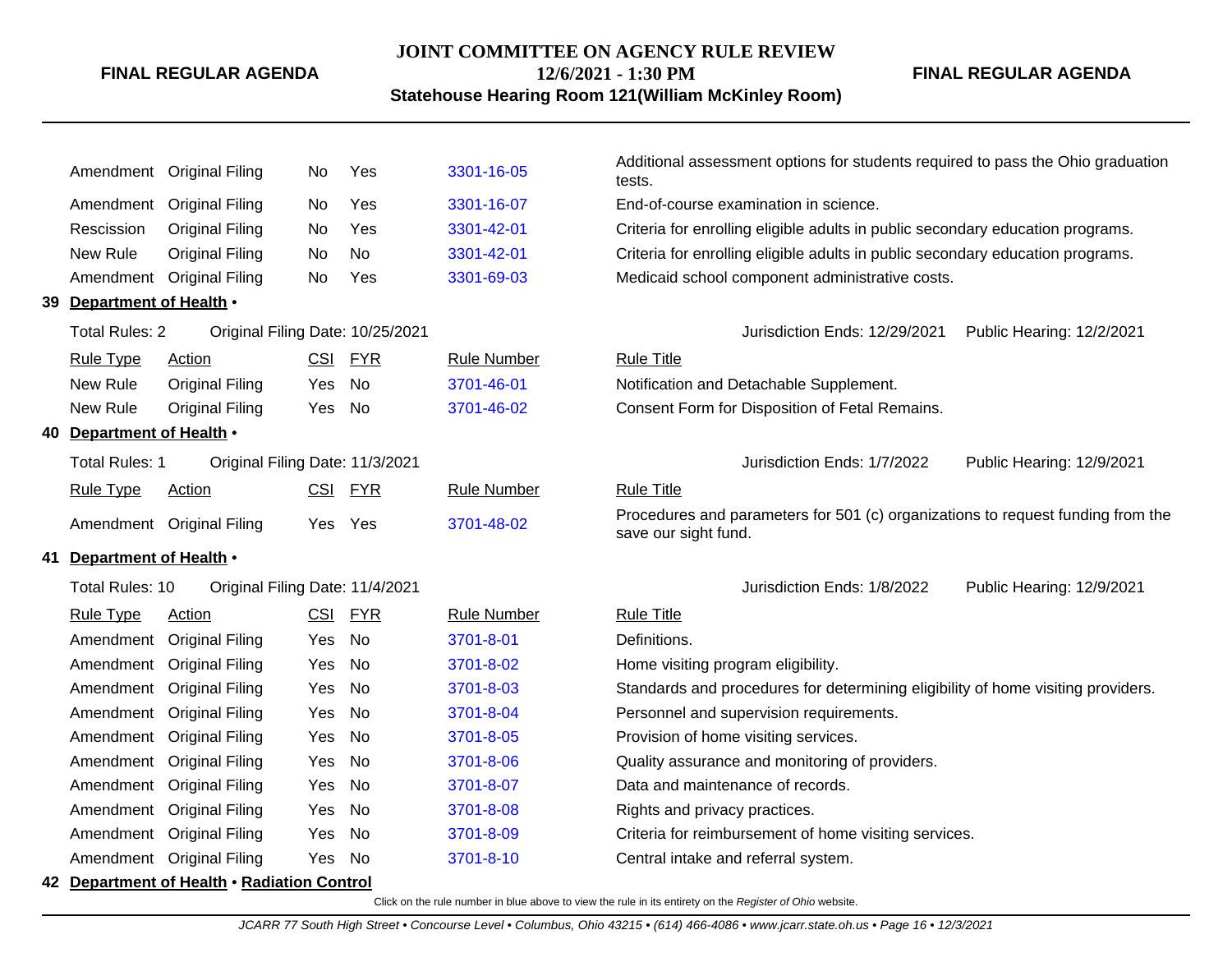# **JOINT COMMITTEE ON AGENCY RULE REVIEW 12/6/2021 - 1:30 PM**

**FINAL REGULAR AGENDA**

**Statehouse Hearing Room 121(William McKinley Room)**

| Total Rules: 9        | Original Filing Date: 11/3/2021                                   |            |            |                                                                                                                |                                | Jurisdiction Ends: 1/7/2022                                                      | Public Hearing: 12/9/2021  |
|-----------------------|-------------------------------------------------------------------|------------|------------|----------------------------------------------------------------------------------------------------------------|--------------------------------|----------------------------------------------------------------------------------|----------------------------|
| <b>Rule Type</b>      | <b>Action</b>                                                     |            | CSI FYR    | <b>Rule Number</b>                                                                                             | <b>Rule Title</b>              |                                                                                  |                            |
|                       | Amendment Original Filing                                         | <b>Yes</b> | Yes        | 3701:1-38-03                                                                                                   | equipment.                     | Application and renewal of registrations for handlers of radiation-generating    |                            |
|                       | Amendment Original Filing                                         | Yes        | Yes        | 3701:1-38-05                                                                                                   | Administrative penalties.      |                                                                                  |                            |
| Amendment             | <b>Original Filing</b>                                            | Yes        | Yes        | 3701:1-38-07                                                                                                   |                                | General provisions; purpose, scope, and communications.                          |                            |
| Amendment             | <b>Original Filing</b>                                            | Yes        | Yes        | 3701:1-38-13                                                                                                   |                                | Dose limits for individual members of the public.                                |                            |
|                       | Amendment Original Filing                                         | Yes        | Yes        | 3701:1-38-15                                                                                                   |                                | Control of exposure from external sources in high and very high radiation areas. |                            |
|                       | Amendment Original Filing                                         | Yes        | Yes        | 3701:1-38-16                                                                                                   | material in a restricted area. | Respiratory protection and controls to restrict internal exposure to radioactive |                            |
|                       | Amendment Original Filing                                         | Yes        | Yes        | 3701:1-38-19                                                                                                   | Waste disposal.                |                                                                                  |                            |
| Amendment             | <b>Original Filing</b>                                            | Yes        | Yes        | 3701:1-38-20                                                                                                   | Records.                       |                                                                                  |                            |
|                       | Amendment Original Filing                                         | Yes        | Yes        | 3701:1-38-21                                                                                                   | Reports.                       |                                                                                  |                            |
| <b>Total Rules: 1</b> | Original Filing Date: 11/3/2021                                   |            |            | Date of Revised Filing: 11/30/2021                                                                             |                                | Jurisdiction Ends: 1/7/2022                                                      | Public Hearing: 12/9/2021  |
| <b>Rule Type</b>      | <b>Action</b>                                                     | <u>CSI</u> | <u>FYR</u> | <b>Rule Number</b>                                                                                             | <b>Rule Title</b>              |                                                                                  |                            |
|                       | Amendment Revised Filing                                          | Yes.       | Yes        | 3701:1-38-01                                                                                                   | Definitions.                   |                                                                                  |                            |
|                       | 43 Department of Insurance .                                      |            |            |                                                                                                                |                                |                                                                                  |                            |
| Total Rules: 1        | Original Filing Date: 10/15/2021                                  |            |            | Date of Revised Filing: 11/10/2021                                                                             |                                | Jurisdiction Ends: 12/19/2021                                                    | Public Hearing: 11/15/2021 |
| <b>Rule Type</b>      | <b>Action</b>                                                     | <u>CSI</u> | <u>FYR</u> | <b>Rule Number</b>                                                                                             | <b>Rule Title</b>              |                                                                                  |                            |
| New Rule              | <b>Revised Filing</b>                                             | Yes        | No         | 3901-8-17                                                                                                      |                                | Reimbursement for unanticipated out-of-network care.                             |                            |
|                       | 44 Department of Job and Family Services . Apprenticeship Council |            |            |                                                                                                                |                                |                                                                                  |                            |
| Total Rules: 1        | Original Filing Date: 11/17/2021                                  |            |            |                                                                                                                |                                | Jurisdiction Ends: 1/21/2022                                                     | Public Hearing: 12/21/2021 |
| <b>Rule Type</b>      | Action                                                            | <u>CSI</u> | <b>FYR</b> | <b>Rule Number</b>                                                                                             | <b>Rule Title</b>              |                                                                                  |                            |
|                       | Amendment Original Filing                                         | Yes        | No         | 5101:11-6-03                                                                                                   | Program activities.            |                                                                                  |                            |
|                       |                                                                   |            |            | 45 Department of Job and Family Services • Division of Public Assistance                                       |                                |                                                                                  |                            |
| <b>Total Rules: 2</b> | Original Filing Date: 10/27/2021                                  |            |            |                                                                                                                |                                | Jurisdiction Ends: 12/31/2021                                                    | Public Hearing: 12/2/2021  |
| <b>Rule Type</b>      | Action                                                            | CSI        | <b>FYR</b> | <b>Rule Number</b>                                                                                             | <b>Rule Title</b>              |                                                                                  |                            |
|                       | Amendment Original Filing                                         | No         | Yes        | 5101:1-3-07                                                                                                    |                                | Ohio works first: evidence of age, citizenship, and identity.                    |                            |
|                       | Amendment Original Filing                                         | No         | Yes        | 5101:1-3-09                                                                                                    |                                | Ohio works first: social security number requirement.                            |                            |
|                       |                                                                   |            |            | Click on the rule number in blue above to view the rule in its entirety on the <i>Pegister of Ohio website</i> |                                |                                                                                  |                            |

Click on the rule number in blue above to view the rule in its entirety on the Register of Ohio website.

JCARR 77 South High Street • Concourse Level • Columbus, Ohio 43215 • (614) 466-4086 • www.jcarr.state.oh.us • Page 17 • 12/3/2021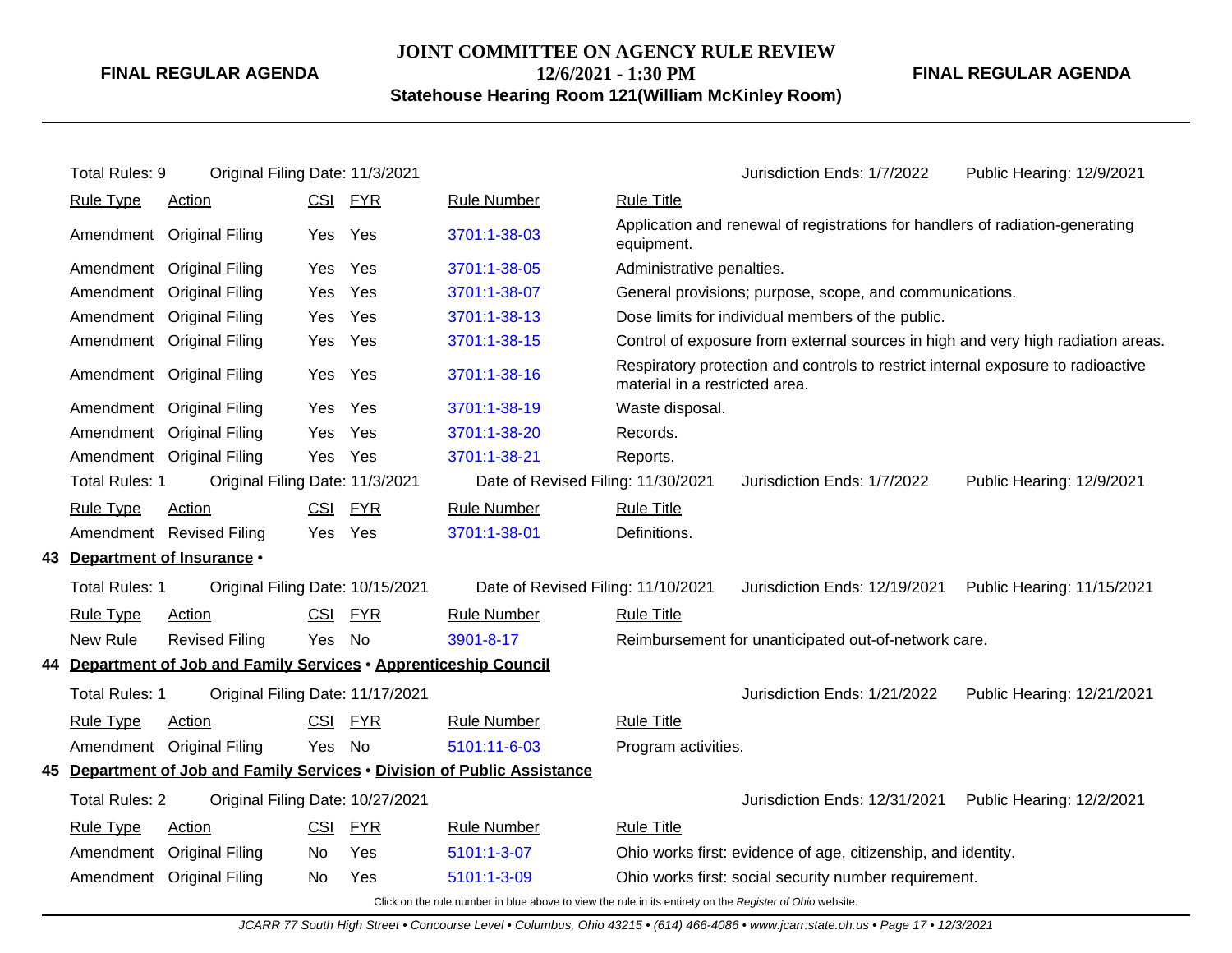**FINAL REGULAR AGENDA**

|                       |                                                                        |            |            | 46 Department of Job and Family Services . Division of Public Assistance |                                                                                                                                                                        |
|-----------------------|------------------------------------------------------------------------|------------|------------|--------------------------------------------------------------------------|------------------------------------------------------------------------------------------------------------------------------------------------------------------------|
| <b>Total Rules: 1</b> | Original Filing Date: 10/6/2021                                        |            |            |                                                                          | Jurisdiction Ends: 12/10/2021<br>Public Hearing: 11/10/2021                                                                                                            |
| <b>Rule Type</b>      | Action                                                                 | <b>CSI</b> | <b>FYR</b> | <b>Rule Number</b>                                                       | <b>Rule Title</b>                                                                                                                                                      |
|                       | Amendment Original Filing                                              | <b>No</b>  | <b>No</b>  | 5101:1-24-30                                                             | Kinship caregiver program.                                                                                                                                             |
|                       |                                                                        |            |            | 47 Department of Job and Family Services . Division of Public Assistance |                                                                                                                                                                        |
| Total Rules: 5        | Original Filing Date: 10/29/2021                                       |            |            |                                                                          | Jurisdiction Ends: 1/2/2022<br>Public Hearing: 12/2/2021                                                                                                               |
| <b>Rule Type</b>      | <b>Action</b>                                                          |            | CSI FYR    | <b>Rule Number</b>                                                       | <b>Rule Title</b>                                                                                                                                                      |
|                       | Amendment Original Filing                                              | No         | No         | 5101:1-1-03                                                              | Disclosure of recipient information, nondiscrimination, and treatment of information<br>received from the internal revenue service and social security administration. |
| Amendment             | <b>Original Filing</b>                                                 | No         | <b>No</b>  | 5101:1-2-30.3                                                            | Benefit eligibility: family members of victims of trafficking.                                                                                                         |
| Amendment             | <b>Original Filing</b>                                                 | No         | No         | 5101:1-3-14                                                              | Ohio works first: penalties.                                                                                                                                           |
| Amendment             | <b>Original Filing</b>                                                 | No         | <b>No</b>  | 5101:1-23-01                                                             | Ohio works first: time-limited receipt of assistance.                                                                                                                  |
|                       | Amendment Original Filing                                              | No         | No         | 5101:1-23-40                                                             | Ohio works first: payments.                                                                                                                                            |
|                       |                                                                        |            |            | 48 Department of Job and Family Services . Division of Public Assistance |                                                                                                                                                                        |
| <b>Total Rules: 1</b> | Original Filing Date: 10/19/2021                                       |            |            |                                                                          | Jurisdiction Ends: 12/23/2021<br>Public Hearing: 11/23/2021                                                                                                            |
| <b>Rule Type</b>      | Action                                                                 | <b>CSI</b> | <b>FYR</b> | <b>Rule Number</b>                                                       | <b>Rule Title</b>                                                                                                                                                      |
| Amendment             | <b>Original Filing</b>                                                 | No         | Yes        | 5101:1-3-16                                                              | The prevention, retention, and contingency employer subsidy.                                                                                                           |
|                       | 49 Department of Job and Family Services . Division of Social Services |            |            |                                                                          |                                                                                                                                                                        |
| Total Rules: 9        | Original Filing Date: 11/10/2021                                       |            |            |                                                                          | Jurisdiction Ends: 1/14/2022<br>Public Hearing: 12/16/2021                                                                                                             |
| <b>Rule Type</b>      | Action                                                                 | <b>CSI</b> | <b>FYR</b> | <b>Rule Number</b>                                                       | <b>Rule Title</b>                                                                                                                                                      |
| Amendment             | <b>Original Filing</b>                                                 | <b>No</b>  | <b>No</b>  | 5101:2-16-01                                                             | Definitions for eligibility for publicly funded child care benefits.                                                                                                   |
|                       | Amendment Original Filing                                              | <b>No</b>  | <b>No</b>  | 5101:2-16-02                                                             | Application and qualification process for receipt of publicly funded child care<br>benefits.                                                                           |
| Amendment             | <b>Original Filing</b>                                                 | No         | <b>No</b>  | 5101:2-16-03                                                             | Income eligibility requirements for publicly funded child care benefits.                                                                                               |
| Amendment             | <b>Original Filing</b>                                                 | No         | <b>No</b>  | 5101:2-16-05                                                             | Copayment for publicly funded child care benefits.                                                                                                                     |
| Amendment             | <b>Original Filing</b>                                                 | No         | <b>No</b>  | 5101:2-16-06                                                             | Authorizations for publicly funded child care services.                                                                                                                |
| Amendment             | <b>Original Filing</b>                                                 | No         | <b>No</b>  | 5101:2-16-07                                                             | Caretaker improper payments or misuse of publicly funded child care benefits.                                                                                          |
|                       | Amendment Original Filing                                              | <b>No</b>  | <b>No</b>  | 5101:2-16-08                                                             | County agency responsibilities for the administration and determination of eligibility<br>for publicly funded child care.                                              |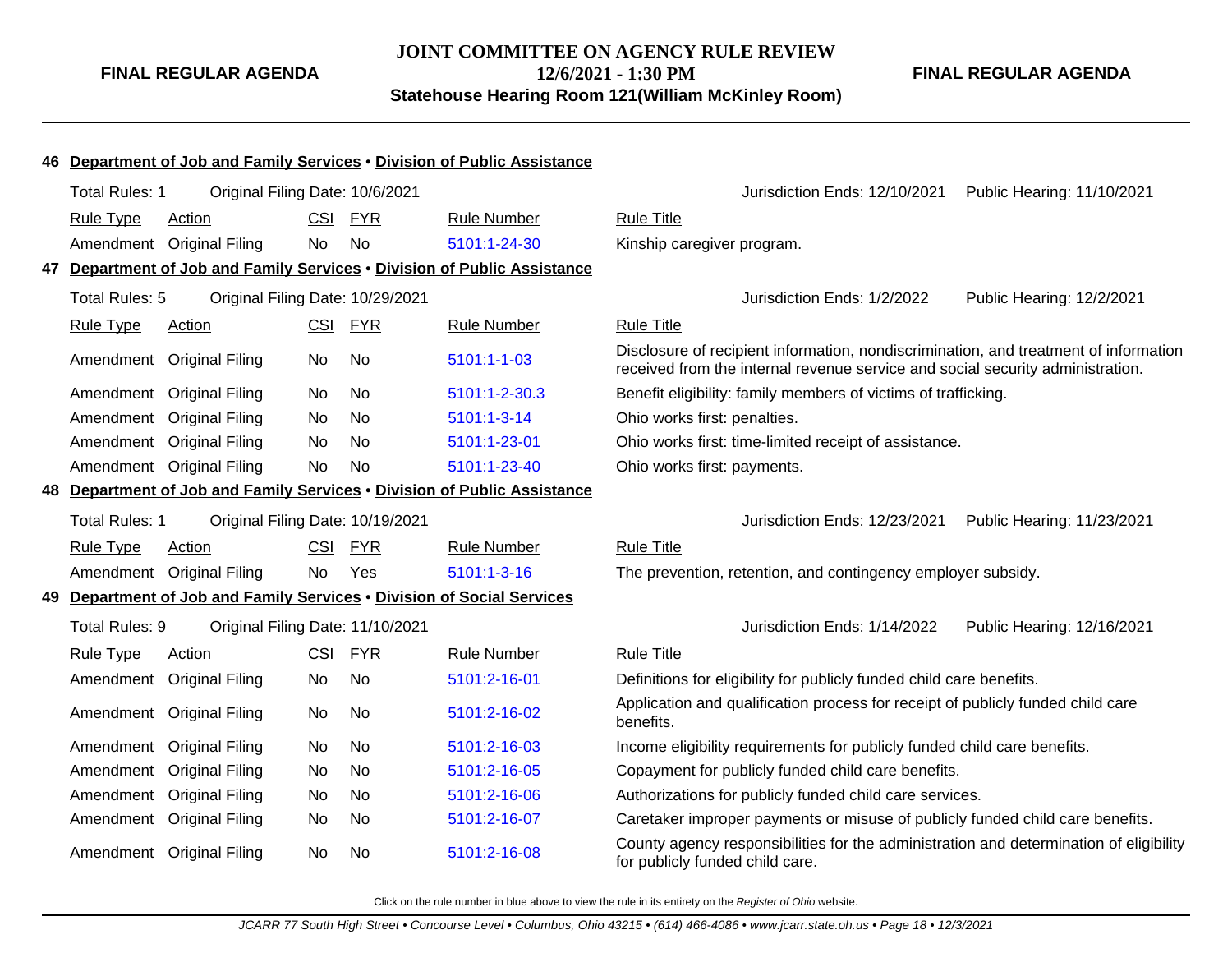#### **JOINT COMMITTEE ON AGENCY RULE REVIEW**

**12/6/2021 - 1:30 PM**

**Statehouse Hearing Room 121(William McKinley Room)**

**FINAL REGULAR AGENDA**

|    |                       | Amendment Original Filing                                              | Yes        | No         | 5101:2-16-09                      |                   | Provider responsibilities for publicly funded child care.                     |                                                                                    |
|----|-----------------------|------------------------------------------------------------------------|------------|------------|-----------------------------------|-------------------|-------------------------------------------------------------------------------|------------------------------------------------------------------------------------|
|    |                       | Amendment Original Filing                                              | No         | No         | 5101:2-16-10                      |                   |                                                                               | Payment rates and procedures for providers of publicly funded child care services. |
|    |                       | 50 Department of Job and Family Services . Division of Social Services |            |            |                                   |                   |                                                                               |                                                                                    |
|    | Total Rules: 1        | Original Filing Date: 11/10/2021                                       |            |            |                                   |                   | Jurisdiction Ends: 1/14/2022                                                  | Public Hearing: 12/16/2021                                                         |
|    | <b>Rule Type</b>      | Action                                                                 | <b>CSI</b> | <b>FYR</b> | <b>Rule Number</b>                | <b>Rule Title</b> |                                                                               |                                                                                    |
|    |                       | Amendment Original Filing                                              | Yes No     |            | 5101:2-48-09                      |                   | Application process and preservice training.                                  |                                                                                    |
| 51 |                       | Department of Job and Family Services . Division of Social Services    |            |            |                                   |                   |                                                                               |                                                                                    |
|    | Total Rules: 1        | Original Filing Date: 11/4/2021                                        |            |            |                                   |                   | Jurisdiction Ends: 1/8/2022                                                   | Public Hearing: 12/9/2021                                                          |
|    | <b>Rule Type</b>      | Action                                                                 | <b>CSI</b> | <b>FYR</b> | <b>Rule Number</b>                | <b>Rule Title</b> |                                                                               |                                                                                    |
|    |                       | Amendment Original Filing                                              | No         | No         | 5101:2-40-04                      |                   | Kinship permanency incentive (KPI) program.                                   |                                                                                    |
|    |                       | 52 Department of Job and Family Services . Division of Social Services |            |            |                                   |                   |                                                                               |                                                                                    |
|    | Total Rules: 1        | Original Filing Date: 11/10/2021                                       |            |            |                                   |                   | Jurisdiction Ends: 1/14/2022                                                  | Public Hearing: 12/16/2021                                                         |
|    | <b>Rule Type</b>      | Action                                                                 | CSI FYR    |            | <b>Rule Number</b>                | <b>Rule Title</b> |                                                                               |                                                                                    |
|    |                       | Amendment Original Filing                                              | Yes Yes    |            | 5101:2-38-07                      | supervision.      | PCPA case plan for children in custody or under court-ordered protective      |                                                                                    |
|    |                       | 53 Department of Job and Family Services . Division of Social Services |            |            |                                   |                   |                                                                               |                                                                                    |
|    | <b>Total Rules: 2</b> | Original Filing Date: 10/27/2021                                       |            |            |                                   |                   | Jurisdiction Ends: 12/31/2021                                                 | Public Hearing: 12/2/2021                                                          |
|    | <b>Rule Type</b>      | <b>Action</b>                                                          | CSI FYR    |            | <b>Rule Number</b>                | <b>Rule Title</b> |                                                                               |                                                                                    |
|    |                       | Amendment Original Filing                                              | No.        | Yes        | 5101:2-38-01                      | order.            | Requirements for PCSA case plan for in-home supportive services without court |                                                                                    |
|    |                       | Amendment Original Filing                                              | <b>No</b>  | Yes        | 5101:2-38-05                      |                   | PCSA case plan for children in custody or under protective supervision.       |                                                                                    |
|    |                       | 54 Department of Job and Family Services . ODJFS Practices             |            |            |                                   |                   |                                                                               |                                                                                    |
|    | Total Rules: 1        | Original Filing Date: 10/8/2021                                        |            |            |                                   |                   | Jurisdiction Ends: 12/12/2021                                                 | Public Hearing:                                                                    |
|    | <b>Rule Type</b>      | <b>Action</b>                                                          | CSI FYR    |            | <b>Rule Number</b>                | <b>Rule Title</b> |                                                                               |                                                                                    |
|    | New Rule              | <b>Original Filing</b>                                                 | No         | <b>No</b>  | 5101:9-6-26                       |                   | Title IV-E Family First Prevention Services Act.                              |                                                                                    |
|    |                       | 55 Department of Mental Health and Addiction Services .                |            |            |                                   |                   |                                                                               |                                                                                    |
|    | <b>Total Rules: 1</b> | Original Filing Date: 10/12/2021                                       |            |            | Date of Revised Filing: 11/8/2021 |                   | Jurisdiction Ends: 12/16/2021                                                 | Public Hearing: 11/16/2021                                                         |
|    | <b>Rule Type</b>      | Action                                                                 | CSI FYR    |            | <b>Rule Number</b>                | <b>Rule Title</b> |                                                                               |                                                                                    |
|    |                       |                                                                        |            |            |                                   |                   |                                                                               |                                                                                    |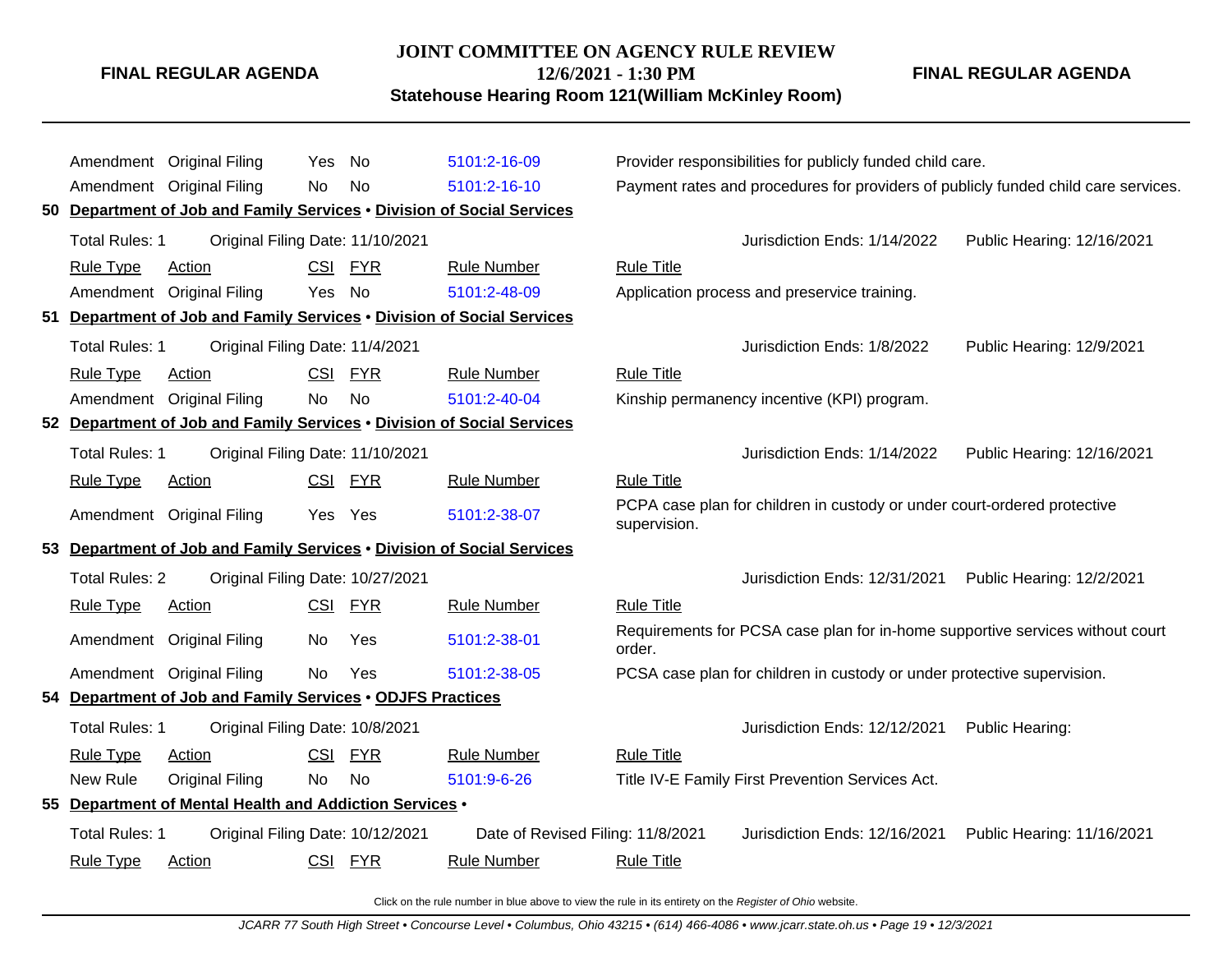## **JOINT COMMITTEE ON AGENCY RULE REVIEW**

Amendment Revised Filing No Yes [5122-7-21](http://www.registerofohio.state.oh.us/jsps/publicdisplayrules/processPublicDisplayRules.jsp?entered_rule_no=5122-7-21&doWhat=GETBYRULENUM&raID=0) Background check on applicants.

**FINAL REGULAR AGENDA**

**12/6/2021 - 1:30 PM Statehouse Hearing Room 121(William McKinley Room)** **FINAL REGULAR AGENDA**

|                        |                        |         |                                  | 56 Department of Natural Resources • Division of Mineral Resources Management-Oil and Gas |                                                                                                               |
|------------------------|------------------------|---------|----------------------------------|-------------------------------------------------------------------------------------------|---------------------------------------------------------------------------------------------------------------|
| <b>Total Rules: 28</b> |                        |         | Original Filing Date: 10/28/2021 |                                                                                           | Jurisdiction Ends: 1/1/2022<br>Public Hearing: 11/29/2021                                                     |
| <b>Rule Type</b>       | <b>Action</b>          | CSI     | <b>FYR</b>                       | <b>Rule Number</b>                                                                        | <b>Rule Title</b>                                                                                             |
| Rescission             | <b>Original Filing</b> | Yes     | Yes                              | 1501:9-3-01                                                                               | Definitions.                                                                                                  |
| New Rule               | <b>Original Filing</b> | Yes     | <b>No</b>                        | 1501:9-3-01                                                                               | Definitions.                                                                                                  |
| Rescission             | <b>Original Filing</b> | Yes     | Yes                              | 1501:9-3-02                                                                               | Exceptions.                                                                                                   |
| New Rule               | <b>Original Filing</b> | Yes     | No                               | 1501:9-3-02                                                                               | Exceptions.                                                                                                   |
| New Rule               | <b>Original Filing</b> | Yes     | No                               | 1501:9-3-03                                                                               | <b>General Provisions.</b>                                                                                    |
| Rescission             | <b>Original Filing</b> | Yes     | Yes                              | 1501:9-3-04                                                                               | Prevention of contamination and pollution.                                                                    |
| New Rule               | <b>Original Filing</b> | Yes     | <b>No</b>                        | 1501:9-3-04                                                                               | Surface location and siting criteria.                                                                         |
| Rescission             | <b>Original Filing</b> | Yes     | Yes                              | 1501:9-3-05                                                                               | Construction of and conversion to saltwater injection wells.                                                  |
| New Rule               | <b>Original Filing</b> | Yes     | No                               | 1501:9-3-05                                                                               | Permit to construct a class II disposal well and a surface facility.                                          |
| Rescission             | <b>Original Filing</b> | Yes     | Yes                              | 1501:9-3-06                                                                               | Permit.                                                                                                       |
| New Rule               | <b>Original Filing</b> | Yes     | No                               | 1501:9-3-06                                                                               | Construction, authorization to operate, and amendments to/of a class II disposal<br>well or surface facility. |
| Rescission             | <b>Original Filing</b> | Yes Yes |                                  | 1501:9-3-07                                                                               | Operating, monitoring and reporting of saltwater injection wells.                                             |
| New Rule               | <b>Original Filing</b> | Yes     | No                               | 1501:9-3-07                                                                               | Design and operational requirements of a class II disposal well or a surface facility.                        |
| Rescission             | <b>Original Filing</b> | Yes     | Yes                              | 1501:9-3-08                                                                               | Temporary storage of saltwater and oil field waste.                                                           |
| New Rule               | <b>Original Filing</b> | Yes     | No                               | 1501:9-3-08                                                                               | Annular disposal.                                                                                             |
| Rescission             | <b>Original Filing</b> | Yes     | Yes                              | 1501:9-3-09                                                                               | Safety.                                                                                                       |
| New Rule               | <b>Original Filing</b> | Yes     | No                               | 1501:9-3-09                                                                               | Property rights unaffected.                                                                                   |
| New Rule               | <b>Original Filing</b> | Yes     | <b>No</b>                        | 1501:9-3-10                                                                               | Class II disposal well and surface facility reclamation.                                                      |
| Rescission             | <b>Original Filing</b> | Yes     | Yes                              | 1501:9-3-11                                                                               | Annular disposal.                                                                                             |
| Rescission             | <b>Original Filing</b> | Yes     | Yes                              | 1501:9-3-12                                                                               | Injection approval required.                                                                                  |
| Rescission             | <b>Original Filing</b> | Yes     | Yes                              | 1501:9-3-13                                                                               | Property rights unaffected.                                                                                   |
| New Rule               | <b>Original Filing</b> | Yes     | No                               | 1501:9-4-01                                                                               | Definitions.                                                                                                  |
| New Rule               | <b>Original Filing</b> | Yes     | No                               | 1501:9-4-02                                                                               | <b>General Provisions.</b>                                                                                    |
| New Rule               | <b>Original Filing</b> | Yes     | No                               | 1501:9-4-03                                                                               | Surface location and siting criteria.                                                                         |
| New Rule               | <b>Original Filing</b> | Yes     | No                               | 1501:9-4-04                                                                               | Permit to construct an oil and gas waste facility.                                                            |
|                        |                        |         |                                  |                                                                                           |                                                                                                               |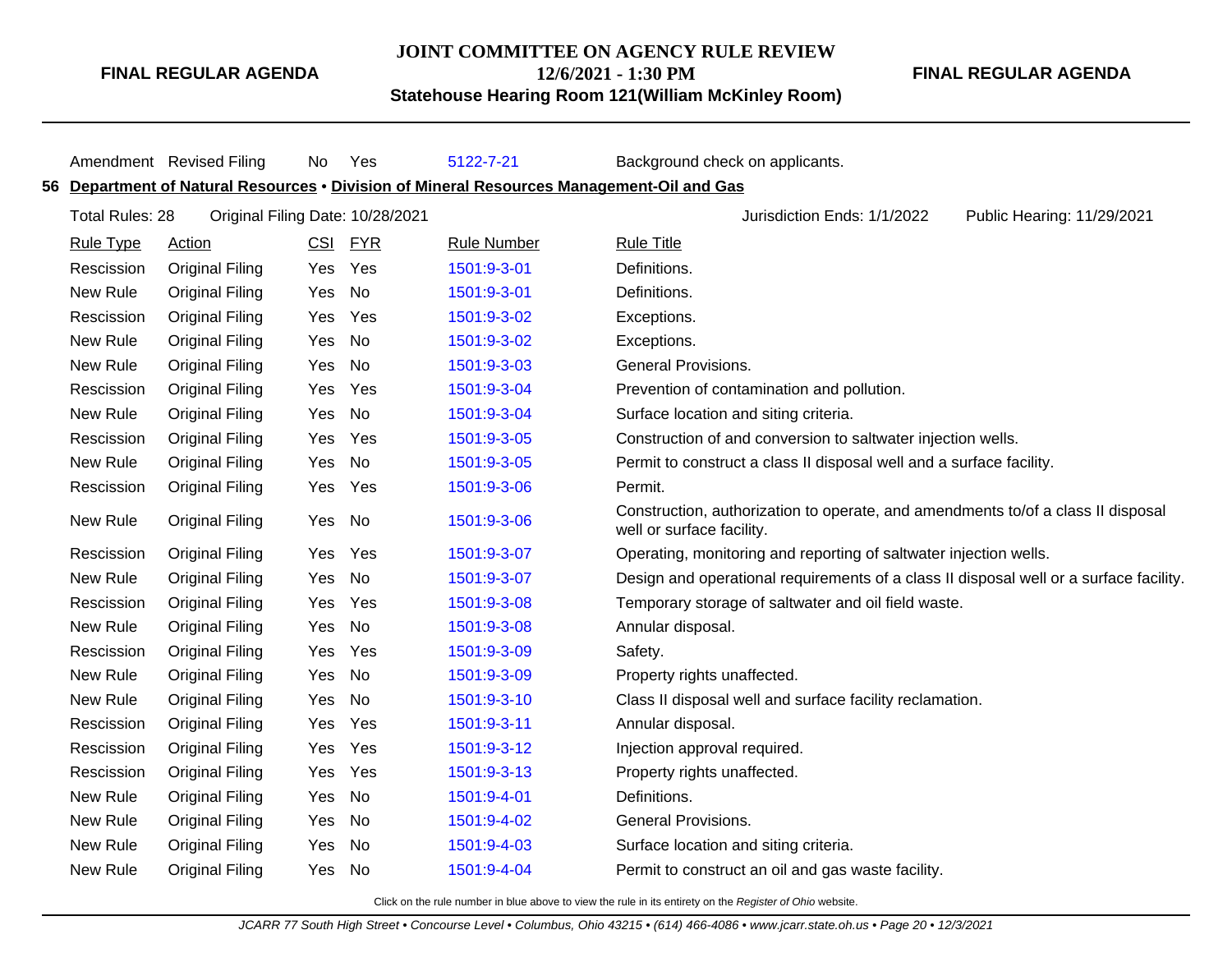#### **JOINT COMMITTEE ON AGENCY RULE REVIEW**

**12/6/2021 - 1:30 PM**

**FINAL REGULAR AGENDA**

**Statehouse Hearing Room 121(William McKinley Room)**

New Rule Original Filing Yes No [1501:9-4-05](http://www.registerofohio.state.oh.us/jsps/publicdisplayrules/processPublicDisplayRules.jsp?entered_rule_no=1501:9-4-05&doWhat=GETBYRULENUM&raID=0) Construction, authorization to operate, and amendments to an oil and gas waste facility. New Rule Original Filing Yes No [1501:9-4-06](http://www.registerofohio.state.oh.us/jsps/publicdisplayrules/processPublicDisplayRules.jsp?entered_rule_no=1501:9-4-06&doWhat=GETBYRULENUM&raID=0) Design and operational requirements of an oil and gas waste facility. New Rule Original Filing Yes No [1501:9-4-07](http://www.registerofohio.state.oh.us/jsps/publicdisplayrules/processPublicDisplayRules.jsp?entered_rule_no=1501:9-4-07&doWhat=GETBYRULENUM&raID=0) Closure and reclamation requirements. **57 Department of Public Safety** • Total Rules: 1 Original Filing Date: 11/10/2021 Jurisdiction Ends: 1/14/2022 Public Hearing: 12/20/2021 Rule Type Action **CSI FYR** Rule Number Rule Title Amendment Original Filing No Yes [4501-27-07](http://www.registerofohio.state.oh.us/jsps/publicdisplayrules/processPublicDisplayRules.jsp?entered_rule_no=4501-27-07&doWhat=GETBYRULENUM&raID=0) Specifications for validation stickers. Total Rules: 1 Original Filing Date: 11/10/2021 Date of Revised Filing: 11/22/2021 Jurisdiction Ends: 1/14/2022 Public Hearing: 12/20/2021 Rule Type Action **CSI FYR** Rule Number Rule Title Amendment Revised Filing No Yes [4501-27-07](http://www.registerofohio.state.oh.us/jsps/publicdisplayrules/processPublicDisplayRules.jsp?entered_rule_no=4501-27-07&doWhat=GETBYRULENUM&raID=0) Specifications for validation stickers. **58 Department of Public Safety** • Total Rules: 1 Original Filing Date: 11/10/2021 Jurisdiction Ends: 1/14/2022 Public Hearing: 12/20/2021 Rule Type Action **CSI FYR** Rule Number Rule Title Amendment Original Filing No Yes [4501-29-01](http://www.registerofohio.state.oh.us/jsps/publicdisplayrules/processPublicDisplayRules.jsp?entered_rule_no=4501-29-01&doWhat=GETBYRULENUM&raID=0) Lights, brakes, and mufflers for snowmobiles, off-highway motorcycles, and allpurpose vehicles. **59 Department of Rehabilitation and Correction** • Total Rules: 1 Original Filing Date: 9/27/2021 Date of Refiled Filing: 11/10/2021 Jurisdiction Ends: 12/10/2021 Public Hearing: Rule Type Action **CSI FYR** Rule Number Rule Title Rescission Refiled Filing No Yes [5120-9-25.1](http://www.registerofohio.state.oh.us/jsps/publicdisplayrules/processPublicDisplayRules.jsp?entered_rule_no=5120-9-25.1&doWhat=GETBYRULENUM&raID=0) Appearance and grooming of female inmates. **60 Department of Rehabilitation and Correction** • Total Rules: 1 Original Filing Date: 10/25/2021 Jurisdiction Ends: 12/29/2021 Public Hearing: 11/30/2021 Rule Type Action **CSI FYR** Rule Number Rule Title Amendment Original Filing No No [5120-15-01](http://www.registerofohio.state.oh.us/jsps/publicdisplayrules/processPublicDisplayRules.jsp?entered_rule_no=5120-15-01&doWhat=GETBYRULENUM&raID=0) Certification of qualification for employment. **61 Department of Rehabilitation and Correction** • **Division of Parole and Community Services** Total Rules: 1 Original Filing Date: 10/25/2021 Jurisdiction Ends: 12/29/2021 Public Hearing: 11/30/2021 Rule Type Action **CSI FYR** Rule Number Rule Title Rescission Original Filing No Yes [5120:1-1-41](http://www.registerofohio.state.oh.us/jsps/publicdisplayrules/processPublicDisplayRules.jsp?entered_rule_no=5120:1-1-41&doWhat=GETBYRULENUM&raID=0) Standards for imposing, modifying and reducing post-release control. Total Rules: 1 Original Filing Date: 10/25/2021 Date of Refiled Filing: 11/30/2021 Jurisdiction Ends: 12/30/2021 Public Hearing: 11/30/2021

> Click on the rule number in blue above to view the rule in its entirety on the Register of Ohio website. JCARR 77 South High Street • Concourse Level • Columbus, Ohio 43215 • (614) 466-4086 • www.jcarr.state.oh.us • Page 21 • 12/3/2021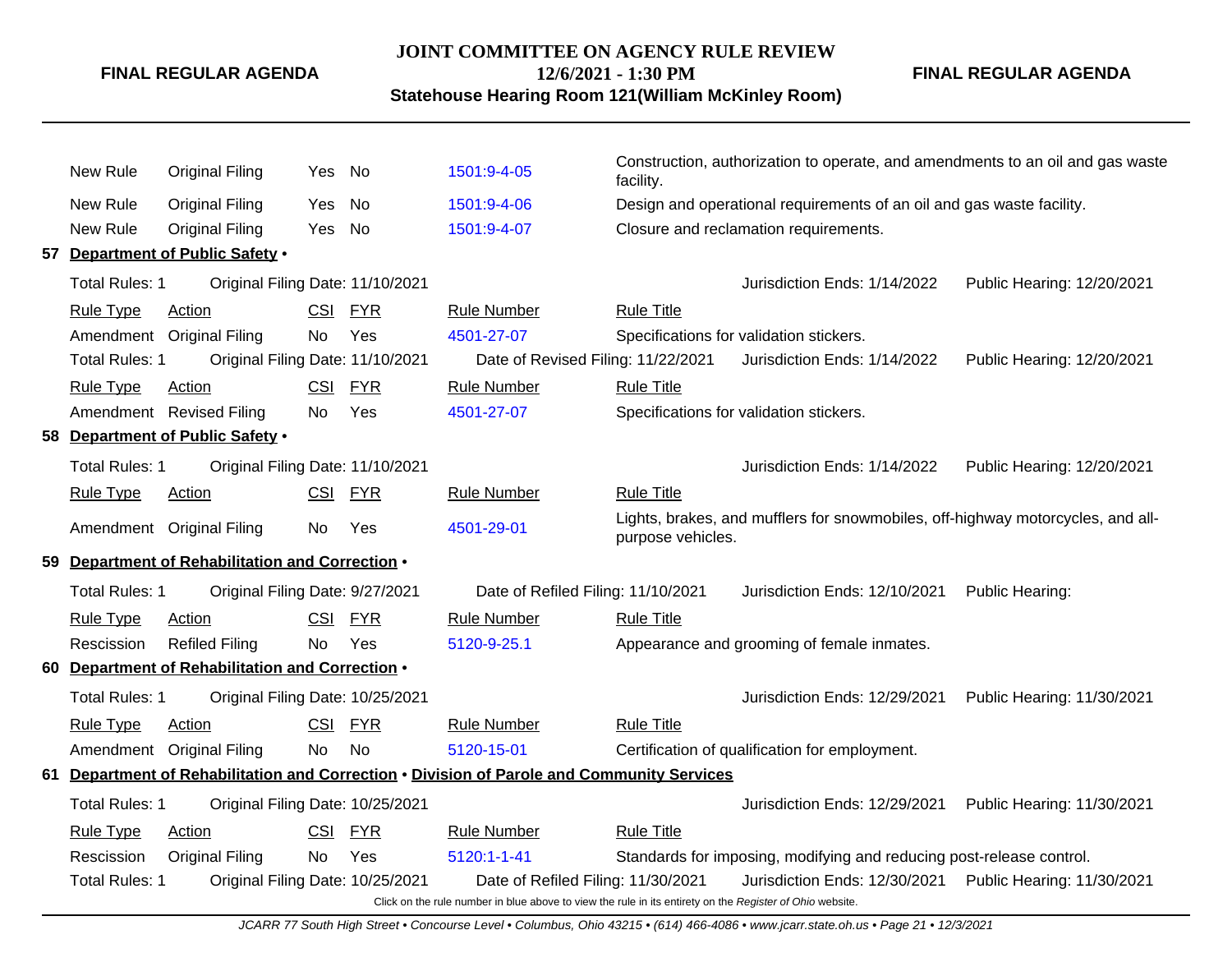# **JOINT COMMITTEE ON AGENCY RULE REVIEW**

**12/6/2021 - 1:30 PM**

**Statehouse Hearing Room 121(William McKinley Room)**

**FINAL REGULAR AGENDA**

|    | <b>Rule Type</b>            | <b>Action</b>                                                  | <b>CSI</b> | <b>FYR</b> | <b>Rule Number</b>                                                                                       | <b>Rule Title</b>                   |                                                                                                                                                    |                            |
|----|-----------------------------|----------------------------------------------------------------|------------|------------|----------------------------------------------------------------------------------------------------------|-------------------------------------|----------------------------------------------------------------------------------------------------------------------------------------------------|----------------------------|
|    | New Rule                    | <b>Refiled Filing</b>                                          | No         | <b>No</b>  | 5120:1-1-41                                                                                              |                                     | Standards for imposing, modifying and reducing post-release control.                                                                               |                            |
|    | 62 Department of Taxation . |                                                                |            |            |                                                                                                          |                                     |                                                                                                                                                    |                            |
|    | Total Rules: 1              | Original Filing Date: 11/4/2021                                |            |            |                                                                                                          |                                     | Jurisdiction Ends: 1/8/2022                                                                                                                        | Public Hearing:            |
|    | Rule Type                   | Action                                                         | <b>CSI</b> | <b>FYR</b> | <b>Rule Number</b>                                                                                       | <b>Rule Title</b>                   |                                                                                                                                                    |                            |
|    |                             | Amendment Original Filing                                      | Yes        | No         | 5703-33-01                                                                                               |                                     | Electronic filing of annual or estimated tax reports and tax payments.                                                                             |                            |
|    | 63 Department of Taxation . |                                                                |            |            |                                                                                                          |                                     |                                                                                                                                                    |                            |
|    | Total Rules: 1              | Original Filing Date: 11/19/2021                               |            |            |                                                                                                          |                                     | Jurisdiction Ends: 1/23/2022                                                                                                                       | Public Hearing:            |
|    | <b>Rule Type</b>            | Action                                                         | <b>CSI</b> | <b>FYR</b> | <b>Rule Number</b>                                                                                       | <b>Rule Title</b>                   |                                                                                                                                                    |                            |
|    | Rescission                  | <b>Original Filing</b>                                         | No.        | Yes        | 5703-7-01                                                                                                |                                     | Determination of NAICS codes for the Ohio business income deduction.                                                                               |                            |
|    |                             |                                                                |            |            | 64 Medical Marijuana Control Program • Medical Marijuana Dispensaries                                    |                                     |                                                                                                                                                    |                            |
|    | <b>Total Rules: 2</b>       | Original Filing Date: 7/19/2021                                |            |            | Date of Refiled Filing: 11/29/2021                                                                       |                                     | Jurisdiction Ends: 12/29/2021                                                                                                                      | Public Hearing: 8/19/2021  |
|    | <b>Rule Type</b>            | Action                                                         | <b>CSI</b> | <b>FYR</b> | <b>Rule Number</b>                                                                                       | <b>Rule Title</b>                   |                                                                                                                                                    |                            |
|    |                             | Amendment Refiled Filing                                       |            | Yes Yes    | 3796:6-2-07                                                                                              | dispensary key employees.           | Licensing of medical marijuana dispensary associated key employees and                                                                             |                            |
|    |                             | Amendment Refiled Filing                                       | Yes        | Yes        | 3796:6-2-08                                                                                              |                                     | Licensing of medical marijuana dispensary support employees.                                                                                       |                            |
|    |                             | 65 Medical Marijuana Control Program . Patients and Caregivers |            |            |                                                                                                          |                                     |                                                                                                                                                    |                            |
|    | <b>Total Rules: 2</b>       | Original Filing Date: 7/19/2021                                |            |            | Date of Refiled Filing: 11/29/2021                                                                       |                                     | Jurisdiction Ends: 12/29/2021                                                                                                                      | Public Hearing: 8/19/2021  |
|    | <b>Rule Type</b>            | <b>Action</b>                                                  | <b>CSI</b> | <b>FYR</b> | <b>Rule Number</b>                                                                                       | <b>Rule Title</b>                   |                                                                                                                                                    |                            |
|    | Amendment                   | <b>Refiled Filing</b>                                          | Yes.       | Yes        | 3796:7-2-01                                                                                              | Procedure for patient registration. |                                                                                                                                                    |                            |
|    |                             | Amendment Refiled Filing                                       |            | Yes Yes    | 3796:7-2-04                                                                                              | Purchase of medical marijuana.      |                                                                                                                                                    |                            |
|    |                             | 66 Ohio Department of Medicaid .                               |            |            |                                                                                                          |                                     |                                                                                                                                                    |                            |
|    | Total Rules: 1              | Original Filing Date: 11/16/2021                               |            |            |                                                                                                          |                                     | Jurisdiction Ends: 1/20/2022                                                                                                                       | Public Hearing: 12/17/2021 |
|    | <b>Rule Type</b>            | Action                                                         | <b>CSI</b> | <b>FYR</b> | <b>Rule Number</b>                                                                                       | <b>Rule Title</b>                   |                                                                                                                                                    |                            |
|    |                             | Amendment Original Filing                                      | No.        | Yes        | 5160-2-04                                                                                                |                                     | Coverage of hospital-provided pharmaceutical, dental, vision care, medical supply<br>and equipment, and medically-related transportation services. |                            |
| 67 |                             | Ohio Department of Medicaid .                                  |            |            |                                                                                                          |                                     |                                                                                                                                                    |                            |
|    | <b>Total Rules: 2</b>       | Original Filing Date: 10/8/2021                                |            |            |                                                                                                          |                                     | Jurisdiction Ends: 12/12/2021                                                                                                                      | Public Hearing: 11/8/2021  |
|    |                             |                                                                |            |            | Click on the rule number in blue above to view the rule in its entirety on the Register of Ohio website. |                                     |                                                                                                                                                    |                            |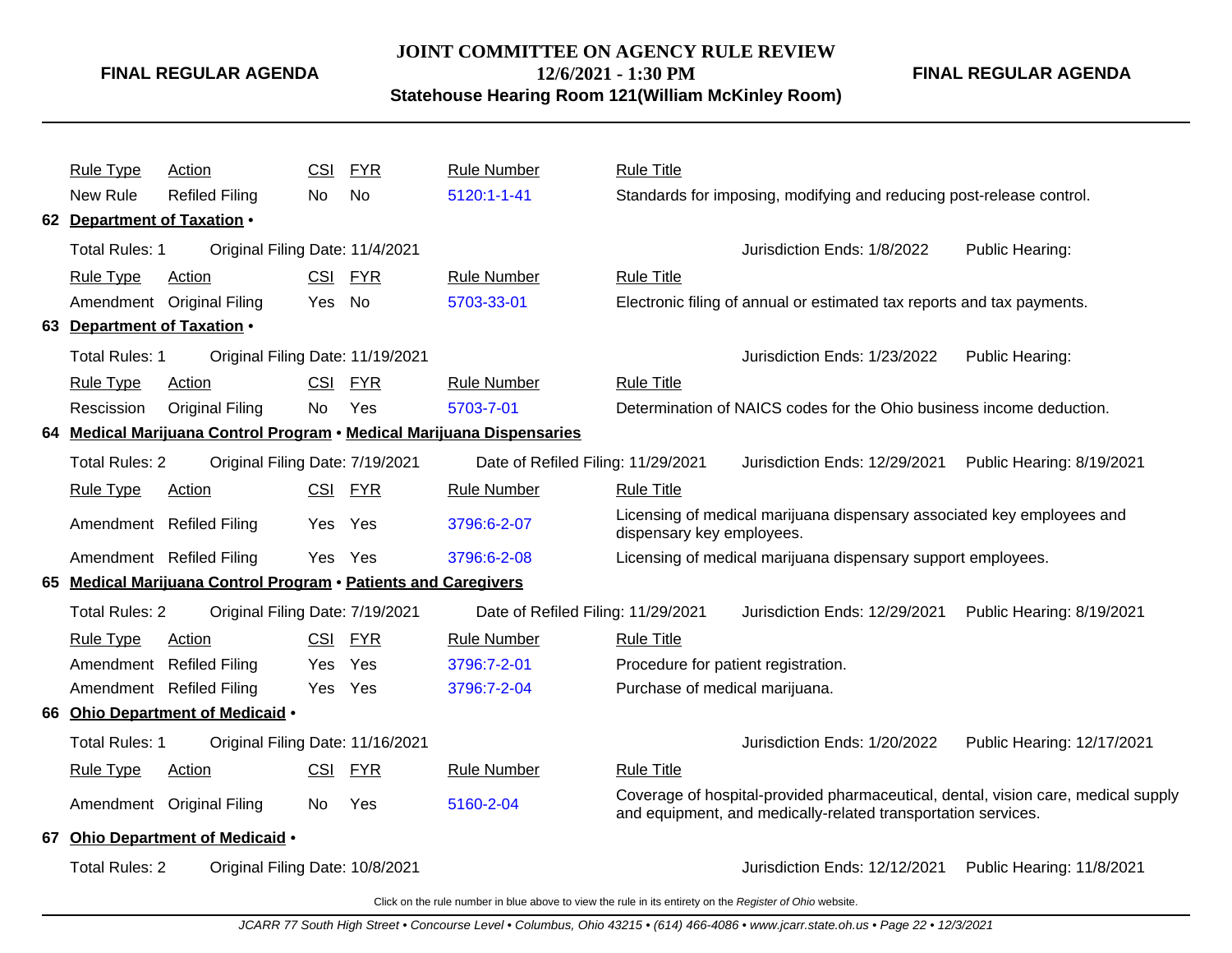### **JOINT COMMITTEE ON AGENCY RULE REVIEW 12/6/2021 - 1:30 PM**

**FINAL REGULAR AGENDA**

**Statehouse Hearing Room 121(William McKinley Room)**

|    | <b>Rule Type</b>      | Action                           | <b>CSI</b> | FYR            | <b>Rule Number</b>                | <b>Rule Title</b>       |                                                                                                                                                |                                                                                      |
|----|-----------------------|----------------------------------|------------|----------------|-----------------------------------|-------------------------|------------------------------------------------------------------------------------------------------------------------------------------------|--------------------------------------------------------------------------------------|
|    | Rescission            | <b>Original Filing</b>           | Yes.       | Yes            | 5160-4-03                         | Physician assistants.   |                                                                                                                                                |                                                                                      |
|    | New Rule              | <b>Original Filing</b>           | No.        | N <sub>0</sub> | 5160-4-03                         |                         | Services provided by a physician assistant.                                                                                                    |                                                                                      |
|    |                       | 68 Ohio Department of Medicaid . |            |                |                                   |                         |                                                                                                                                                |                                                                                      |
|    | <b>Total Rules: 1</b> | Original Filing Date: 11/16/2021 |            |                |                                   |                         | Jurisdiction Ends: 1/20/2022                                                                                                                   | Public Hearing: 12/17/2021                                                           |
|    |                       |                                  |            |                |                                   |                         |                                                                                                                                                |                                                                                      |
|    | <b>Rule Type</b>      | Action                           | <b>CSI</b> | FYR            | <b>Rule Number</b>                | <b>Rule Title</b>       |                                                                                                                                                |                                                                                      |
|    |                       | Amendment Original Filing        | No.        | Yes            | 5160-1-01                         |                         | Medicaid medical necessity: definitions and principles.                                                                                        |                                                                                      |
| 69 |                       | Ohio Department of Medicaid .    |            |                |                                   |                         |                                                                                                                                                |                                                                                      |
|    | Total Rules: 1        | Original Filing Date: 11/16/2021 |            |                |                                   |                         | Jurisdiction Ends: 1/20/2022                                                                                                                   | Public Hearing: 12/17/2021                                                           |
|    | <b>Rule Type</b>      | Action                           | CSI        | <b>FYR</b>     | <b>Rule Number</b>                | <b>Rule Title</b>       |                                                                                                                                                |                                                                                      |
|    |                       | Amendment Original Filing        | Yes        | Yes            | 5160-19-04                        | Episode based payments. |                                                                                                                                                |                                                                                      |
|    |                       | 70 Ohio Department of Medicaid . |            |                |                                   |                         |                                                                                                                                                |                                                                                      |
|    | <b>Total Rules: 1</b> | Original Filing Date: 10/8/2021  |            |                |                                   |                         | Jurisdiction Ends: 12/12/2021                                                                                                                  | Public Hearing: 11/8/2021                                                            |
|    | <b>Rule Type</b>      | Action                           | <b>CSI</b> | <b>FYR</b>     | <b>Rule Number</b>                | <b>Rule Title</b>       |                                                                                                                                                |                                                                                      |
|    | New Rule              | <b>Original Filing</b>           | No         | No             | 5160-28-12                        |                         | Establishment of a per-visit payment amount (PVPA) derived from a cost report<br>site affected by a public health emergency (PHE) declaration. | submitted by a federally qualified health center (FQHC) or rural health clinic (RHC) |
|    |                       | 71 Ohio Department of Medicaid . |            |                |                                   |                         |                                                                                                                                                |                                                                                      |
|    | Total Rules: 1        | Original Filing Date: 10/1/2021  |            |                | Date of Refiled Filing: 11/8/2021 |                         | Jurisdiction Ends: 12/8/2021                                                                                                                   | Public Hearing: 11/1/2021                                                            |
|    | <b>Rule Type</b>      | Action                           | CSI        | <b>FYR</b>     | <b>Rule Number</b>                | <b>Rule Title</b>       |                                                                                                                                                |                                                                                      |
|    |                       | Amendment Refiled Filing         | <b>No</b>  | Yes            | 5160-1-60                         | Medicaid payment.       |                                                                                                                                                |                                                                                      |
|    |                       | 72 Ohio Department of Medicaid . |            |                |                                   |                         |                                                                                                                                                |                                                                                      |
|    | <b>Total Rules: 1</b> | Original Filing Date: 11/16/2021 |            |                |                                   |                         | Jurisdiction Ends: 1/20/2022                                                                                                                   | Public Hearing: 12/17/2021                                                           |
|    | <b>Rule Type</b>      | Action                           | CSI        | <b>FYR</b>     | <b>Rule Number</b>                | <b>Rule Title</b>       |                                                                                                                                                |                                                                                      |
|    | New Rule              | <b>Original Filing</b>           | No         | No             | 5160-10-36                        |                         | DMEPOS: continuous glucose monitoring systems.                                                                                                 |                                                                                      |
|    |                       | 73 Ohio Department of Medicaid . |            |                |                                   |                         |                                                                                                                                                |                                                                                      |
|    | Total Rules: 2        | Original Filing Date: 10/15/2021 |            |                |                                   |                         | Jurisdiction Ends: 12/19/2021                                                                                                                  | Public Hearing: 11/15/2021                                                           |
|    | <b>Rule Type</b>      | Action                           | <b>CSI</b> | <b>FYR</b>     | <b>Rule Number</b>                | <b>Rule Title</b>       |                                                                                                                                                |                                                                                      |
|    |                       |                                  |            |                |                                   |                         |                                                                                                                                                |                                                                                      |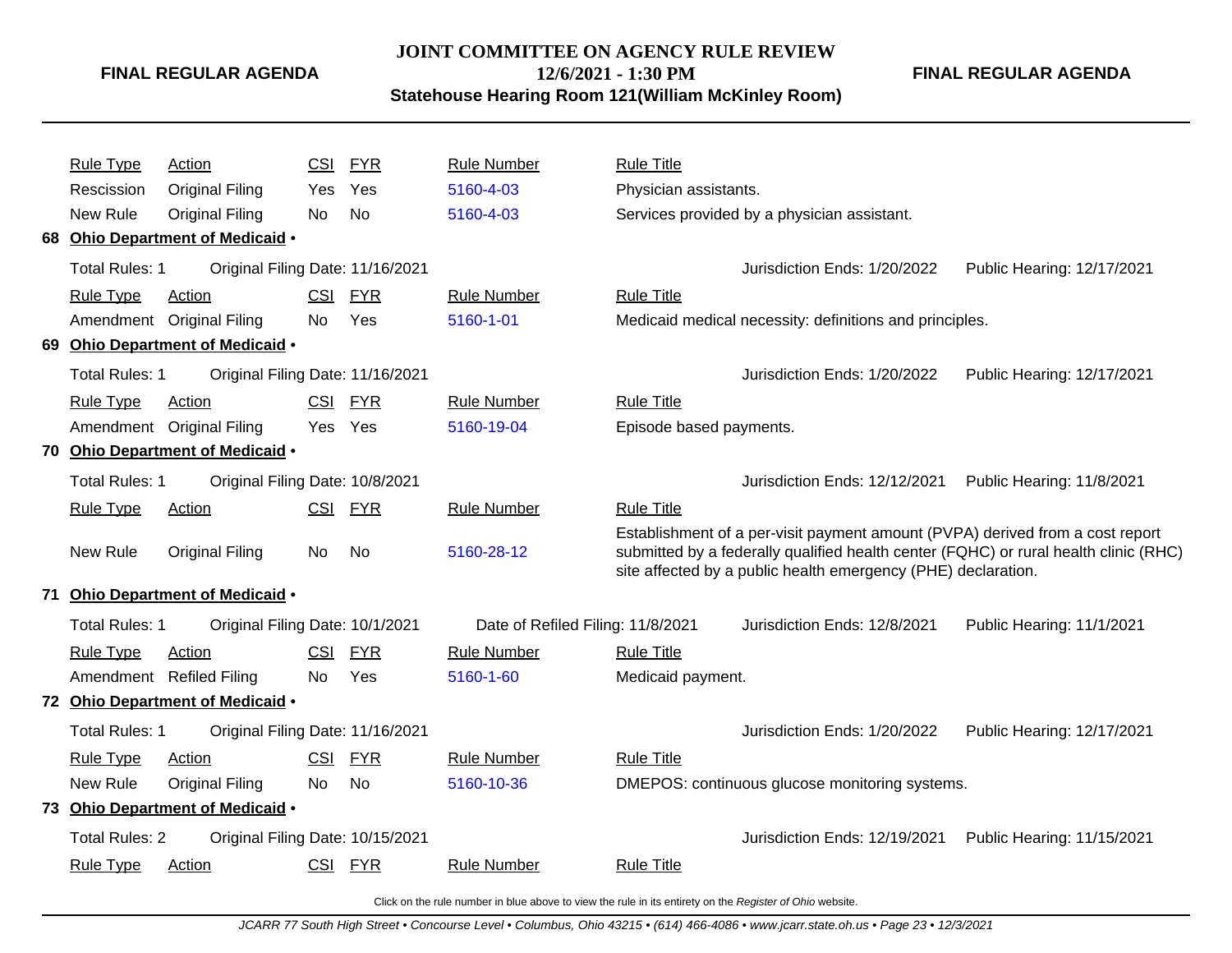#### **JOINT COMMITTEE ON AGENCY RULE REVIEW**

**12/6/2021 - 1:30 PM**

**Statehouse Hearing Room 121(William McKinley Room)**

**FINAL REGULAR AGENDA**

|                       | Amendment Original Filing                 | No.        | Yes        | 5160-44-01                         | Nursing facility-based level of care home and community-based services programs:<br>home and community-based settings. |
|-----------------------|-------------------------------------------|------------|------------|------------------------------------|------------------------------------------------------------------------------------------------------------------------|
|                       | Amendment Original Filing                 | No         | Yes        | 5160-44-02                         | Nursing facility-based level of care home and community-based services programs:<br>person-centered planning.          |
|                       | 74 Ohio Department of Medicaid .          |            |            |                                    |                                                                                                                        |
| Total Rules: 3        | Original Filing Date: 10/15/2021          |            |            |                                    | Public Hearing: 11/15/2021<br>Jurisdiction Ends: 12/19/2021                                                            |
| <b>Rule Type</b>      | Action                                    | CSI        | <b>FYR</b> | <b>Rule Number</b>                 | <b>Rule Title</b>                                                                                                      |
| New Rule              | Original Filing                           | Yes        | No         | 5160-8-42                          | Lactation consultation services.                                                                                       |
| Rescission            | Original Filing                           | No.        | Yes        | 5160-10-25                         | DMEPOS: lactation pumps.                                                                                               |
| New Rule              | <b>Original Filing</b>                    | No         | <b>No</b>  | 5160-10-25                         | DMEPOS: lactation pumps.                                                                                               |
|                       | 75 Ohio Department of Medicaid .          |            |            |                                    |                                                                                                                        |
| Total Rules: 1        | Original Filing Date: 10/15/2021          |            |            | Date of Revised Filing: 11/10/2021 | Jurisdiction Ends: 12/19/2021<br>Public Hearing: 11/15/2021                                                            |
| <b>Rule Type</b>      | Action                                    | CSI        | <b>FYR</b> | <b>Rule Number</b>                 | <b>Rule Title</b>                                                                                                      |
|                       | Amendment Revised Filing                  | No         | Yes        | 5160-48-01                         | Medicaid coverage of targeted case management services provided to individuals<br>with developmental disabilities.     |
|                       | 76 Ohio Department of Medicaid .          |            |            |                                    |                                                                                                                        |
| <b>Total Rules: 1</b> | Original Filing Date: 10/15/2021          |            |            | Date of Revised Filing: 11/16/2021 | Jurisdiction Ends: 12/19/2021<br>Public Hearing: 11/15/2021                                                            |
| <b>Rule Type</b>      | Action                                    | <u>CSI</u> | <b>FYR</b> | <b>Rule Number</b>                 | <b>Rule Title</b>                                                                                                      |
|                       | Amendment Revised Filing                  | No.        | <b>No</b>  | 5160-27-03                         | Reimbursement for community behavioral health services.                                                                |
|                       | 77 Ohio Environmental Protection Agency . |            |            |                                    |                                                                                                                        |
| Total Rules: 18       | Original Filing Date: 11/9/2021           |            |            |                                    | Jurisdiction Ends: 1/13/2022<br>Public Hearing: 12/16/2021                                                             |
| <b>Rule Type</b>      | Action                                    | <b>CSI</b> | <b>FYR</b> | <b>Rule Number</b>                 | <b>Rule Title</b>                                                                                                      |
| Amendment             | <b>Original Filing</b>                    | Yes        | Yes        | 3745-18-01                         | Definitions and incorporation by reference.                                                                            |
| New Rule              | <b>Original Filing</b>                    | Yes        | No         | 3745-18-02                         | General countywide emission limits.                                                                                    |
| Amendment             | <b>Original Filing</b>                    | Yes        | Yes        | 3745-18-03                         | Compliance time schedules.                                                                                             |
| Amendment             | <b>Original Filing</b>                    | Yes        | Yes        | 3745-18-04                         | Measurement methods and procedures.                                                                                    |
| Amendment             | <b>Original Filing</b>                    | <b>Yes</b> | Yes        | 3745-18-05                         | Ambient and meteorological monitoring requirements.                                                                    |
| Amendment             | <b>Original Filing</b>                    | Yes        | Yes        | 3745-18-06                         | General emission limit provisions.                                                                                     |
|                       |                                           |            |            |                                    |                                                                                                                        |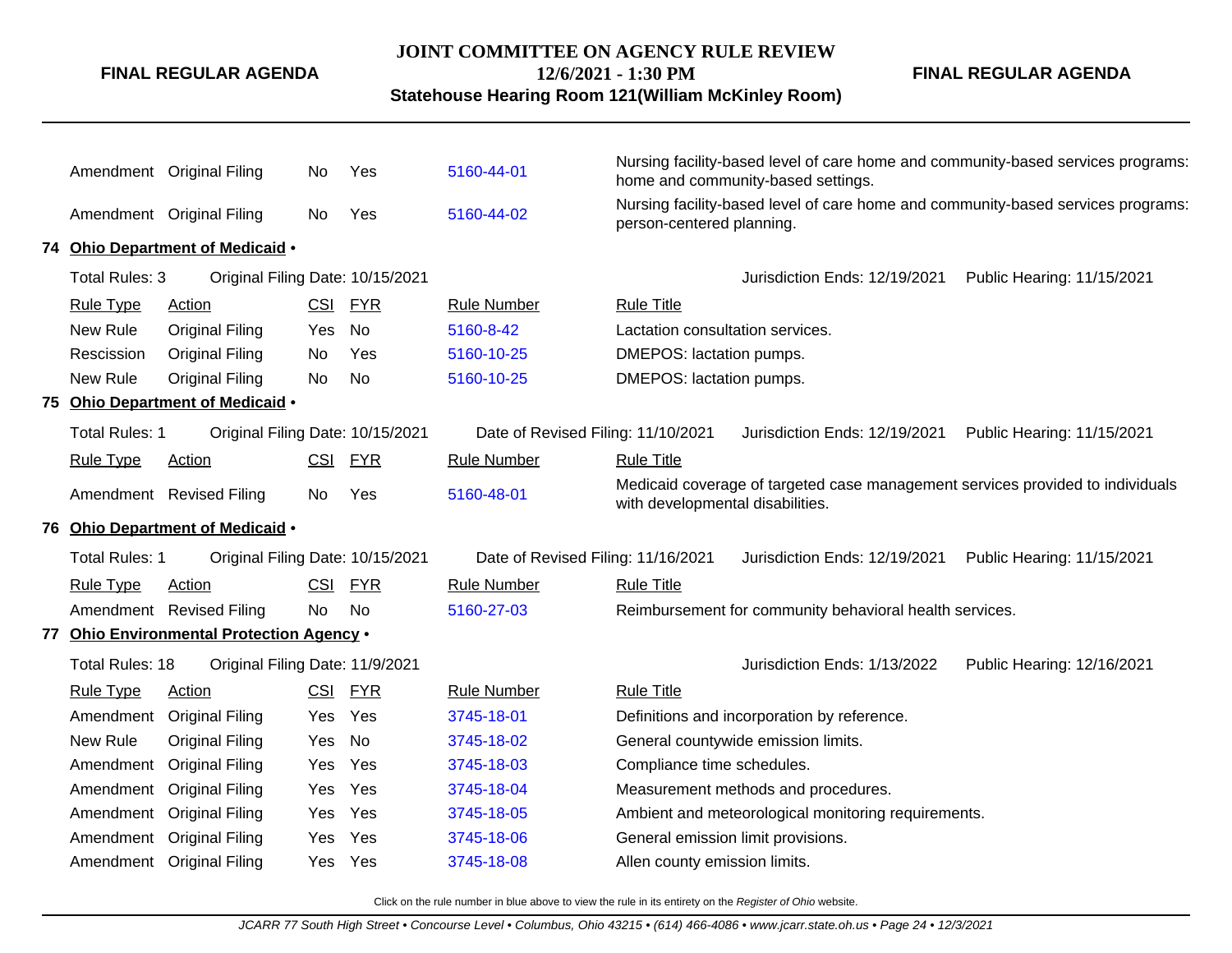#### **JOINT COMMITTEE ON AGENCY RULE REVIEW 12/6/2021 - 1:30 PM**

#### **Statehouse Hearing Room 121(William McKinley Room)**

#### **FINAL REGULAR AGENDA**

|           | Amendment Original Filing | Yes.    | Yes   | 3745-18-10 |
|-----------|---------------------------|---------|-------|------------|
|           | Amendment Original Filing | Yes Yes |       | 3745-18-11 |
|           | Amendment Original Filing | Yes Yes |       | 3745-18-15 |
|           | Amendment Original Filing | Yes     | Yes   | 3745-18-23 |
|           | Amendment Original Filing | Yes Yes |       | 3745-18-24 |
|           | Amendment Original Filing | Yes Yes |       | 3745-18-26 |
|           | Amendment Original Filing | Yes.    | Yes   | 3745-18-28 |
|           | Amendment Original Filing | Yes Yes |       | 3745-18-31 |
|           | Amendment Original Filing | Yes     | - Yes | 3745-18-33 |
| Amendment | <b>Original Filing</b>    | Yes.    | Yes   | 3745-18-35 |
| Amendment | Original Filing           | Yes.    | Yes   | 3745-18-37 |
|           |                           |         |       |            |

#### **78 Ohio Environmental Protection Agency** •

Total Rules: 17 Original Filing Date: 11/9/2021 Jurisdiction Ends: 1/13/2022 Public Hearing: 12/16/2021

| <u>Rule Type</u> | <b>Action</b>             |     | CSI FYR | <b>Rule Number</b> | <b>Rule Title</b> |
|------------------|---------------------------|-----|---------|--------------------|-------------------|
| Amendment        | Original Filing           | Yes | Yes     | 3745-18-47         | Jefferson         |
|                  | Amendment Original Filing | Yes | Yes     | 3745-18-49         | Lake cour         |
|                  | Amendment Original Filing |     | Yes Yes | 3745-18-53         | Lorain co         |
|                  | Amendment Original Filing |     | Yes Yes | 3745-18-54         | Lucas cor         |
|                  | Amendment Original Filing |     | Yes Yes | 3745-18-56         | Mahoning          |
|                  | Amendment Original Filing |     | Yes Yes | 3745-18-61         | Miami cou         |
|                  | Amendment Original Filing |     | Yes Yes | 3745-18-63         | Montgom           |
|                  | Amendment Original Filing |     | Yes Yes | 3745-18-69         | Paulding          |
|                  | Amendment Original Filing |     | Yes Yes | 3745-18-77         | Ross cou          |
|                  | Amendment Original Filing |     | Yes Yes | 3745-18-78         | Sandusky          |
|                  | Amendment Original Filing |     | Yes Yes | 3745-18-80         | Seneca c          |
|                  | Amendment Original Filing |     | Yes Yes | 3745-18-82         | Stark cou         |
|                  | Amendment Original Filing | Yes | Yes     | 3745-18-83         | Summit c          |
|                  | Amendment Original Filing |     | Yes Yes | 3745-18-84         | Trumbull          |
|                  | Amendment Original Filing | Yes | Yes     | 3745-18-85         | Tuscaraw          |
| Amendment        | Original Filing           | Yes | Yes     | 3745-18-91         | Wayne co          |
|                  |                           |     |         |                    |                   |

Ashtabula county emissions limits. Athens county emission limits. Butler county emission limits. Crawford county emission limits. Cuyahoga county emission limits. Defiance county emission limits. Erie county emission limits. Franklin county emission limits. Gallia county emission limits. Greene county emission limits. Hamilton county emission limits.

county emission limits. Inty emission limits. bunty emission limits. **Aunty emission limits.** g county emission limits. Aunty emission limits. **Amery county emission limits.** county emission limits. anty emission limits. y county emission limits. county emission limits. anty emission limits. county emission limits. county emission limits. was county emission limits. ounty emission limits.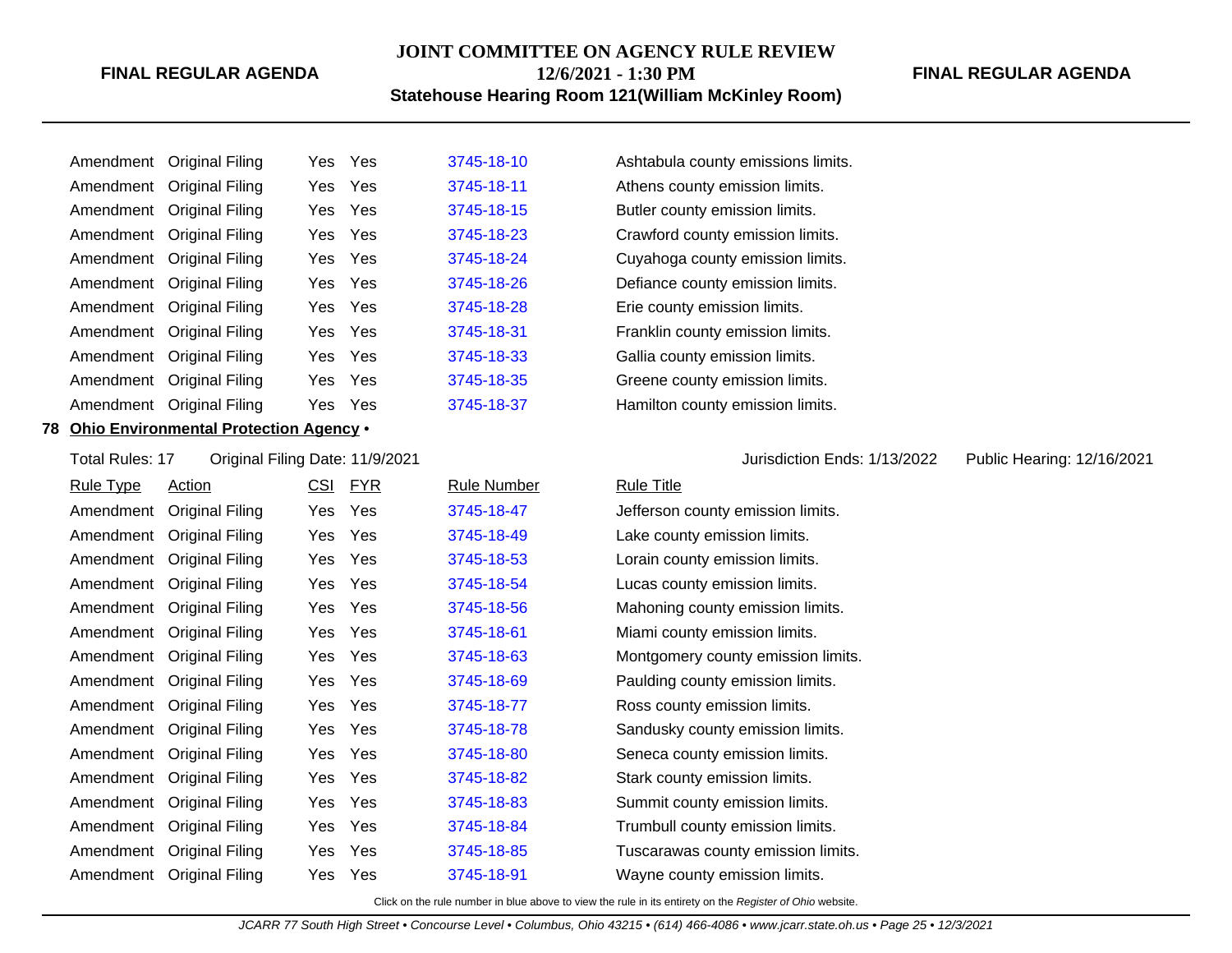#### **JOINT COMMITTEE ON AGENCY RULE REVIEW**

**12/6/2021 - 1:30 PM**

**Statehouse Hearing Room 121(William McKinley Room)**

**FINAL REGULAR AGENDA**

|    |                        | Amendment Original Filing              | Yes Yes    |            | 3745-18-92         | Williams county emission limits.                           |
|----|------------------------|----------------------------------------|------------|------------|--------------------|------------------------------------------------------------|
| 79 |                        | Ohio Environmental Protection Agency . |            |            |                    |                                                            |
|    | <b>Total Rules: 28</b> | Original Filing Date: 11/9/2021        |            |            |                    | Jurisdiction Ends: 1/13/2022<br>Public Hearing: 12/16/2021 |
|    | <b>Rule Type</b>       | <b>Action</b>                          | <u>CSI</u> | <b>FYR</b> | <b>Rule Number</b> | <b>Rule Title</b>                                          |
|    | Rescission             | <b>Original Filing</b>                 | Yes        | Yes        | 3745-18-07         | Adams county emission limits.                              |
|    | Rescission             | <b>Original Filing</b>                 | Yes        | Yes        | 3745-18-09         | Ashland county emission limits.                            |
|    | Rescission             | <b>Original Filing</b>                 | Yes        | Yes        | 3745-18-12         | Auglaize county emission limits.                           |
|    | Rescission             | <b>Original Filing</b>                 | Yes        | Yes        | 3745-18-13         | Belmont county emission limits.                            |
|    | Rescission             | <b>Original Filing</b>                 | Yes        | Yes        | 3745-18-14         | Brown county emission limits.                              |
|    | Rescission             | <b>Original Filing</b>                 | Yes        | Yes        | 3745-18-16         | Carroll county emission limits.                            |
|    | Rescission             | <b>Original Filing</b>                 | Yes        | Yes        | 3745-18-17         | Champaign county emission limits.                          |
|    | Rescission             | <b>Original Filing</b>                 | Yes        | Yes        | 3745-18-18         | Clark county emission limits.                              |
|    | Rescission             | <b>Original Filing</b>                 | Yes        | Yes        | 3745-18-19         | Clermont county emission limits.                           |
|    | Rescission             | <b>Original Filing</b>                 | Yes        | Yes        | 3745-18-20         | Clinton county emission limits.                            |
|    | Rescission             | <b>Original Filing</b>                 | Yes        | Yes        | 3745-18-21         | Columbiana county emission limits.                         |
|    | Rescission             | <b>Original Filing</b>                 | Yes        | Yes        | 3745-18-22         | Coshocton county emission limits.                          |
|    | Rescission             | <b>Original Filing</b>                 | Yes        | Yes        | 3745-18-25         | Darke county emission limits.                              |
|    | Rescission             | <b>Original Filing</b>                 | Yes        | Yes        | 3745-18-27         | Delaware county emission limits.                           |
|    | Rescission             | <b>Original Filing</b>                 | Yes        | Yes        | 3745-18-29         | Fairfield county emission limits.                          |
|    | Rescission             | <b>Original Filing</b>                 | Yes        | Yes        | 3745-18-30         | Fayette county emission limits.                            |
|    | Rescission             | <b>Original Filing</b>                 | Yes        | Yes        | 3745-18-32         | Fulton county emission limits.                             |
|    | Rescission             | <b>Original Filing</b>                 | Yes        | Yes        | 3745-18-34         | Geauga county emission limits.                             |
|    | Rescission             | <b>Original Filing</b>                 | Yes        | Yes        | 3745-18-36         | Guernsey county emission limits.                           |
|    | Rescission             | <b>Original Filing</b>                 | Yes        | Yes        | 3745-18-38         | Hancock county emission limits.                            |
|    | Rescission             | <b>Original Filing</b>                 | Yes        | Yes        | 3745-18-39         | Hardin county emission limits.                             |
|    | Rescission             | <b>Original Filing</b>                 | Yes        | Yes        | 3745-18-40         | Harrison county emission limits.                           |
|    | Rescission             | <b>Original Filing</b>                 | Yes        | Yes        | 3745-18-41         | Henry county emission limits.                              |
|    | Rescission             | <b>Original Filing</b>                 | Yes        | Yes        | 3745-18-42         | Highland county emission limit.                            |
|    | Rescission             | <b>Original Filing</b>                 | Yes        | Yes        | 3745-18-43         | Hocking county emission limits.                            |
|    | Rescission             | <b>Original Filing</b>                 | Yes        | Yes        | 3745-18-44         | Holmes county emission limits.                             |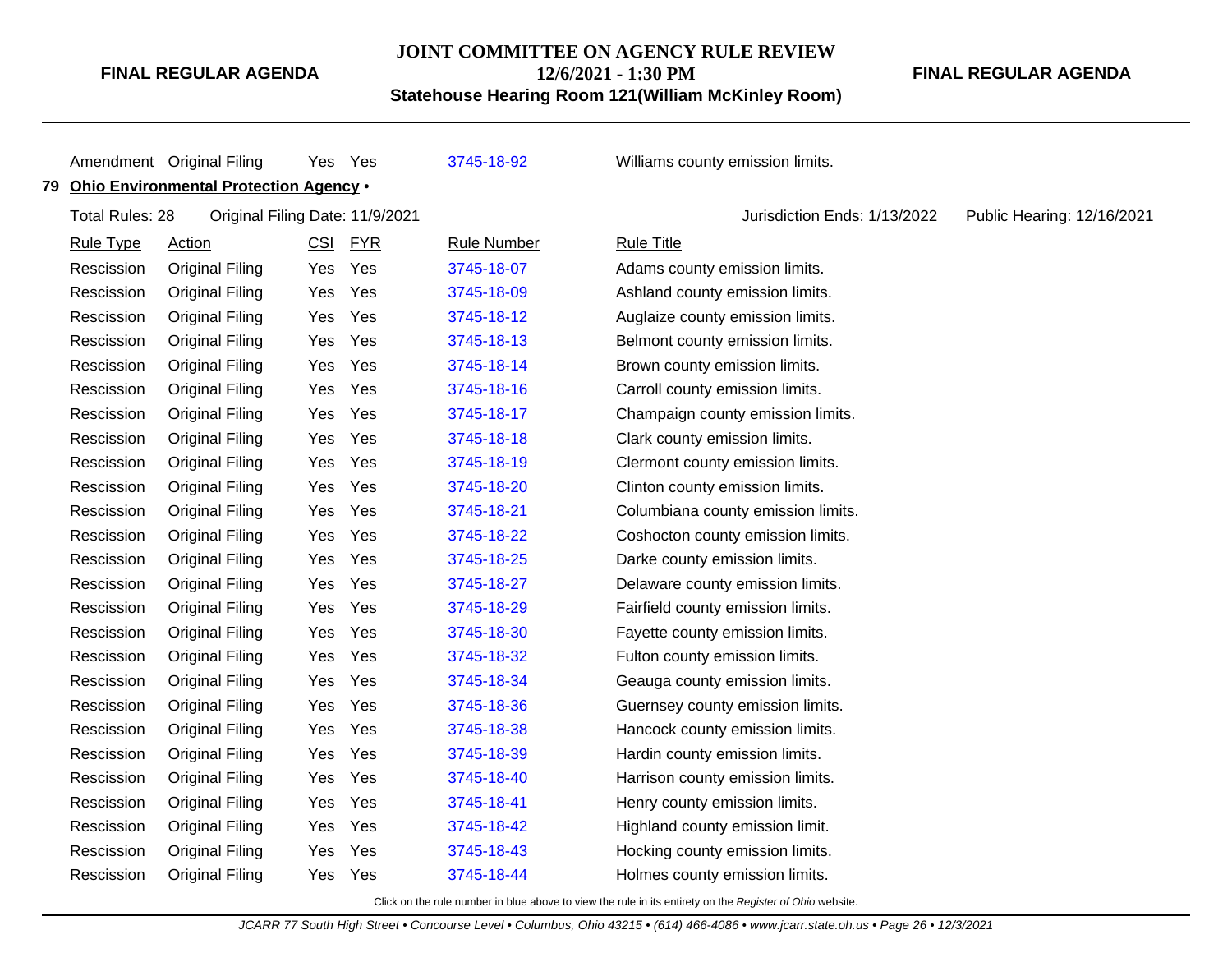# **JOINT COMMITTEE ON AGENCY RULE REVIEW**

**12/6/2021 - 1:30 PM**

**Statehouse Hearing Room 121(William McKinley Room)**

**FINAL REGULAR AGENDA**

| Rescission             | <b>Original Filing</b>                    | Yes | Yes     | 3745-18-45         | Huron county emission limits.                              |
|------------------------|-------------------------------------------|-----|---------|--------------------|------------------------------------------------------------|
| Rescission             | <b>Original Filing</b>                    | Yes | Yes     | 3745-18-46         | Jackson county emission limits.                            |
|                        | 80 Ohio Environmental Protection Agency . |     |         |                    |                                                            |
| <b>Total Rules: 28</b> | Original Filing Date: 11/9/2021           |     |         |                    | Jurisdiction Ends: 1/13/2022<br>Public Hearing: 12/16/2021 |
| <b>Rule Type</b>       | <b>Action</b>                             |     | CSI FYR | <b>Rule Number</b> | <b>Rule Title</b>                                          |
| Rescission             | <b>Original Filing</b>                    | Yes | Yes     | 3745-18-48         | Knox county emission limits.                               |
| Rescission             | <b>Original Filing</b>                    | Yes | Yes     | 3745-18-50         | Lawrence county emission limits.                           |
| Rescission             | <b>Original Filing</b>                    | Yes | Yes     | 3745-18-51         | Licking county emission limits.                            |
| Rescission             | <b>Original Filing</b>                    | Yes | Yes     | 3745-18-52         | Logan county emission limits.                              |
| Rescission             | <b>Original Filing</b>                    | Yes | Yes     | 3745-18-55         | Madison county emission limits.                            |
| Rescission             | <b>Original Filing</b>                    | Yes | Yes     | 3745-18-57         | Marion county emission limits.                             |
| Rescission             | <b>Original Filing</b>                    | Yes | Yes     | 3745-18-58         | Medina county emission limits.                             |
| Rescission             | <b>Original Filing</b>                    | Yes | Yes     | 3745-18-59         | Meigs county emission limits.                              |
| Rescission             | <b>Original Filing</b>                    | Yes | Yes     | 3745-18-60         | Mercer county emission limits.                             |
| Rescission             | <b>Original Filing</b>                    | Yes | Yes     | 3745-18-62         | Monroe county emission limits.                             |
| Rescission             | <b>Original Filing</b>                    | Yes | Yes     | 3745-18-64         | Morgan county emission limits.                             |
| Rescission             | <b>Original Filing</b>                    | Yes | Yes     | 3745-18-65         | Morrow county emission limits.                             |
| Rescission             | <b>Original Filing</b>                    | Yes | Yes     | 3745-18-67         | Noble county emission limits.                              |
| Rescission             | <b>Original Filing</b>                    | Yes | Yes     | 3745-18-70         | Perry county emission limits.                              |
| Rescission             | <b>Original Filing</b>                    | Yes | Yes     | 3745-18-71         | Pickaway county emission limits.                           |
| Rescission             | <b>Original Filing</b>                    | Yes | Yes     | 3745-18-72         | Pike county emission limits.                               |
| Rescission             | <b>Original Filing</b>                    | Yes | Yes     | 3745-18-73         | Portage county emission limits.                            |
| Rescission             | <b>Original Filing</b>                    | Yes | Yes     | 3745-18-74         | Preble county emission limits.                             |
| Rescission             | <b>Original Filing</b>                    | Yes | Yes     | 3745-18-75         | Putnam county emission limits.                             |
| Rescission             | <b>Original Filing</b>                    | Yes | Yes     | 3745-18-76         | Richland county emission limits.                           |
| Rescission             | <b>Original Filing</b>                    | Yes | Yes     | 3745-18-79         | Scioto county emission limits.                             |
| Rescission             | <b>Original Filing</b>                    | Yes | Yes     | 3745-18-81         | Shelby county emission limits.                             |
| Rescission             | <b>Original Filing</b>                    | Yes | Yes     | 3745-18-86         | Union county emission limits.                              |
| Rescission             | <b>Original Filing</b>                    | Yes | Yes     | 3745-18-87         | Van Wert county emission limits.                           |
| Rescission             | <b>Original Filing</b>                    | Yes | Yes     | 3745-18-88         | Vinton county emission limits.                             |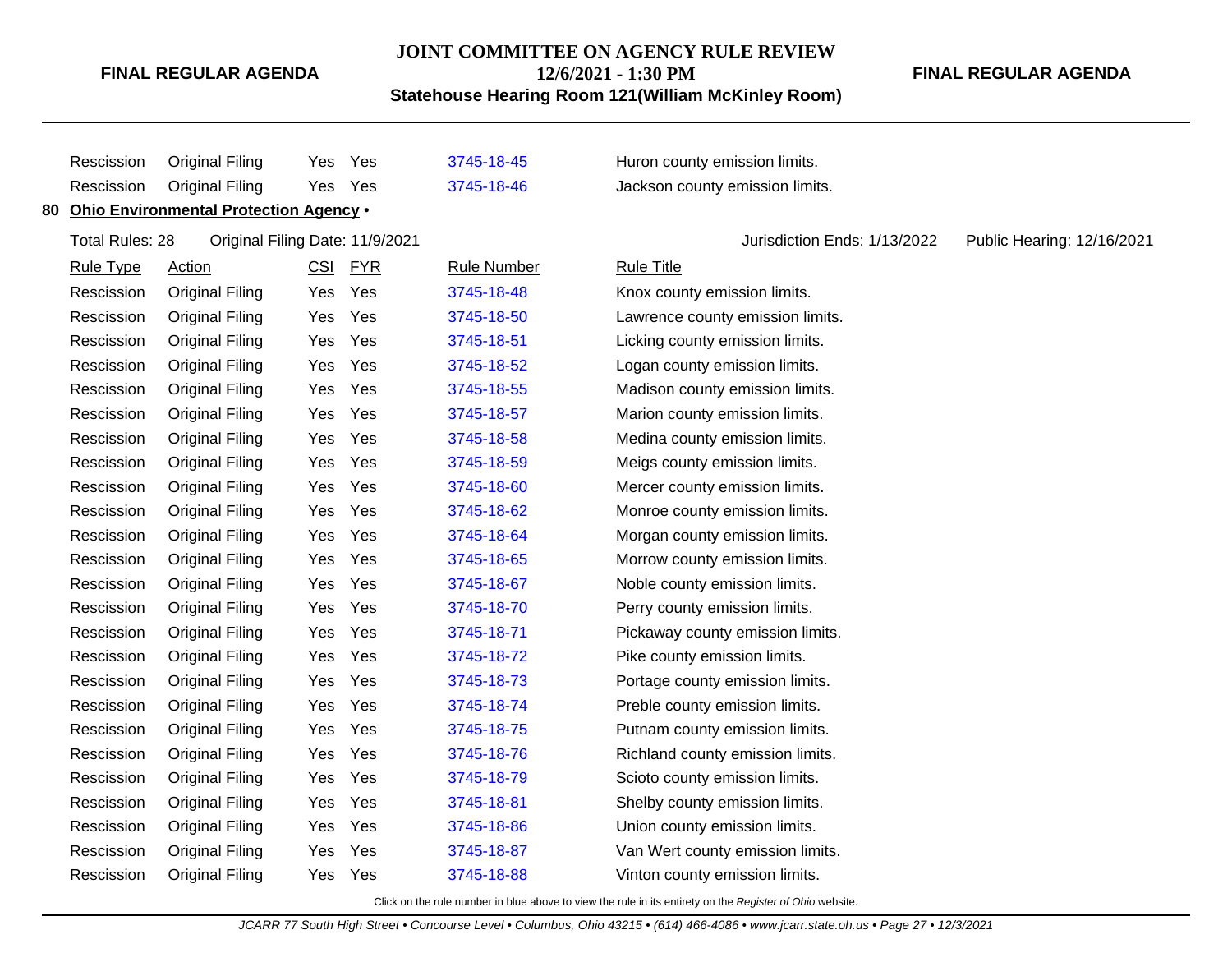#### **JOINT COMMITTEE ON AGENCY RULE REVIEW**

**12/6/2021 - 1:30 PM**

**Statehouse Hearing Room 121(William McKinley Room)**

**FINAL REGULAR AGENDA**

Rescission Original Filing Yes Yes [3745-18-89](http://www.registerofohio.state.oh.us/jsps/publicdisplayrules/processPublicDisplayRules.jsp?entered_rule_no=3745-18-89&doWhat=GETBYRULENUM&raID=0) Warren county emission limits. Rescission Original Filing Yes Yes [3745-18-93](http://www.registerofohio.state.oh.us/jsps/publicdisplayrules/processPublicDisplayRules.jsp?entered_rule_no=3745-18-93&doWhat=GETBYRULENUM&raID=0) Wood county emission limits. Rescission Original Filing Yes Yes [3745-18-94](http://www.registerofohio.state.oh.us/jsps/publicdisplayrules/processPublicDisplayRules.jsp?entered_rule_no=3745-18-94&doWhat=GETBYRULENUM&raID=0) Wyandot county emission limits. **81 Ohio Environmental Protection Agency** • Total Rules: 4 Original Filing Date: 11/2/2021 Jurisdiction Ends: 1/6/2022 Public Hearing: 12/3/2021 Rule Type Action **CSI FYR** Rule Number Rule Title Amendment Original Filing Yes No [3745-50-33](http://www.registerofohio.state.oh.us/jsps/publicdisplayrules/processPublicDisplayRules.jsp?entered_rule_no=3745-50-33&doWhat=GETBYRULENUM&raID=0) Fees for the off-site disposal of hazardous waste. Amendment Original Filing Yes No [3745-50-35](http://www.registerofohio.state.oh.us/jsps/publicdisplayrules/processPublicDisplayRules.jsp?entered_rule_no=3745-50-35&doWhat=GETBYRULENUM&raID=0) Fees for the treatment of hazardous waste. Amendment Original Filing Yes No [3745-300-04](http://www.registerofohio.state.oh.us/jsps/publicdisplayrules/processPublicDisplayRules.jsp?entered_rule_no=3745-300-04&doWhat=GETBYRULENUM&raID=0) Certified laboratories. Amendment Original Filing Yes No [3745-352-40](http://www.registerofohio.state.oh.us/jsps/publicdisplayrules/processPublicDisplayRules.jsp?entered_rule_no=3745-352-40&doWhat=GETBYRULENUM&raID=0) How can I get a waiver from complying with certain requirements of rule 3745-352-20 of the Administrative Code?. Total Rules: 4 Original Filing Date: 11/2/2021 Date of Revised Filing: 11/26/2021 Jurisdiction Ends: 1/6/2022 Public Hearing: 12/3/2021 Rule Type Action **CSI FYR** Rule Number Rule Title Amendment Revised Filing Yes No [3745-50-33](http://www.registerofohio.state.oh.us/jsps/publicdisplayrules/processPublicDisplayRules.jsp?entered_rule_no=3745-50-33&doWhat=GETBYRULENUM&raID=0) Fees for the off-site disposal of hazardous waste. Amendment Revised Filing Yes No [3745-50-35](http://www.registerofohio.state.oh.us/jsps/publicdisplayrules/processPublicDisplayRules.jsp?entered_rule_no=3745-50-35&doWhat=GETBYRULENUM&raID=0) Fees for the treatment of hazardous waste. Amendment Revised Filing Yes No [3745-300-04](http://www.registerofohio.state.oh.us/jsps/publicdisplayrules/processPublicDisplayRules.jsp?entered_rule_no=3745-300-04&doWhat=GETBYRULENUM&raID=0) Certified laboratories. Amendment Revised Filing Yes No [3745-352-40](http://www.registerofohio.state.oh.us/jsps/publicdisplayrules/processPublicDisplayRules.jsp?entered_rule_no=3745-352-40&doWhat=GETBYRULENUM&raID=0) How can I get a waiver from complying with certain requirements of rule 3745-352-20 of the Administrative Code?. **82 Ohio Environmental Protection Agency** • Total Rules: 5 Original Filing Date: 11/2/2021 **Contact Contact Act Contact Contact Contact Contact Contact Contact Contact Contact Contact Contact Contact Contact Contact Contact Contact Contact Contact Contact Contact Co** Rule Type Action **CSI FYR** Rule Number Rule Title Amendment Original Filing Yes No [3745-27-37](http://www.registerofohio.state.oh.us/jsps/publicdisplayrules/processPublicDisplayRules.jsp?entered_rule_no=3745-27-37&doWhat=GETBYRULENUM&raID=0) Infectious waste treatment facility permit to install application. Amendment Original Filing Yes No [3745-27-50](http://www.registerofohio.state.oh.us/jsps/publicdisplayrules/processPublicDisplayRules.jsp?entered_rule_no=3745-27-50&doWhat=GETBYRULENUM&raID=0) Solid waste incinerator or solid waste energy recovery facility permit to install application. Amendment Original Filing Yes No [3745-27-53](http://www.registerofohio.state.oh.us/jsps/publicdisplayrules/processPublicDisplayRules.jsp?entered_rule_no=3745-27-53&doWhat=GETBYRULENUM&raID=0) Final closure of solid waste incinerator or solid waste energy recovery facilities. Amendment Original Filing Yes No [3745-28-07](http://www.registerofohio.state.oh.us/jsps/publicdisplayrules/processPublicDisplayRules.jsp?entered_rule_no=3745-28-07&doWhat=GETBYRULENUM&raID=0) Infectious waste host fees. Amendment Original Filing Yes No [3745-501-10](http://www.registerofohio.state.oh.us/jsps/publicdisplayrules/processPublicDisplayRules.jsp?entered_rule_no=3745-501-10&doWhat=GETBYRULENUM&raID=0) License applications and application procedures. Total Rules: 5 Original Filing Date: 11/2/2021 Date of Revised Filing: 11/26/2021 Jurisdiction Ends: 1/6/2022 Public Hearing: 12/3/2021 Rule Type Action **CSI FYR** Rule Number Rule Title Amendment Revised Filing Yes No [3745-27-37](http://www.registerofohio.state.oh.us/jsps/publicdisplayrules/processPublicDisplayRules.jsp?entered_rule_no=3745-27-37&doWhat=GETBYRULENUM&raID=0) Infectious waste treatment facility permit to install application.

Click on the rule number in blue above to view the rule in its entirety on the Register of Ohio website.

JCARR 77 South High Street • Concourse Level • Columbus, Ohio 43215 • (614) 466-4086 • www.jcarr.state.oh.us • Page 28 • 12/3/2021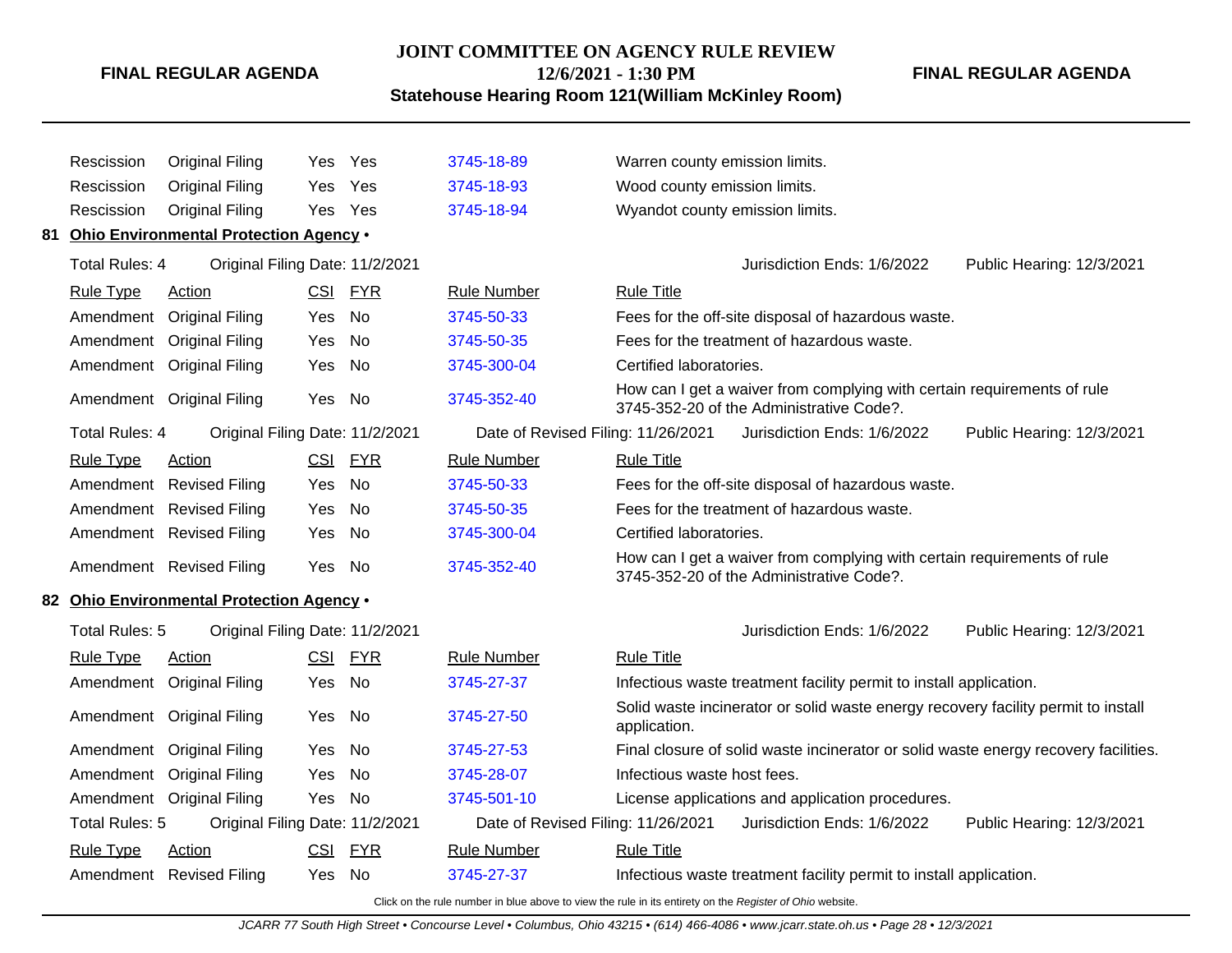#### **JOINT COMMITTEE ON AGENCY RULE REVIEW**

**12/6/2021 - 1:30 PM**

**Statehouse Hearing Room 121(William McKinley Room)**

**FINAL REGULAR AGENDA**

|  |                                                                                                | Amendment Revised Filing                  | Yes No |           | 3745-27-50                         | Solid waste incinerator or solid waste energy recovery facility permit to install<br>application. |                           |  |
|--|------------------------------------------------------------------------------------------------|-------------------------------------------|--------|-----------|------------------------------------|---------------------------------------------------------------------------------------------------|---------------------------|--|
|  |                                                                                                | Amendment Revised Filing                  | Yes    | No        | 3745-27-53                         | Final closure of solid waste incinerator or solid waste energy recovery facilities.               |                           |  |
|  |                                                                                                | Amendment Revised Filing                  | Yes    | No        | 3745-28-07                         | Infectious waste host fees.                                                                       |                           |  |
|  |                                                                                                | Amendment Revised Filing                  | Yes    | No        | 3745-501-10                        | License applications and application procedures.                                                  |                           |  |
|  |                                                                                                | 83 Ohio Environmental Protection Agency . |        |           |                                    |                                                                                                   |                           |  |
|  | <b>Total Rules: 2</b>                                                                          | Original Filing Date: 11/2/2021           |        |           |                                    | Jurisdiction Ends: 1/6/2022                                                                       | Public Hearing: 12/3/2021 |  |
|  | <b>Rule Type</b>                                                                               | <b>Action</b>                             |        | CSI FYR   | <b>Rule Number</b>                 | <b>Rule Title</b>                                                                                 |                           |  |
|  |                                                                                                | Amendment Original Filing                 | Yes    | No        | 3745-3-03                          | POTW pretreatment programs.                                                                       |                           |  |
|  |                                                                                                | Amendment Original Filing                 | Yes    | No        | 3745-42-01                         | Definitions.                                                                                      |                           |  |
|  | <b>Total Rules: 2</b><br>Original Filing Date: 11/2/2021                                       |                                           |        |           | Date of Revised Filing: 11/26/2021 | Jurisdiction Ends: 1/6/2022                                                                       | Public Hearing: 12/3/2021 |  |
|  | <b>Rule Type</b>                                                                               | Action                                    |        | CSI FYR   | <b>Rule Number</b>                 | <b>Rule Title</b>                                                                                 |                           |  |
|  |                                                                                                | Amendment Revised Filing                  | Yes    | No        | 3745-3-03                          | POTW pretreatment programs.                                                                       |                           |  |
|  |                                                                                                | Amendment Revised Filing                  | Yes    | No        | 3745-42-01                         | Definitions.                                                                                      |                           |  |
|  | 84 Ohio Environmental Protection Agency .<br>Original Filing Date: 11/2/2021<br>Total Rules: 6 |                                           |        |           |                                    |                                                                                                   |                           |  |
|  |                                                                                                |                                           |        |           |                                    | Jurisdiction Ends: 1/6/2022                                                                       | Public Hearing: 12/3/2021 |  |
|  | <b>Rule Type</b>                                                                               | Action                                    |        | CSI FYR   | <b>Rule Number</b>                 | <b>Rule Title</b>                                                                                 |                           |  |
|  |                                                                                                | Amendment Original Filing                 | Yes    | No        | 3745-20-03                         | Standard for notification prior to demolition or renovation.                                      |                           |  |
|  |                                                                                                | Amendment Original Filing                 | Yes    | No        | 3745-78-01                         | Definitions.                                                                                      |                           |  |
|  |                                                                                                | Amendment Original Filing                 | Yes    | No        | 3745-103-18                        | Administrative permit amendment.                                                                  |                           |  |
|  |                                                                                                | Amendment Original Filing                 | Yes    | No        | 3745-103-29                        | Opt-in application requirements for combustion sources.                                           |                           |  |
|  |                                                                                                | Amendment Original Filing                 | Yes    | No        | 3745-103-61                        | Permit application and compliance plans.                                                          |                           |  |
|  |                                                                                                | Amendment Original Filing                 | Yes    | No        | 3745-112-04                        | Exemptions.                                                                                       |                           |  |
|  | Total Rules: 6                                                                                 | Original Filing Date: 11/2/2021           |        |           | Date of Revised Filing: 11/26/2021 | Jurisdiction Ends: 1/6/2022                                                                       | Public Hearing: 12/3/2021 |  |
|  | <b>Rule Type</b>                                                                               | <b>Action</b>                             |        | CSI FYR   | <b>Rule Number</b>                 | <b>Rule Title</b>                                                                                 |                           |  |
|  |                                                                                                | Amendment Revised Filing                  | Yes    | <b>No</b> | 3745-20-03                         | Standard for notification prior to demolition or renovation.                                      |                           |  |
|  |                                                                                                | Amendment Revised Filing                  | Yes    | No        | 3745-78-01                         | Definitions.                                                                                      |                           |  |
|  |                                                                                                | Amendment Revised Filing                  | Yes    | No        | 3745-103-18                        | Administrative permit amendment.                                                                  |                           |  |
|  |                                                                                                | Amendment Revised Filing                  | Yes    | No        | 3745-103-29                        | Opt-in application requirements for combustion sources.                                           |                           |  |
|  |                                                                                                |                                           |        |           |                                    |                                                                                                   |                           |  |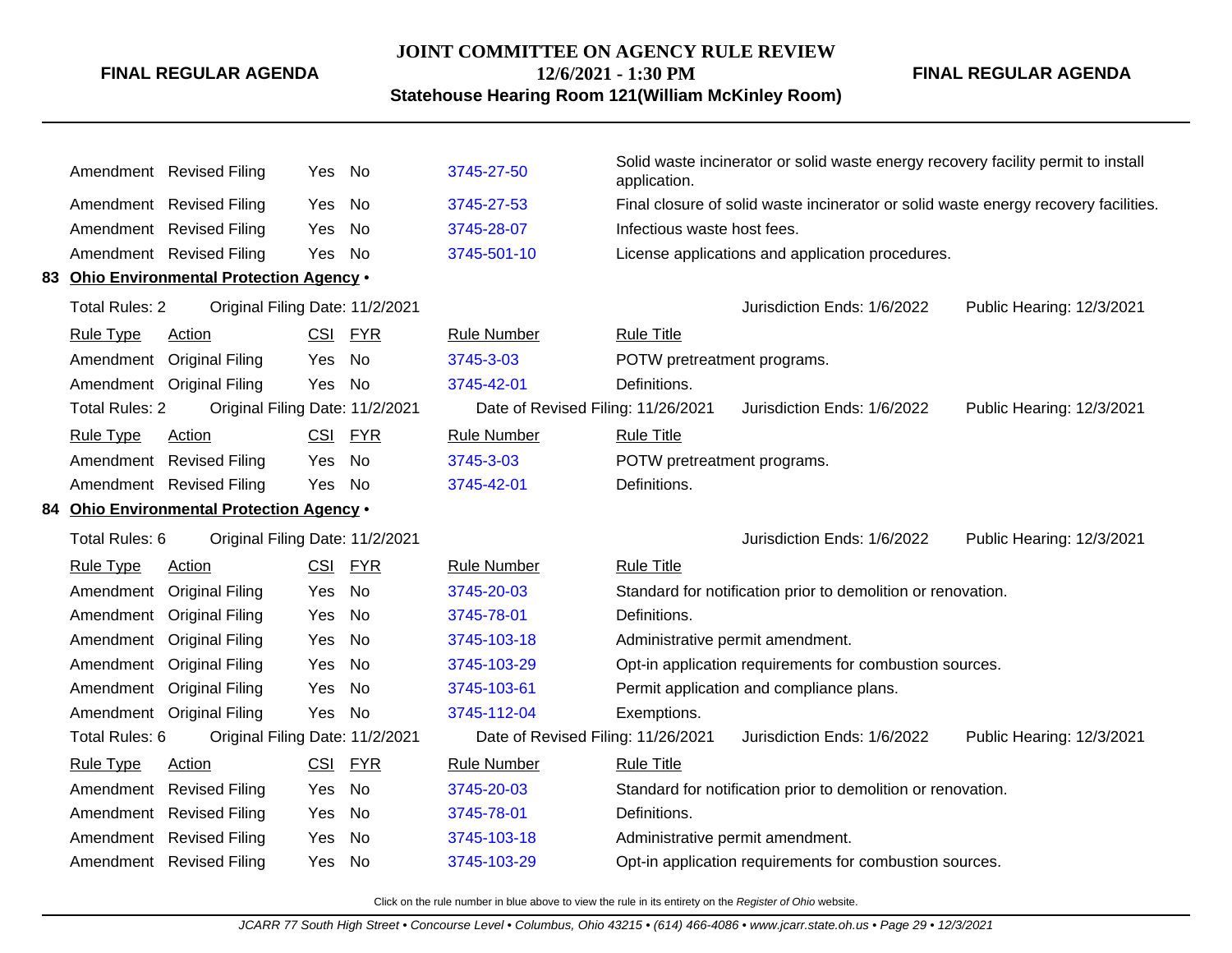# **JOINT COMMITTEE ON AGENCY RULE REVIEW**

**12/6/2021 - 1:30 PM**

**Statehouse Hearing Room 121(William McKinley Room)**

**FINAL REGULAR AGENDA**

|                                                                                                                        | Amendment Revised Filing                  | Yes.       | No         | 3745-103-61        | Permit application and compliance plans.                                     |  |  |  |
|------------------------------------------------------------------------------------------------------------------------|-------------------------------------------|------------|------------|--------------------|------------------------------------------------------------------------------|--|--|--|
|                                                                                                                        | Amendment Revised Filing                  | Yes        | <b>No</b>  | 3745-112-04        | Exemptions.                                                                  |  |  |  |
|                                                                                                                        | 85 Ohio Environmental Protection Agency . |            |            |                    |                                                                              |  |  |  |
| Total Rules: 5<br>Original Filing Date: 11/2/2021                                                                      |                                           |            |            |                    | Jurisdiction Ends: 1/6/2022<br>Public Hearing: 12/3/2021                     |  |  |  |
| <b>Rule Type</b>                                                                                                       | Action                                    | <b>CSI</b> | <b>FYR</b> | <b>Rule Number</b> | <b>Rule Title</b>                                                            |  |  |  |
|                                                                                                                        | Amendment Original Filing                 | Yes        | No         | 3745-7-12          | Suspension or revocation of certification.                                   |  |  |  |
|                                                                                                                        | Amendment Original Filing                 | Yes        | <b>No</b>  | 3745-34-40         | Seismic reflection survey requirements for class I wells.                    |  |  |  |
|                                                                                                                        | Amendment Original Filing                 | Yes        | <b>No</b>  | 3745-81-66         | Source monitoring results and grandfathered data.                            |  |  |  |
|                                                                                                                        | Amendment Original Filing                 | Yes        | <b>No</b>  | 3745-91-02         | Application for approval of plans.                                           |  |  |  |
|                                                                                                                        | Amendment Original Filing                 | Yes        | No         | 3745-91-12         | Certification by political subdivisions and investor-owned public utilities. |  |  |  |
| Total Rules: 5<br>Original Filing Date: 11/2/2021<br>Date of Revised Filing: 11/26/2021<br>Jurisdiction Ends: 1/6/2022 |                                           |            |            |                    | Public Hearing: 12/3/2021                                                    |  |  |  |
| <b>Rule Type</b>                                                                                                       | Action                                    | CSI        | <b>FYR</b> | <b>Rule Number</b> | <b>Rule Title</b>                                                            |  |  |  |
|                                                                                                                        | Amendment Revised Filing                  | Yes        | <b>No</b>  | 3745-7-12          | Suspension or revocation of certification.                                   |  |  |  |
|                                                                                                                        | Amendment Revised Filing                  | Yes        | <b>No</b>  | 3745-34-40         | Seismic reflection survey requirements for class I wells.                    |  |  |  |
|                                                                                                                        | Amendment Revised Filing                  | Yes        | <b>No</b>  | 3745-81-66         | Source monitoring results and grandfathered data.                            |  |  |  |
|                                                                                                                        | Amendment Revised Filing                  | Yes        | <b>No</b>  | 3745-91-02         | Application for approval of plans.                                           |  |  |  |
|                                                                                                                        | Amendment Revised Filing                  | Yes.       | No         | 3745-91-12         | Certification by political subdivisions and investor-owned public utilities. |  |  |  |
| 86 Ohio Environmental Protection Agency .                                                                              |                                           |            |            |                    |                                                                              |  |  |  |
| <b>Total Rules: 2</b>                                                                                                  | Original Filing Date: 11/10/2021          |            |            |                    | Jurisdiction Ends: 1/14/2022<br>Public Hearing: 12/17/2021                   |  |  |  |
| <b>Rule Type</b>                                                                                                       | Action                                    | <b>CSI</b> | <b>FYR</b> | <b>Rule Number</b> | <b>Rule Title</b>                                                            |  |  |  |
|                                                                                                                        | Amendment Original Filing                 | Yes.       | Yes        | 3745-79-01         | Definitions.                                                                 |  |  |  |
|                                                                                                                        | Amendment Original Filing                 | Yes.       | Yes        | 3745-79-03         | Notices relating to rights and obligations.                                  |  |  |  |
|                                                                                                                        | 87 Ohio Environmental Protection Agency . |            |            |                    |                                                                              |  |  |  |
| <b>Total Rules: 4</b>                                                                                                  | Original Filing Date: 11/9/2021           |            |            |                    | Jurisdiction Ends: 1/13/2022<br>Public Hearing: 12/17/2021                   |  |  |  |
| <b>Rule Type</b>                                                                                                       | Action                                    | <u>CSI</u> | <u>FYR</u> | <b>Rule Number</b> | <b>Rule Title</b>                                                            |  |  |  |
| Amendment                                                                                                              | <b>Original Filing</b>                    | Yes.       | Yes        | 3745-1-09          | Scioto river drainage basin.                                                 |  |  |  |
|                                                                                                                        | Amendment Original Filing                 | Yes        | Yes        | 3745-1-16          | Southeast Ohio tributaries drainage basin.                                   |  |  |  |
|                                                                                                                        | Amendment Original Filing                 | Yes        | Yes        | 3745-1-17          | Southeast Ohio tributaries drainage basin.                                   |  |  |  |
|                                                                                                                        | Amendment Original Filing                 | Yes        | Yes        | 3745-1-21          | Great Miami river drainage basin.                                            |  |  |  |
|                                                                                                                        |                                           |            |            |                    |                                                                              |  |  |  |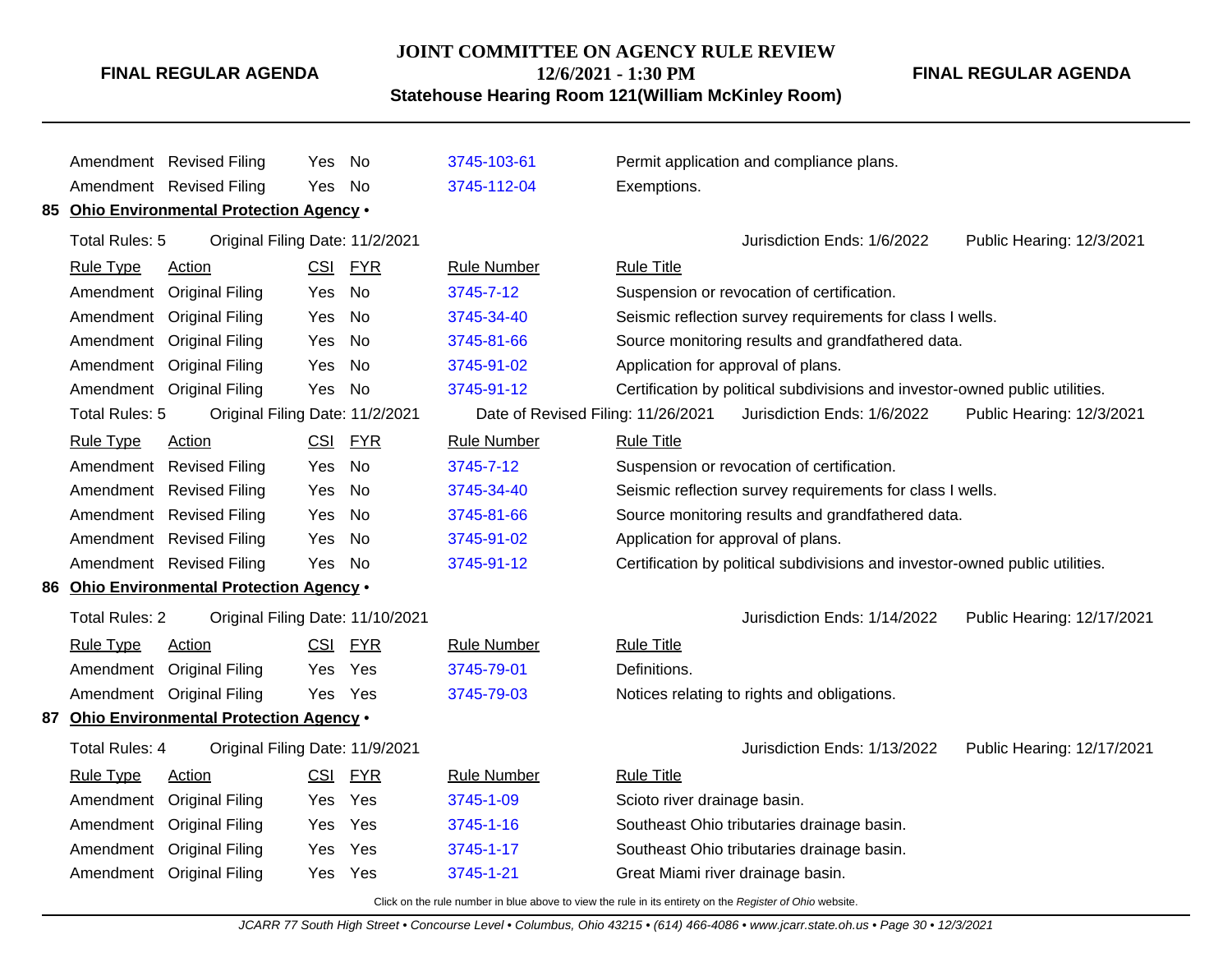**JOINT COMMITTEE ON AGENCY RULE REVIEW 12/6/2021 - 1:30 PM**

**Statehouse Hearing Room 121(William McKinley Room)**

**FINAL REGULAR AGENDA**

|    | 88 Ohio Police and Fire Pension Fund .                                    |                                      |            |            |                                                                              |                                                   |                            |  |  |  |
|----|---------------------------------------------------------------------------|--------------------------------------|------------|------------|------------------------------------------------------------------------------|---------------------------------------------------|----------------------------|--|--|--|
|    | Total Rules: 1                                                            | Original Filing Date: 10/11/2021     |            |            |                                                                              | Jurisdiction Ends: 12/15/2021                     | Public Hearing:            |  |  |  |
|    | <b>Rule Type</b>                                                          | <b>Action</b>                        | <b>CSI</b> | <u>FYR</u> | <b>Rule Number</b>                                                           | <b>Rule Title</b>                                 |                            |  |  |  |
|    |                                                                           | Amendment Original Filing            | No         | Yes        | 742-3-18                                                                     | Definition of "total dependency".                 |                            |  |  |  |
|    |                                                                           | 89 Ohio Public Defender Commission . |            |            |                                                                              |                                                   |                            |  |  |  |
|    | Total Rules: 1                                                            | Original Filing Date: 10/8/2021      |            |            |                                                                              | Jurisdiction Ends: 12/12/2021                     | Public Hearing: 11/9/2021  |  |  |  |
|    | <b>Rule Type</b>                                                          | <b>Action</b>                        | <b>CSI</b> | <b>FYR</b> | <b>Rule Number</b>                                                           | <b>Rule Title</b>                                 |                            |  |  |  |
|    | New Rule                                                                  | <b>Original Filing</b>               | No         | No         | $120 - 1 - 18$                                                               | Reimbursement for Guardian Ad Litem Fees.         |                            |  |  |  |
|    |                                                                           | 90 Oil and Gas Commission .          |            |            |                                                                              |                                                   |                            |  |  |  |
|    | <b>Total Rules: 10</b>                                                    | Original Filing Date: 11/4/2021      |            |            |                                                                              | Jurisdiction Ends: 1/8/2022                       | Public Hearing: 12/7/2021  |  |  |  |
|    | <b>Rule Type</b>                                                          | Action                               | <b>CSI</b> | <b>FYR</b> | <b>Rule Number</b>                                                           | <b>Rule Title</b>                                 |                            |  |  |  |
|    | Amendment                                                                 | <b>Original Filing</b>               | <b>No</b>  | <b>No</b>  | 1509-1-01                                                                    | Official address of the oil and gas commission.   |                            |  |  |  |
|    | Amendment                                                                 | <b>Original Filing</b>               | No         | No         | 1509-1-02                                                                    | Definitions.                                      |                            |  |  |  |
|    | Amendment                                                                 | <b>Original Filing</b>               | No         | No         | 1509-1-03                                                                    | Quorum, concurrence.                              |                            |  |  |  |
|    | Amendment                                                                 | <b>Original Filing</b>               | No         | No         | 1509-1-07                                                                    | Minutes.                                          |                            |  |  |  |
|    | Amendment                                                                 | <b>Original Filing</b>               | No         | <b>No</b>  | 1509-1-08                                                                    | Availability of commission records and files.     |                            |  |  |  |
|    | No<br>Amendment Original Filing<br>No<br>1509-1-09                        |                                      |            |            |                                                                              | Filing with the commission.                       |                            |  |  |  |
|    | Amendment Original Filing<br>No<br>No<br>1509-1-10                        |                                      |            |            |                                                                              | Computation and extension of time.                |                            |  |  |  |
|    |                                                                           | Amendment Original Filing            | No         | <b>No</b>  | 1509-1-11                                                                    | Appeals to the commission.                        |                            |  |  |  |
|    | Amendment                                                                 | <b>Original Filing</b>               | <b>No</b>  | No         | 1509-1-19                                                                    | Motions, briefs.                                  |                            |  |  |  |
|    |                                                                           | Amendment Original Filing            | <b>No</b>  | <b>No</b>  | 1509-1-23                                                                    | Decisions of the commission.                      |                            |  |  |  |
| 91 | Opportunities for Ohioans with Disabilities . Business Enterprise Program |                                      |            |            |                                                                              |                                                   |                            |  |  |  |
|    | Total Rules: 1                                                            | Original Filing Date: 10/5/2021      |            |            |                                                                              | Jurisdiction Ends: 12/9/2021                      | Public Hearing:            |  |  |  |
|    | <b>Rule Type</b>                                                          | <b>Action</b>                        | CSI        | <u>FYR</u> | <b>Rule Number</b>                                                           | <b>Rule Title</b>                                 |                            |  |  |  |
|    | Rescission<br><b>Original Filing</b><br>Yes Yes<br>3304:1-21-18           |                                      |            |            |                                                                              | Business enterprise program administrative rules. |                            |  |  |  |
|    |                                                                           |                                      |            |            | 92 Opportunities for Ohioans with Disabilities • Business Enterprise Program |                                                   |                            |  |  |  |
|    | Total Rules: 29                                                           | Original Filing Date: 11/19/2021     |            |            |                                                                              | Jurisdiction Ends: 1/23/2022                      | Public Hearing: 12/21/2021 |  |  |  |
|    | <b>Rule Type</b>                                                          | <b>Action</b>                        |            | CSI FYR    | <b>Rule Number</b>                                                           | <b>Rule Title</b>                                 |                            |  |  |  |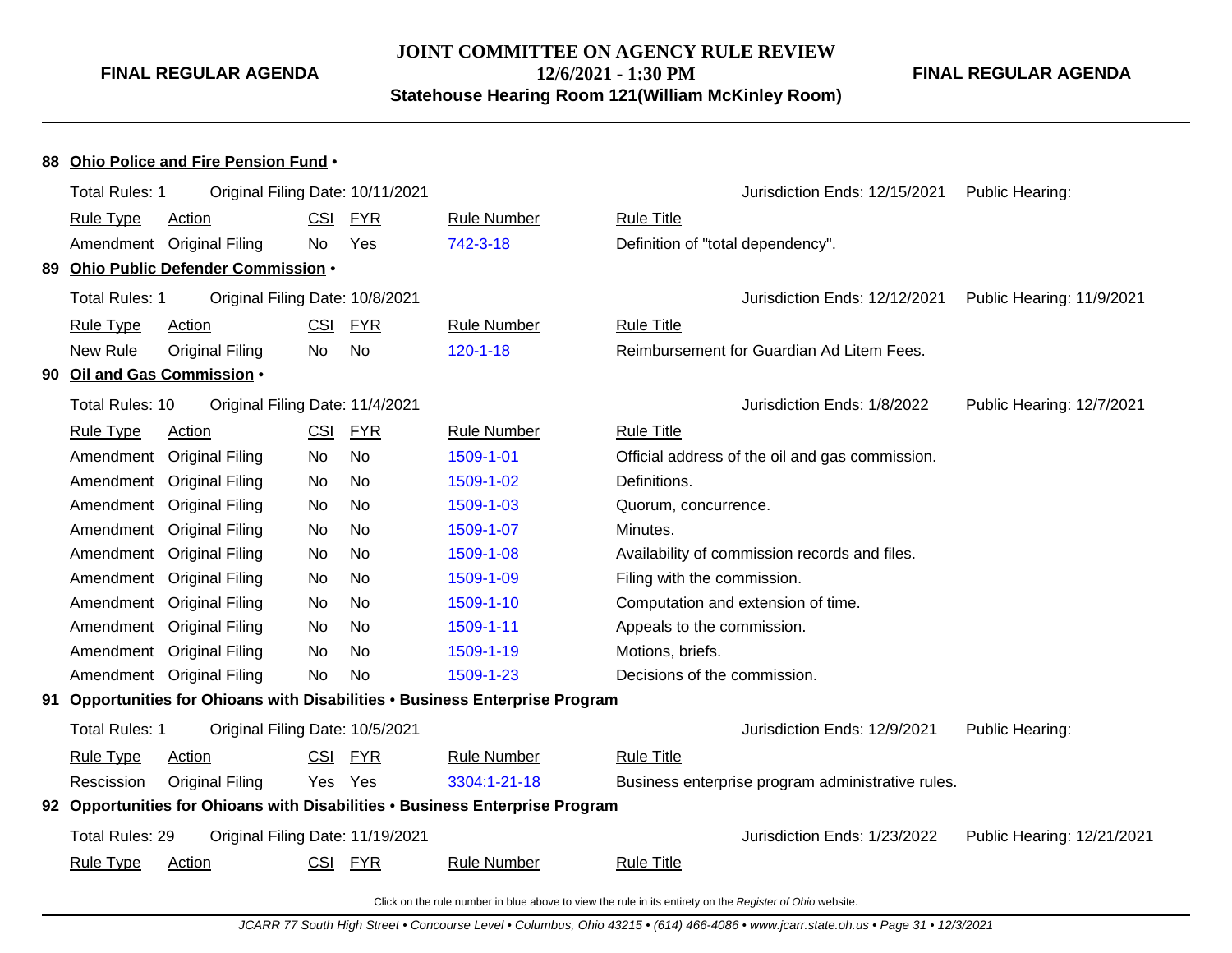# **JOINT COMMITTEE ON AGENCY RULE REVIEW 12/6/2021 - 1:30 PM**

### **Statehouse Hearing Room 121(William McKinley Room)**

| Rescission | <b>Original Filing</b> | Yes | Yes | 3304:1-21-01 | Definitions.                                                           |
|------------|------------------------|-----|-----|--------------|------------------------------------------------------------------------|
| New Rule   | <b>Original Filing</b> | Yes | No  | 3304:1-21-01 | Definitions.                                                           |
| Rescission | <b>Original Filing</b> | Yes | Yes | 3304:1-21-02 | Eligibility for business enterprise training and licensure.            |
| New Rule   | <b>Original Filing</b> | Yes | No  | 3304:1-21-02 | Eligibility for business enterprise training and licensure.            |
| Rescission | <b>Original Filing</b> | Yes | Yes | 3304:1-21-03 | Facility announcements, application procedure, and selection.          |
| New Rule   | <b>Original Filing</b> | Yes | No  | 3304:1-21-03 | Facility and site announcements, application procedure, and selection. |
| Rescission | <b>Original Filing</b> | Yes | Yes | 3304:1-21-04 | Operator's responsibilities, leave and self-employment status.         |
| New Rule   | <b>Original Filing</b> | Yes | No  | 3304:1-21-04 | Operator's responsibilities, leave and self-employment status.         |
| Rescission | <b>Original Filing</b> | Yes | Yes | 3304:1-21-05 | Equipment, supplies and initial stock inventory.                       |
| New Rule   | <b>Original Filing</b> | Yes | No  | 3304:1-21-05 | Equipment, supplies and initial inventory.                             |
| Rescission | <b>Original Filing</b> | Yes | Yes | 3304:1-21-06 | Bureau-operator, bureau-temporary-operator agreements.                 |
| New Rule   | <b>Original Filing</b> | Yes | No  | 3304:1-21-06 | Bureau-operator, temporary bureau-operator agreements.                 |
| Rescission | <b>Original Filing</b> | Yes | Yes | 3304:1-21-07 | Closing, opening and transitioning a facility.                         |
| New Rule   | <b>Original Filing</b> | Yes | No  | 3304:1-21-07 | Closing, opening and transitioning a facility or site.                 |
| Rescission | Original Filing        | Yes | Yes | 3304:1-21-08 | Reporting service charge and co-pay.                                   |
| New Rule   | <b>Original Filing</b> | Yes | No  | 3304:1-21-08 | Reporting and set-aside fees.                                          |
| Rescission | <b>Original Filing</b> | Yes | Yes | 3304:1-21-09 | Program penalties.                                                     |
| New Rule   | <b>Original Filing</b> | Yes | No  | 3304:1-21-09 | Program penalties.                                                     |
| Rescission | Original Filing        | Yes | Yes | 3304:1-21-10 | Operator performance improvement.                                      |
| New Rule   | <b>Original Filing</b> | Yes | No  | 3304:1-21-10 | Operator performance improvement.                                      |
| Rescission | <b>Original Filing</b> | Yes | Yes | 3304:1-21-11 | Authority and responsibility of BE.                                    |
| New Rule   | <b>Original Filing</b> | Yes | No  | 3304:1-21-11 | Authority and responsibility of BE.                                    |
| Rescission | <b>Original Filing</b> | Yes | Yes | 3304:1-21-12 | Ohio vendors representative committee.                                 |
| New Rule   | <b>Original Filing</b> | Yes | No  | 3304:1-21-12 | Ohio vendors representative committee.                                 |
| Rescission | <b>Original Filing</b> | Yes | Yes | 3304:1-21-13 | Disciplinary procedures.                                               |
| New Rule   | <b>Original Filing</b> | Yes | No  | 3304:1-21-13 | License denial, suspension, or revocation.                             |
| Rescission | <b>Original Filing</b> | Yes | Yes | 3304:1-21-14 | Grievances.                                                            |
| New Rule   | <b>Original Filing</b> | Yes | No  | 3304:1-21-14 | grievance.                                                             |
| Rescission | <b>Original Filing</b> | Yes | Yes | 3304:1-21-15 | Method of notice for public hearings.                                  |

**93 Public Utilities Commission of Ohio** • **Utilities**

Click on the rule number in blue above to view the rule in its entirety on the Register of Ohio website.

**FINAL REGULAR AGENDA**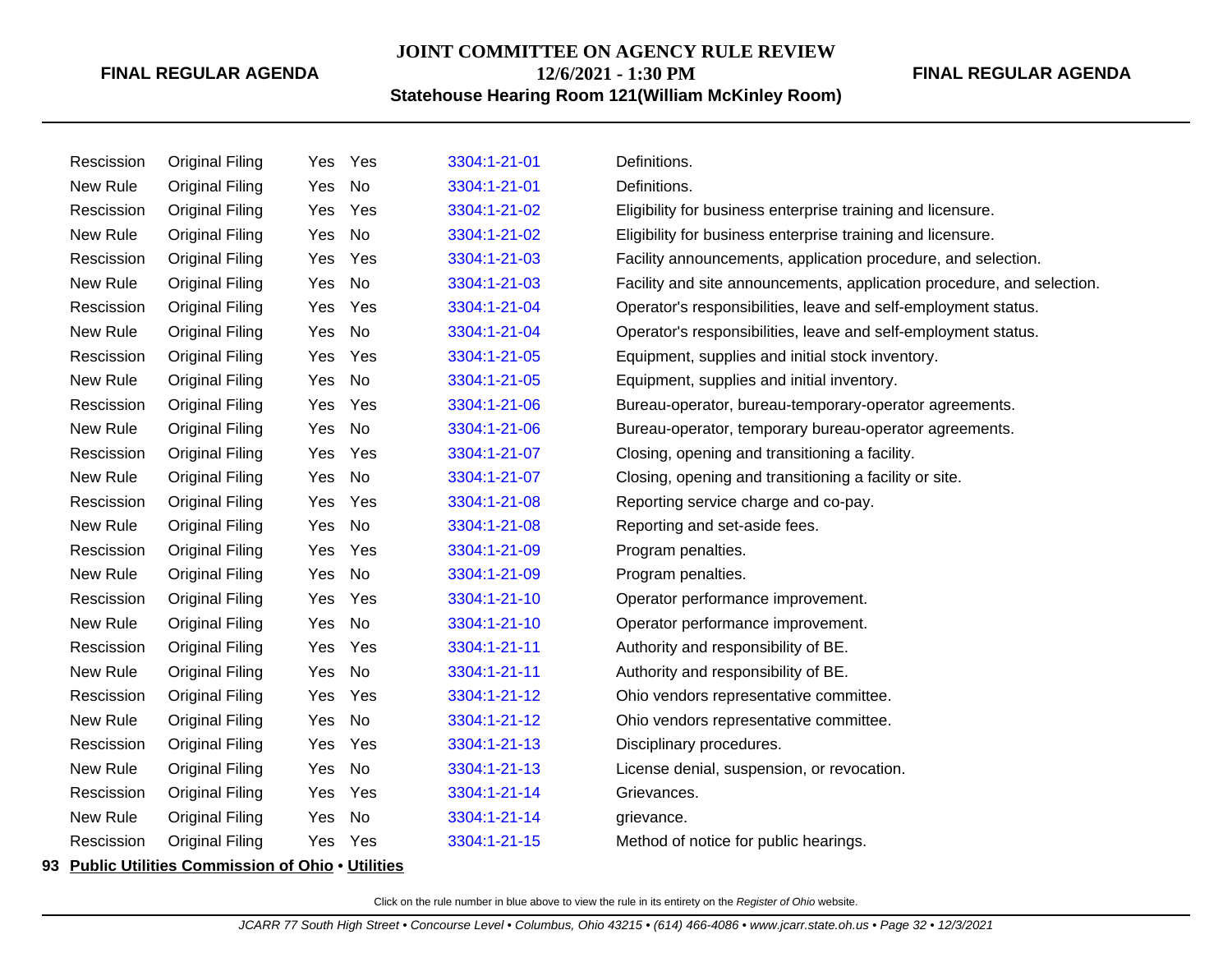#### **JOINT COMMITTEE ON AGENCY RULE REVIEW 12/6/2021 - 1:30 PM Statehouse Hearing Room 121(William McKinley Room)**

**FINAL REGULAR AGENDA**

Total Rules: 6 Original Filing Date: 11/16/2021 Contract Contract Contract Contract Contract Contract Contract Contract Contract Contract Contract Contract Contract Contract Contract Contract Contract Contract Contract Con Rule Type Action **CSI FYR** Rule Number Rule Title Amendment Original Filing Yes Yes [4901:1-3-01](http://www.registerofohio.state.oh.us/jsps/publicdisplayrules/processPublicDisplayRules.jsp?entered_rule_no=4901:1-3-01&doWhat=GETBYRULENUM&raID=0) Definitions. Amendment Original Filing Yes Yes [4901:1-3-02](http://www.registerofohio.state.oh.us/jsps/publicdisplayrules/processPublicDisplayRules.jsp?entered_rule_no=4901:1-3-02&doWhat=GETBYRULENUM&raID=0) Purpose and scope. Rescission Original Filing Yes Yes [4901:1-3-03](http://www.registerofohio.state.oh.us/jsps/publicdisplayrules/processPublicDisplayRules.jsp?entered_rule_no=4901:1-3-03&doWhat=GETBYRULENUM&raID=0) Access to poles, ducts, conduits, and rights-of-way. New Rule Original Filing Yes No [4901:1-3-03](http://www.registerofohio.state.oh.us/jsps/publicdisplayrules/processPublicDisplayRules.jsp?entered_rule_no=4901:1-3-03&doWhat=GETBYRULENUM&raID=0) Access to poles, ducts, conduits, and rights-of-way. Amendment Original Filing Yes Yes [4901:1-3-04](http://www.registerofohio.state.oh.us/jsps/publicdisplayrules/processPublicDisplayRules.jsp?entered_rule_no=4901:1-3-04&doWhat=GETBYRULENUM&raID=0) Rates, terms, and conditions for poles, ducts, and conduits. Amendment Original Filing Yes Yes [4901:1-3-05](http://www.registerofohio.state.oh.us/jsps/publicdisplayrules/processPublicDisplayRules.jsp?entered_rule_no=4901:1-3-05&doWhat=GETBYRULENUM&raID=0) Complaints. **94 State Board of Pharmacy** • **Drug Database** Total Rules: 1 Original Filing Date: 11/9/2021 Jurisdiction Ends: 1/13/2022 Public Hearing: 12/15/2021 Rule Type Action **CSI FYR** Rule Number Rule Title New Rule Original Filing No No [4729:8-4-03](http://www.registerofohio.state.oh.us/jsps/publicdisplayrules/processPublicDisplayRules.jsp?entered_rule_no=4729:8-4-03&doWhat=GETBYRULENUM&raID=0) Access to opioid treatment program data provided by the Ohio Department of Mental Health and Addiction Services. **95 State Board of Pharmacy** • **Terminal Distributors of Dangerous Drugs** Total Rules: 1 Original Filing Date: 1/27/2020 Date of Refiled Filing: 11/8/2021 Jurisdiction Ends: 12/8/2021 Public Hearing: 11/19/2021 Rule Type Action **CSI FYR** Rule Number Rule Title New Rule Refiled Filing Yes No [4729:5-9-02.7](http://www.registerofohio.state.oh.us/jsps/publicdisplayrules/processPublicDisplayRules.jsp?entered_rule_no=4729:5-9-02.7&doWhat=GETBYRULENUM&raID=0) Medication orders for inpatients and outpatient prescriptions. Total Rules: 1 Original Filing Date: 1/27/2020 Date of Refiled Filing: 11/9/2021 Jurisdiction Ends: 12/9/2021 Public Hearing: 11/19/2021 Rule Type Action **CSI FYR** Rule Number Rule Title New Rule Refiled Filing Yes No [4729:5-9-02.12](http://www.registerofohio.state.oh.us/jsps/publicdisplayrules/processPublicDisplayRules.jsp?entered_rule_no=4729:5-9-02.12&doWhat=GETBYRULENUM&raID=0) Drugs repackaged or relabeled by an institutional pharmacy. Total Rules: 1 Original Filing Date: 1/27/2020 Date of Refiled Filing: 11/23/2021 Jurisdiction Ends: 12/23/2021 Public Hearing: 11/19/2021 Rule Type Action **CSI FYR** Rule Number Rule Title New Rule Refiled Filing Yes No [4729:5-9-02.3](http://www.registerofohio.state.oh.us/jsps/publicdisplayrules/processPublicDisplayRules.jsp?entered_rule_no=4729:5-9-02.3&doWhat=GETBYRULENUM&raID=0) Record keeping at an institutional pharmacy. **96 State Board of Pharmacy** • **Terminal Distributors of Dangerous Drugs** Total Rules: 1 Original Filing Date: 10/15/2021 Jurisdiction Ends: 12/19/2021 Public Hearing: 11/19/2021 Rule Type Action CSI FYR Rule Number Rule Title New Rule Original Filing Yes No [4729:5-21-05](http://www.registerofohio.state.oh.us/jsps/publicdisplayrules/processPublicDisplayRules.jsp?entered_rule_no=4729:5-21-05&doWhat=GETBYRULENUM&raID=0) Mobile opioid treatment programs. **97 State Medical Board** • Total Rules: 2 Original Filing Date: 10/29/2021 Jurisdiction Ends: 1/2/2022 Public Hearing: 12/3/2021 Click on the rule number in blue above to view the rule in its entirety on the Register of Ohio website.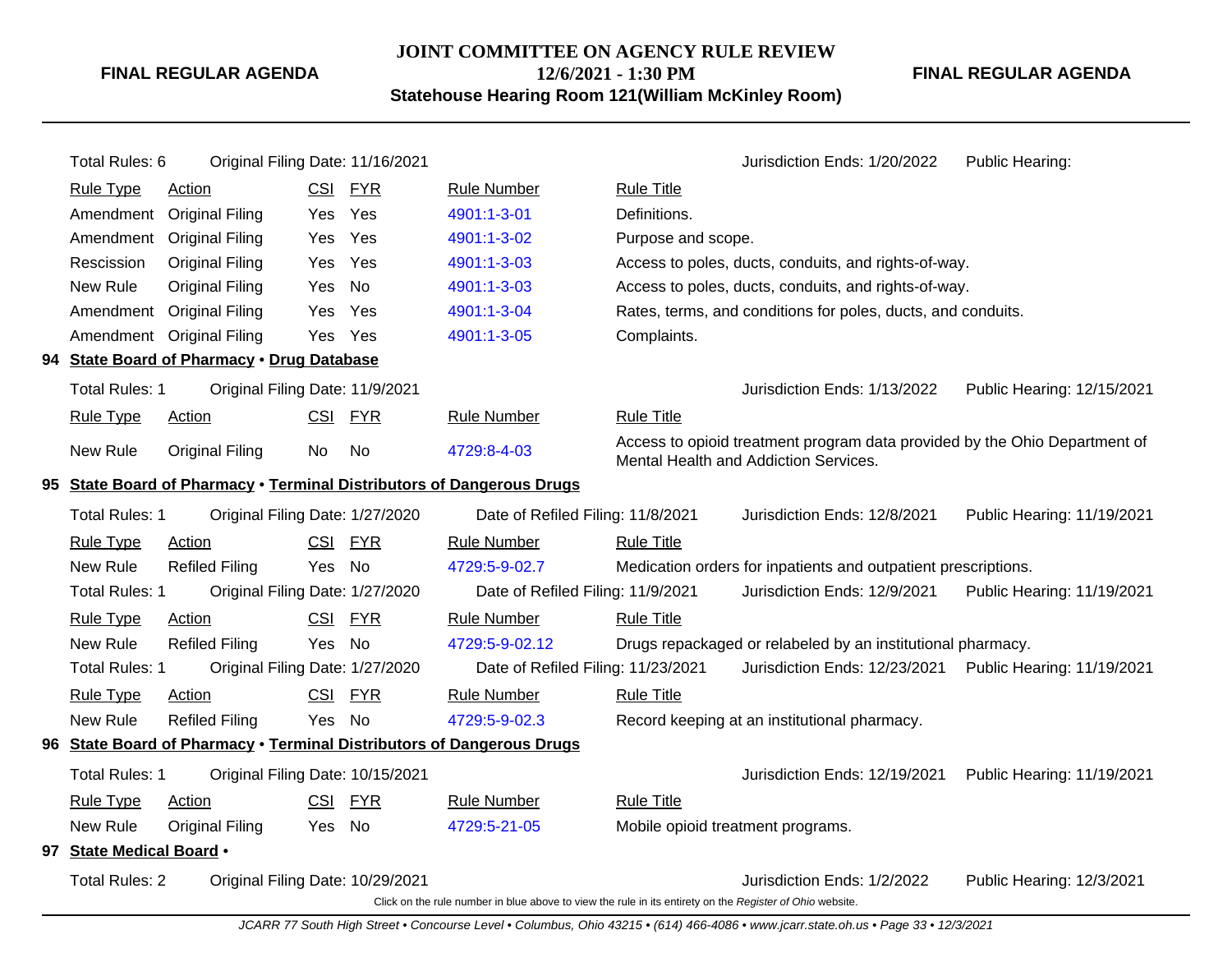#### **JOINT COMMITTEE ON AGENCY RULE REVIEW**

**12/6/2021 - 1:30 PM**

**Statehouse Hearing Room 121(William McKinley Room)**

**FINAL REGULAR AGENDA**

|                           | <b>Rule Type</b>         | <b>Action</b>                    | <u>CSI</u> | <b>FYR</b> | <b>Rule Number</b>                 | <b>Rule Title</b>                    |                                                                                     |                            |
|---------------------------|--------------------------|----------------------------------|------------|------------|------------------------------------|--------------------------------------|-------------------------------------------------------------------------------------|----------------------------|
|                           | Rescission               | <b>Original Filing</b>           | Yes        | Yes        | 4731-6-05                          | Medical and osteopathic examination. |                                                                                     |                            |
|                           | New Rule                 | <b>Original Filing</b>           | Yes        | No         | 4731-6-05                          |                                      | Medical and osteopathic examination.                                                |                            |
|                           | 98 State Medical Board . |                                  |            |            |                                    |                                      |                                                                                     |                            |
|                           | Total Rules: 3           | Original Filing Date: 10/29/2021 |            |            |                                    |                                      | Jurisdiction Ends: 1/2/2022                                                         | Public Hearing: 12/3/2021  |
|                           | <b>Rule Type</b>         | Action                           | <b>CSI</b> | <b>FYR</b> | <b>Rule Number</b>                 | <b>Rule Title</b>                    |                                                                                     |                            |
|                           |                          | Amendment Original Filing        | Yes        | No         | 4731-16-02                         |                                      | General procedures in impairment cases.                                             |                            |
|                           |                          | Amendment Original Filing        | Yes        | No         | 4731-16-05                         | Examinations.                        |                                                                                     |                            |
|                           |                          | Amendment Original Filing        | Yes        | No         | 4731-16-08                         | Criteria for approval.               |                                                                                     |                            |
|                           | 99 State Medical Board . |                                  |            |            |                                    |                                      |                                                                                     |                            |
|                           | <b>Total Rules: 1</b>    | Original Filing Date: 10/29/2021 |            |            |                                    |                                      | Jurisdiction Ends: 1/2/2022                                                         | Public Hearing: 12/3/2021  |
|                           | <b>Rule Type</b>         | <b>Action</b>                    | <b>CSI</b> | <b>FYR</b> | <b>Rule Number</b>                 | <b>Rule Title</b>                    |                                                                                     |                            |
|                           |                          | Amendment Original Filing        | Yes No     |            | 4731-22-07                         | Change to active status.             |                                                                                     |                            |
| 100 State Medical Board . |                          |                                  |            |            |                                    |                                      |                                                                                     |                            |
|                           | <b>Total Rules: 1</b>    | Original Filing Date: 10/29/2021 |            |            |                                    |                                      | Jurisdiction Ends: 1/2/2022                                                         | Public Hearing: 12/3/2021  |
|                           | <b>Rule Type</b>         | Action                           | <b>CSI</b> | <b>FYR</b> | <b>Rule Number</b>                 | <b>Rule Title</b>                    |                                                                                     |                            |
|                           |                          | Amendment Original Filing        | Yes        | Yes        | 4731-36-01                         |                                      | Military provisions related to education and experience requirements for licensure. |                            |
|                           | 101 Treasurer of State . |                                  |            |            |                                    |                                      |                                                                                     |                            |
|                           | <b>Total Rules: 1</b>    | Original Filing Date: 11/15/2021 |            |            |                                    |                                      | Jurisdiction Ends: 1/19/2022                                                        | Public Hearing: 12/17/2021 |
|                           | <b>Rule Type</b>         | Action                           | <b>CSI</b> | <b>FYR</b> | <b>Rule Number</b>                 | <b>Rule Title</b>                    |                                                                                     |                            |
|                           | New Rule                 | <b>Original Filing</b>           | No         | No         | 113-30-02                          |                                      | Notice of meetings of the STABLE Account Advisory Board.                            |                            |
|                           | <b>Total Rules: 1</b>    | Original Filing Date: 11/15/2021 |            |            | Date of Revised Filing: 11/22/2021 |                                      | Jurisdiction Ends: 1/19/2022                                                        | Public Hearing: 12/17/2021 |
|                           | <b>Rule Type</b>         | <b>Action</b>                    | <u>CSI</u> | <b>FYR</b> | <b>Rule Number</b>                 | <b>Rule Title</b>                    |                                                                                     |                            |
|                           | New Rule                 | <b>Revised Filing</b>            | No.        | No         | 113-30-02                          |                                      | Notice of meetings of STABLE Advisory Board.                                        |                            |
|                           |                          |                                  |            |            |                                    |                                      |                                                                                     |                            |

# **Withdrawn**

#### **102Opportunities for Ohioans with Disabilities** • **Business Enterprise Program**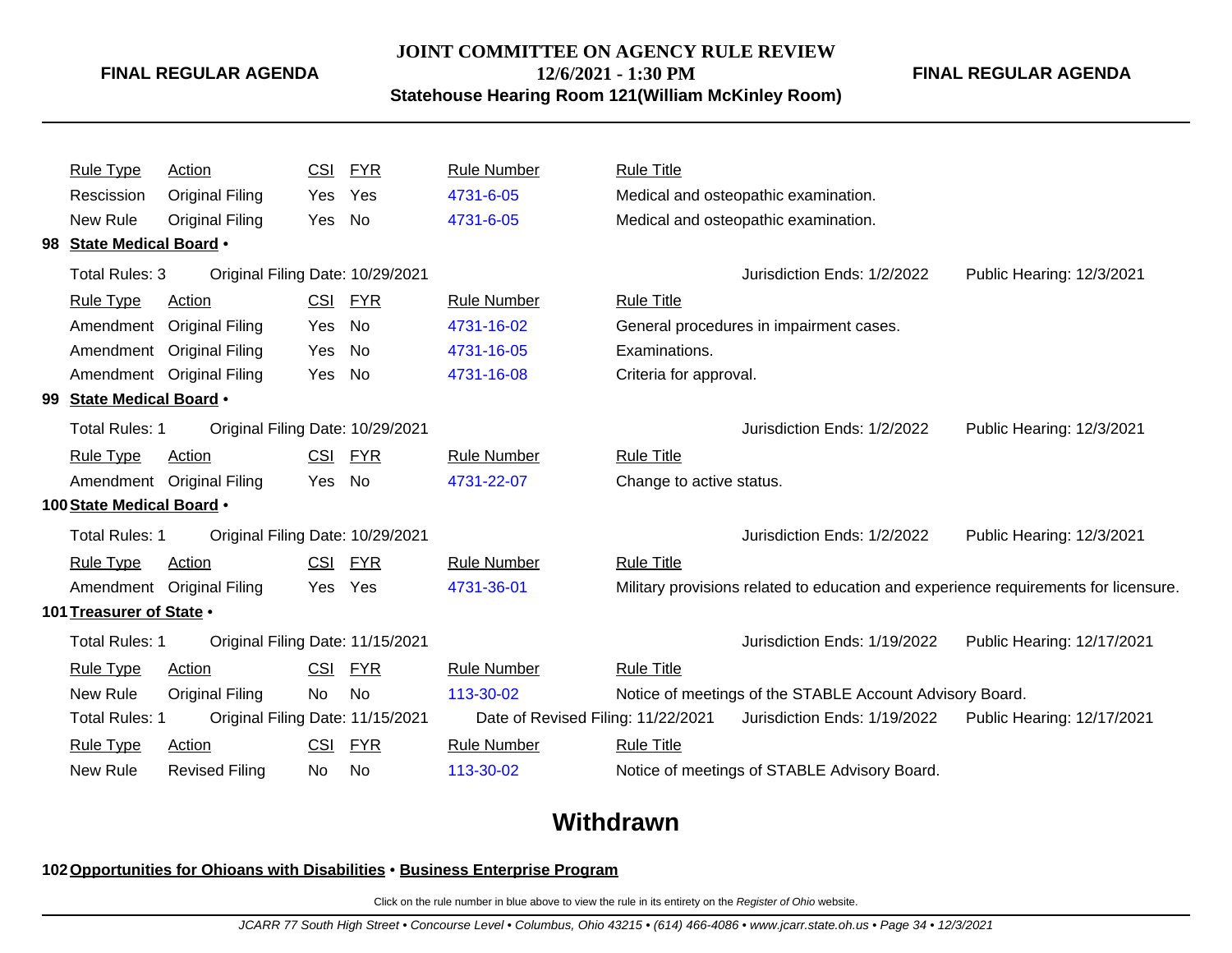# **JOINT COMMITTEE ON AGENCY RULE REVIEW 12/6/2021 - 1:30 PM**

**FINAL REGULAR AGENDA**

**Statehouse Hearing Room 121(William McKinley Room)**

| Total Rules: 29  | Original Filing Date: 10/5/2021 |            |            |                    | Date of Withdrawn Filing: 11/10/2021 Jurisdiction Ends:                | Public Hearing: 11/10/2021 |
|------------------|---------------------------------|------------|------------|--------------------|------------------------------------------------------------------------|----------------------------|
| <b>Rule Type</b> | <b>Action</b>                   | <b>CSI</b> | <b>FYR</b> | <b>Rule Number</b> | <b>Rule Title</b>                                                      |                            |
| Rescission       | Withdrawn Filing                | Yes        | Yes        | 3304:1-21-01       | Definitions.                                                           |                            |
| New Rule         | Withdrawn Filing                | Yes        | No         | 3304:1-21-01       | Definitions.                                                           |                            |
| Rescission       | Withdrawn Filing                | Yes        | Yes        | 3304:1-21-02       | Eligibility for business enterprise training and licensure.            |                            |
| New Rule         | Withdrawn Filing                | Yes        | No         | 3304:1-21-02       | Eligibility for business enterprise training and licensure.            |                            |
| Rescission       | Withdrawn Filing                | Yes        | Yes        | 3304:1-21-03       | Facility announcements, application procedure, and selection.          |                            |
| New Rule         | Withdrawn Filing                | Yes        | No         | 3304:1-21-03       | Facility and site announcements, application procedure, and selection. |                            |
| Rescission       | Withdrawn Filing                | Yes        | Yes        | 3304:1-21-04       | Operator's responsibilities, leave and self-employment status.         |                            |
| New Rule         | Withdrawn Filing                | Yes        | No         | 3304:1-21-04       | Operator's responsibilities, leave and self-employment status.         |                            |
| Rescission       | Withdrawn Filing                | Yes        | Yes        | 3304:1-21-05       | Equipment, supplies and initial stock inventory.                       |                            |
| New Rule         | Withdrawn Filing                | Yes        | No         | 3304:1-21-05       | Equipment, supplies and initial inventory.                             |                            |
| Rescission       | Withdrawn Filing                | Yes        | Yes        | 3304:1-21-06       | Bureau-operator, bureau-temporary-operator agreements.                 |                            |
| New Rule         | Withdrawn Filing                | Yes        | No         | 3304:1-21-06       | Bureau-operator, temporary bureau-operator agreements.                 |                            |
| Rescission       | Withdrawn Filing                | Yes        | Yes        | 3304:1-21-07       | Closing, opening and transitioning a facility.                         |                            |
| New Rule         | Withdrawn Filing                | Yes        | No         | 3304:1-21-07       | Closing, opening and transitioning a facility or site.                 |                            |
| Rescission       | Withdrawn Filing                | Yes        | Yes        | 3304:1-21-08       | Reporting service charge and co-pay.                                   |                            |
| New Rule         | Withdrawn Filing                | Yes        | No         | 3304:1-21-08       | Reporting and service charge.                                          |                            |
| Rescission       | Withdrawn Filing                | Yes        | Yes        | 3304:1-21-09       | Program penalties.                                                     |                            |
| New Rule         | Withdrawn Filing                | Yes        | No         | 3304:1-21-09       | Program penalties.                                                     |                            |
| Rescission       | Withdrawn Filing                | Yes        | Yes        | 3304:1-21-10       | Operator performance improvement.                                      |                            |
| New Rule         | Withdrawn Filing                | Yes        | No         | 3304:1-21-10       | Operator performance improvement.                                      |                            |
| Rescission       | Withdrawn Filing                | Yes        | Yes        | 3304:1-21-11       | Authority and responsibility of BE.                                    |                            |
| New Rule         | Withdrawn Filing                | Yes        | No         | 3304:1-21-11       | Authority and responsibility of BE.                                    |                            |
| Rescission       | Withdrawn Filing                | Yes        | Yes        | 3304:1-21-12       | Ohio vendors representative committee.                                 |                            |
| New Rule         | Withdrawn Filing                | Yes        | No         | 3304:1-21-12       | Ohio vendors representative committee.                                 |                            |
| Rescission       | Withdrawn Filing                | Yes        | Yes        | 3304:1-21-13       | Disciplinary procedures.                                               |                            |
| New Rule         | Withdrawn Filing                | Yes        | No         | 3304:1-21-13       | License denial, suspension, or revocation.                             |                            |
| Rescission       | Withdrawn Filing                | Yes        | Yes        | 3304:1-21-14       | Grievances.                                                            |                            |
| New Rule         | Withdrawn Filing                | Yes        | No         | 3304:1-21-14       | grievance.                                                             |                            |